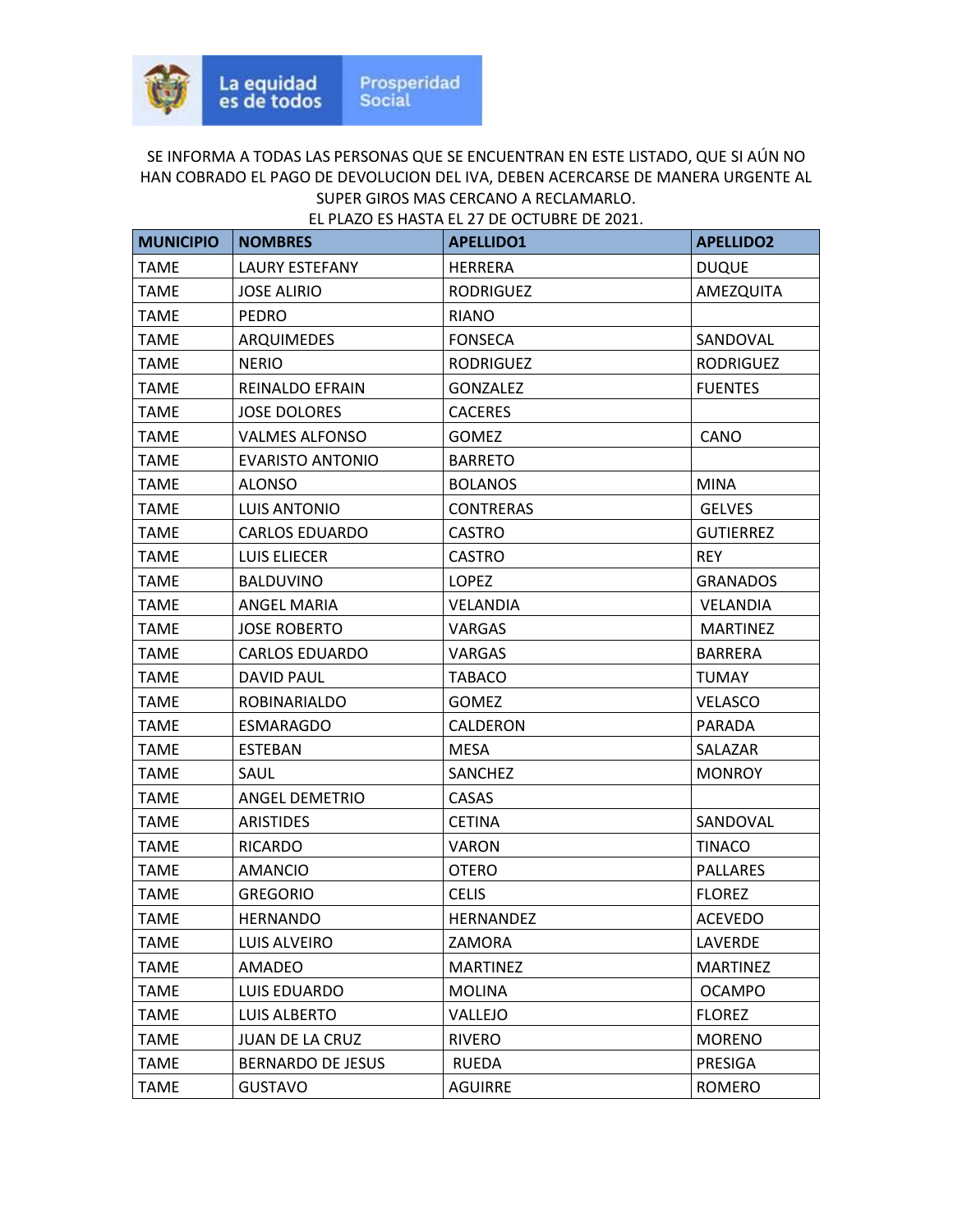| <b>MUNICIPIO</b> | <b>NOMBRES</b>          | <b>APELLIDO1</b> | <b>APELLIDO2</b> |
|------------------|-------------------------|------------------|------------------|
| <b>TAME</b>      | <b>RODOLFO</b>          | VALDERRAMA       | <b>BARBOSA</b>   |
| TAME             | <b>MAURICIO ANTONIO</b> | <b>CASTILLO</b>  | <b>PARADA</b>    |
| <b>TAME</b>      | <b>JOSE EDILFONSO</b>   | <b>MELO</b>      | <b>SIERRA</b>    |
| <b>TAME</b>      | <b>JOSE ALBERTO</b>     | PINILLA          | <b>GONZALEZ</b>  |
| TAME             | <b>CARLOS URIEL</b>     | <b>BRICENO</b>   | RIVERA           |
| <b>TAME</b>      | PEDRO ARMANDO           | CARRENO          |                  |
| TAME             | <b>OBET</b>             | <b>PARADA</b>    | <b>PARADA</b>    |
| <b>TAME</b>      | <b>JORGE</b>            | SANCHEZ          | <b>CANTOR</b>    |
| TAME             | <b>CARLOS</b>           | <b>INFANTE</b>   | <b>RUEDA</b>     |
| <b>TAME</b>      | <b>RITO EMILIO</b>      | RUEDA            | <b>PINTO</b>     |
| <b>TAME</b>      | RAFAEL ATONIO           | <b>TURIZO</b>    | <b>SUAREZ</b>    |
| TAME             | <b>MILTON HERNANDO</b>  | RAMIREZ          | <b>MESA</b>      |
| <b>TAME</b>      | PEDRO ELIAS             | <b>SANCHEZ</b>   | <b>ROJAS</b>     |
| <b>TAME</b>      | <b>JESUS ALIRIO</b>     | <b>ORTEGA</b>    | <b>RICO</b>      |
| <b>TAME</b>      | <b>JOSE ESMERARDO</b>   | <b>TRIANA</b>    | <b>ESPEJO</b>    |
| <b>TAME</b>      | <b>JOSE HOLMAN</b>      | <b>ROMERO</b>    | VALLEJO          |
| <b>TAME</b>      | LUIS HUNBERTO           | <b>LOPEZ</b>     |                  |
| <b>TAME</b>      | <b>GERARDO</b>          | <b>VEGA</b>      |                  |
| TAME             | SAMUEL                  | <b>BERNAL</b>    | <b>GUTIERREZ</b> |
| <b>TAME</b>      | <b>LUIS FERNANDO</b>    | <b>MARTINEZ</b>  | AMADOR           |
| <b>TAME</b>      | <b>JESUS MARIA</b>      | <b>VERA</b>      | <b>CARRILLO</b>  |
| <b>TAME</b>      | <b>JESUS ANTONIO</b>    | <b>MARTINEZ</b>  | <b>PEREZ</b>     |
| <b>TAME</b>      | <b>OSCAR HERNANDO</b>   | <b>VANEGAS</b>   |                  |
| <b>TAME</b>      | <b>ROGELIO</b>          | <b>GARCIA</b>    |                  |
| <b>TAME</b>      | <b>JOSE MANUEL</b>      | <b>RUIZ</b>      | VILLAMIZAR       |
| <b>TAME</b>      | <b>FRANCISCO</b>        | <b>CONTRERAS</b> | <b>ISCALA</b>    |
| TAME             | <b>EDINSON</b>          | VERGEL           | PEREZ            |
| <b>TAME</b>      | <b>CRESCENCIANO</b>     | <b>SANCHEZ</b>   | <b>ESPINEL</b>   |
| <b>TAME</b>      | <b>CARLOS ALBERTO</b>   | <b>HERNANDEZ</b> | <b>AGUILAR</b>   |
| <b>TAME</b>      | <b>ALIRIO AUGUSTO</b>   | <b>CACERES</b>   | CARVAJAL         |
| <b>TAME</b>      | <b>ALVARO</b>           | ARGUELLO         | PALOMINO         |
| <b>TAME</b>      | ABELARDO                | CADENA           |                  |
| <b>TAME</b>      | <b>VICTOR JULIO</b>     | <b>GONZALEZ</b>  | <b>CACERES</b>   |
| <b>TAME</b>      | <b>CARLOS URISES</b>    | CRUZ             | ARIZA            |
| <b>TAME</b>      | <b>DELIO</b>            | <b>DEVIA</b>     | <b>GUTIERREZ</b> |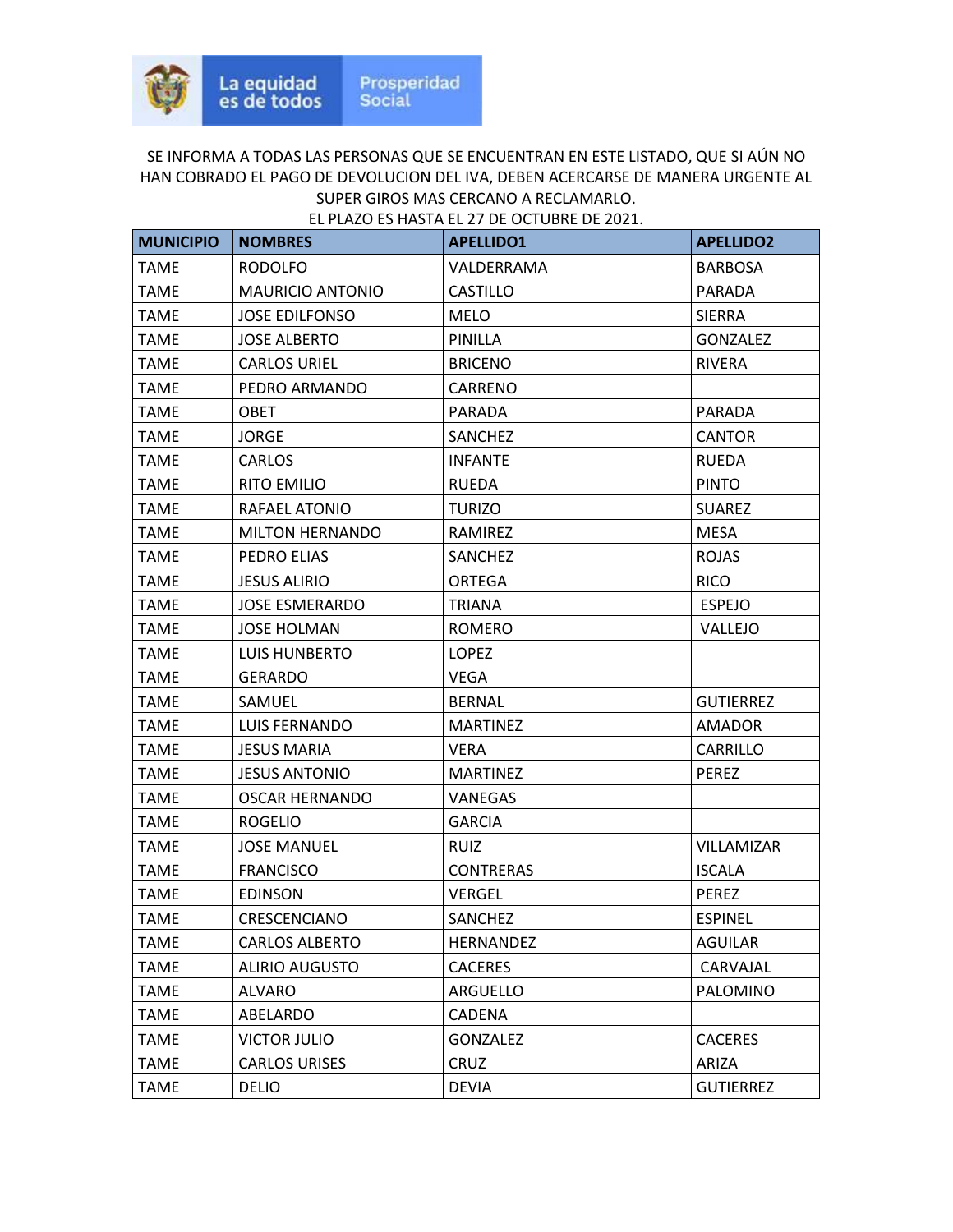| <b>MUNICIPIO</b> | <b>NOMBRES</b>          | <b>APELLIDO1</b> | <b>APELLIDO2</b> |
|------------------|-------------------------|------------------|------------------|
| <b>TAME</b>      | <b>JUAN DE DIOS</b>     | <b>LEON</b>      | HERNANDEZ        |
| <b>TAME</b>      | <b>JOSE DEL CARMEN</b>  | <b>TRIANA</b>    | <b>RODRIGUEZ</b> |
| <b>TAME</b>      | LUIS ALBERTO            | CALDERON         |                  |
| <b>TAME</b>      | CRESCENCIANO            | PINZON           | <b>ROJAS</b>     |
| TAME             | JAIRO                   | <b>BOHORQUEZ</b> | SANCHEZ          |
| <b>TAME</b>      | <b>LUIS SIERRA</b>      | <b>MORA</b>      |                  |
| TAME             | <b>JUAN DE DIOS</b>     | PANQUEBA         | SAAVEDRA         |
| <b>TAME</b>      | <b>JOSE MARDOQUEO</b>   | LOPEZ LEIVA      |                  |
| <b>TAME</b>      | PEDRO HUMBERTO          | <b>GONZALEZ</b>  | <b>SARMIENTO</b> |
| TAME             | <b>VICTOR MANUEL</b>    | <b>GARCIA</b>    | <b>BOTIA</b>     |
| <b>TAME</b>      | <b>PRIMITIVO</b>        | <b>HEREZ</b>     | CANON            |
| <b>TAME</b>      | <b>ALFONSO</b>          | <b>ASTROZA</b>   | VASQUEZ          |
| <b>TAME</b>      | <b>JOSE OCTAVIO</b>     | <b>GONZALEZ</b>  | SARMIENTO        |
| <b>TAME</b>      | PEDRO PABLO             | <b>BURGOS</b>    | <b>FARFAN</b>    |
| <b>TAME</b>      | <b>JUAN BAUTISTA</b>    | <b>ALFONSO</b>   |                  |
| <b>TAME</b>      | MARCO TULIO             | <b>CHUQUEN</b>   | CALDERON         |
| <b>TAME</b>      | <b>FLORO ANGEL</b>      | <b>MATIZ</b>     | LUNA             |
| <b>TAME</b>      | <b>JOSE ANTONIO</b>     | <b>MECHE</b>     |                  |
| TAME             | <b>DAGOBERTO</b>        | DAZA             |                  |
| <b>TAME</b>      | <b>GELVER SILVIO</b>    | <b>PEREZ</b>     | ORTIZ            |
| <b>TAME</b>      | <b>JOSE CONSTANTINO</b> | <b>MENDEZ</b>    | <b>JIMENEZ</b>   |
| <b>TAME</b>      | <b>GETULIO</b>          | <b>ORTIZ</b>     | ORTIZ            |
| <b>TAME</b>      | <b>AMBROSIO</b>         | <b>GAMBA</b>     | <b>ZUBIETA</b>   |
| <b>TAME</b>      | REINALDO                | GALAN            | <b>MEJIA</b>     |
| <b>TAME</b>      | <b>JESUS MARIA</b>      | ALBARRACIN       | <b>VERA</b>      |
| <b>TAME</b>      | <b>ABDIAS</b>           | SEPULVEDA        | <b>MEDINA</b>    |
| <b>TAME</b>      | <b>ROBINSON</b>         | <b>PINEROS</b>   | <b>PINEROS</b>   |
| <b>TAME</b>      | <b>ALONSO</b>           | <b>RIVERA</b>    | <b>URIBE</b>     |
| <b>TAME</b>      | <b>JOSE CRISTOBAL</b>   | <b>FUENTES</b>   | <b>GOMEZ</b>     |
| <b>TAME</b>      | <b>OMAR</b>             | <b>VALENCIA</b>  | <b>COLLAZOS</b>  |
| <b>TAME</b>      | <b>PLUTARCO</b>         | DAZA             | <b>TRUJILLO</b>  |
| <b>TAME</b>      | LUIS ALDEMAR            | <b>UPEGUI</b>    | <b>GOYENECHE</b> |
| <b>TAME</b>      | <b>JUAN FERNANDO</b>    | <b>VILLABONA</b> | <b>RINCON</b>    |
| <b>TAME</b>      | RAFAEL                  | <b>ENRIQUE</b>   | YANEZ            |
| <b>TAME</b>      | <b>FAUSTINO</b>         | <b>COLLAZOS</b>  |                  |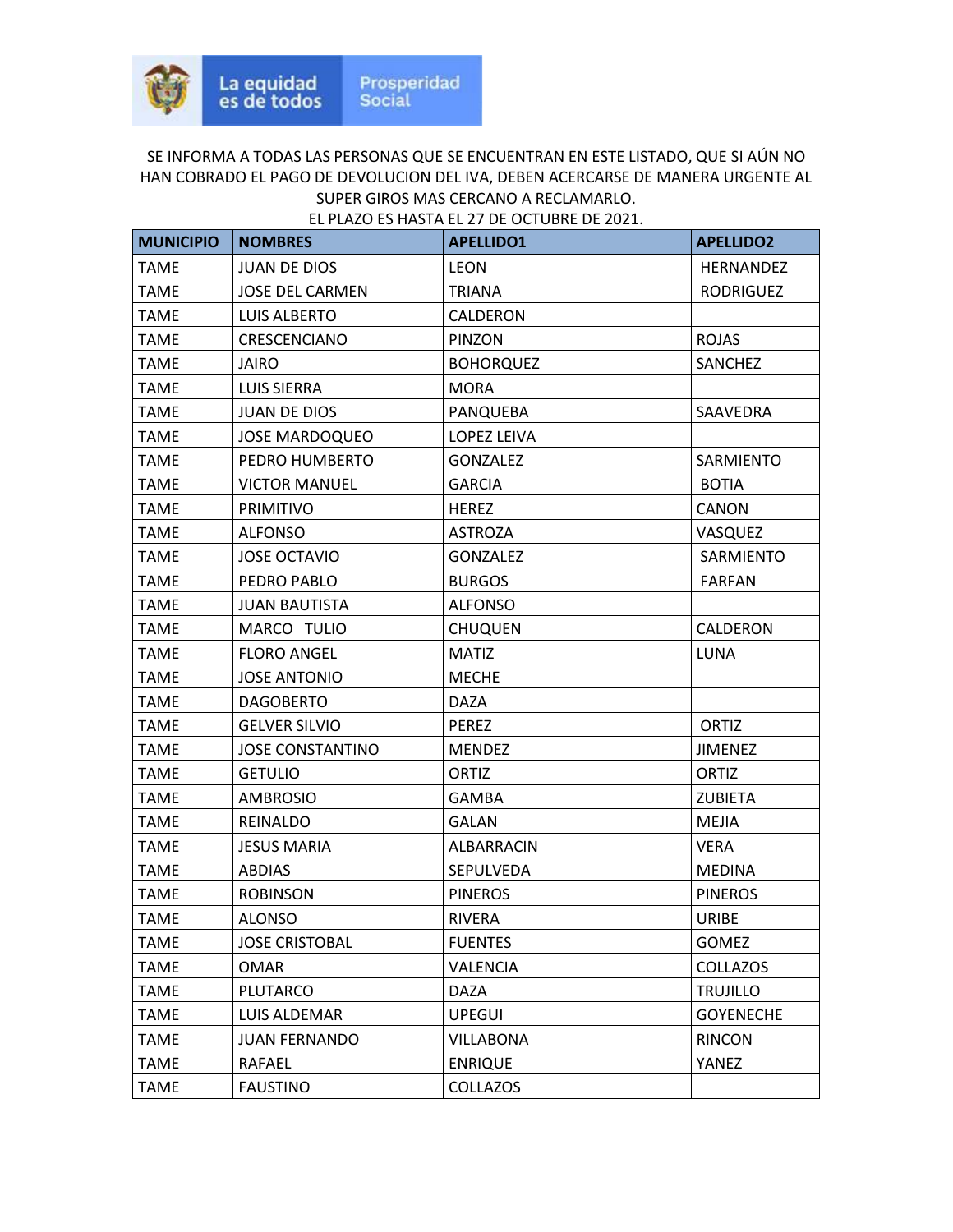| <b>MUNICIPIO</b> | <b>NOMBRES</b>           | <b>APELLIDO1</b> | <b>APELLIDO2</b> |
|------------------|--------------------------|------------------|------------------|
| <b>TAME</b>      | <b>HECTOR</b>            | SOLOZA           |                  |
| <b>TAME</b>      | <b>CRISTINO</b>          | <b>CUTA</b>      | $\mathsf{I}$     |
| <b>TAME</b>      | YERSIN WISTHON           | VARGAS           | SARMIENTO        |
| <b>TAME</b>      | <b>OLIVERIO</b>          | <b>FERREIRA</b>  |                  |
| <b>TAME</b>      | <b>JAVIER</b>            | <b>BARON</b>     |                  |
| <b>TAME</b>      | <b>EDILSON</b>           | <b>GONZALEZ</b>  | CAMARGO          |
| TAME             | <b>FELIX</b>             | <b>DIAZ</b>      |                  |
| <b>TAME</b>      | <b>JOSE ALBERTO</b>      | <b>MACUALO</b>   | SAAVEDRA         |
| <b>TAME</b>      | <b>DANILO</b>            | <b>GUERRERO</b>  | <b>BERNAL</b>    |
| <b>TAME</b>      | <b>JAVIER ALFONSO</b>    | <b>ROBAYO</b>    | <b>MERMEJO</b>   |
| TAME             | <b>ELIAS</b>             | SOGAMOSO         | <b>LEAL</b>      |
| <b>TAME</b>      | <b>JOHN JAIRO</b>        | <b>REYES</b>     | <b>OJEDA</b>     |
| <b>TAME</b>      | <b>HUBER</b>             | <b>CAMPOS</b>    | ARDILA           |
| <b>TAME</b>      | <b>GEILER ENRIQUE</b>    | SOTO             | <b>GIRON</b>     |
| TAME             | <b>YENY</b>              | <b>ACERO</b>     | VALDERRAMA       |
| <b>TAME</b>      | EVA MARINA               | <b>GONZALEZ</b>  | DE SOLANO        |
| TAME             | <b>ELVA</b>              | <b>CORDERO</b>   | <b>CORNIELES</b> |
| <b>TAME</b>      | <b>OFELIA</b>            | <b>CORDERO</b>   | DE LOZANO        |
| <b>TAME</b>      | <b>FLOR ANGELA</b>       | <b>AGUDELO</b>   | <b>PINZON</b>    |
| <b>TAME</b>      | <b>BLANCA CUSTODIA</b>   | VEGA             | <b>RAMOS</b>     |
| <b>TAME</b>      | <b>VALVINA</b>           | <b>PENA</b>      |                  |
| <b>TAME</b>      | IRMA.                    | CASTANEDA        | <b>ALFONSO</b>   |
| TAME             | <b>MERCEDES JIMENES</b>  | <b>BAEZ</b>      |                  |
| TAME             | LUZ MARTHA               | <b>FUENTES</b>   | <b>GONZALEZ</b>  |
| <b>TAME</b>      | <b>MARIA MERCEDES</b>    | <b>ALARCON</b>   | <b>VELANDIA</b>  |
| <b>TAME</b>      | CARMEN                   | <b>JOYA</b>      | <b>SUAREZ</b>    |
| <b>TAME</b>      | <b>MARIA MIREYA</b>      | <b>MEDINA</b>    | <b>GUALTEROS</b> |
| <b>TAME</b>      | <b>SANDRA PATRICIA</b>   | <b>ROMERO</b>    | SANDOVAL         |
| <b>TAME</b>      | ROSA ALCIRA              | CALDERON         |                  |
| <b>TAME</b>      | <b>MARIA GUILLERMINA</b> | <b>GONZALEZ</b>  |                  |
| <b>TAME</b>      | ANGELINA                 | ARENAS           | <b>GOMEZ</b>     |
| <b>TAME</b>      | <b>OMAIRA</b>            | <b>LOPEZ</b>     | <b>MONTANA</b>   |
| <b>TAME</b>      | <b>DORA NIRAY</b>        | <b>GUACHE</b>    | <b>NINO</b>      |
| TAME             | AUDELINA                 | ROMERO           | <b>NOVOA</b>     |
| <b>TAME</b>      | <b>MARIA TERESA</b>      | <b>FONSECA</b>   | <b>VELANDIA</b>  |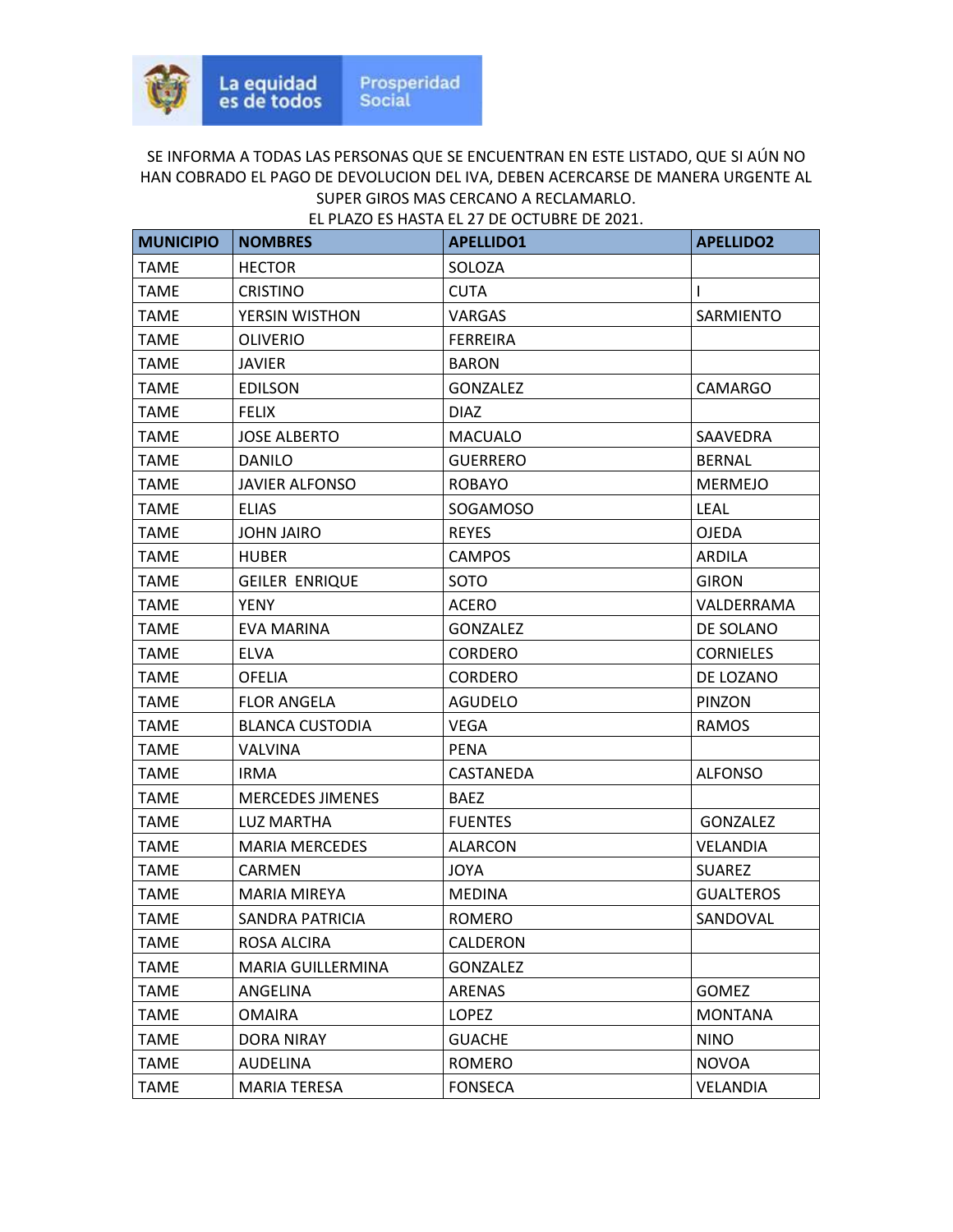| <b>MUNICIPIO</b> | <b>NOMBRES</b>           | <b>APELLIDO1</b>  | <b>APELLIDO2</b> |
|------------------|--------------------------|-------------------|------------------|
| <b>TAME</b>      | <b>MARIA TERESA</b>      | <b>HOLGUIN</b>    | <b>DE TORRES</b> |
| TAME             | <b>MARIA ELEUTERIA</b>   | <b>COLMENARES</b> | <b>BARRETO</b>   |
| TAME             | <b>OLGA NELLY</b>        | <b>MORA</b>       | DE MARTINEZ      |
| <b>TAME</b>      | <b>NUBIA STELLA</b>      | <b>CRUZ</b>       |                  |
| TAME             | <b>GEORGINA</b>          | <b>BONILLA</b>    | <b>PAREDES</b>   |
| <b>TAME</b>      | NOHORA AZUCENA           | <b>GUERRERO</b>   | <b>MUNEVAR</b>   |
| TAME             | <b>LUZ MARLEN</b>        | <b>MORENO</b>     | <b>BAUTISTA</b>  |
| <b>TAME</b>      | <b>MARIA FANNY</b>       | SANABRIA          | <b>MORENO</b>    |
| <b>TAME</b>      | <b>CORREA</b>            | <b>FLOR</b>       | DELCARMEN        |
| <b>TAME</b>      | ANA MATILDE              | SANTOS            | <b>PEREZ</b>     |
| <b>TAME</b>      | <b>CELIA CUEVAS</b>      | DE HERRERA        |                  |
| TAME             | LILIANA                  | <b>MARTINEZ</b>   | <b>ESTUPINAN</b> |
| <b>TAME</b>      | ANA ROSA                 | <b>CHAPARRO</b>   | <b>RIANO</b>     |
| <b>TAME</b>      | CARMEN                   | VARGAS            | <b>BERNAL</b>    |
| TAME             | <b>MARIA</b>             | <b>BALAGUERA</b>  |                  |
| <b>TAME</b>      | <b>ELVIRA</b>            | <b>CAMPOS</b>     | <b>MENDOZA</b>   |
| TAME             | DAMARIS ROSA             | SANTANA           | <b>RODRIGUEZ</b> |
| <b>TAME</b>      | <b>LUZ MERI</b>          | <b>COSME</b>      | <b>GARZON</b>    |
| TAME             | <b>CLARA AIDE</b>        | <b>CONTRERAS</b>  | <b>SANCHEZ</b>   |
| <b>TAME</b>      | <b>ALI SUAREZ</b>        | DE VELASCO        |                  |
| TAME             | ANA IFIGENIA             | <b>SIEMPIRA</b>   | DE TRUJILLO      |
| TAME             | <b>TERESA</b>            | CASTILLO          | AREVALO          |
| <b>TAME</b>      | <b>VERONICA VELANDIA</b> | DE DURAN          |                  |
| TAME             | ROSA MARIA               | <b>BARRERA</b>    |                  |
| <b>TAME</b>      | <b>ANA MERCEDES</b>      | <b>BORJA</b>      |                  |
| <b>TAME</b>      | EDELMIRA                 | <b>AVILA</b>      | <b>LEON</b>      |
| TAME             | <b>MARIA NELIDA</b>      | <b>PAEZ</b>       | VALLEJO          |
| <b>TAME</b>      | <b>MYRIAN</b>            | <b>RINCON</b>     | DE RIANO         |
| TAME             | <b>MARIA BELEN</b>       | ANGEL             |                  |
| <b>TAME</b>      | <b>EMILSE</b>            | <b>ESLAVA</b>     | <b>OSORIO</b>    |
| <b>TAME</b>      | LILIA DEL CARMEN         | <b>PARALES</b>    | DE PARALES       |
| <b>TAME</b>      | <b>MARIA FLORALBA</b>    | <b>RUBIO</b>      | <b>ZUBIETA</b>   |
| <b>TAME</b>      | LUZ ELIDA                | <b>NAVAS</b>      | <b>DURAN</b>     |
| <b>TAME</b>      | DORA ALICIA              | RAMIREZ           | DE MENDOZA       |
| <b>TAME</b>      | DORA DE MERI             | <b>ATILUA</b>     | CAMUAN           |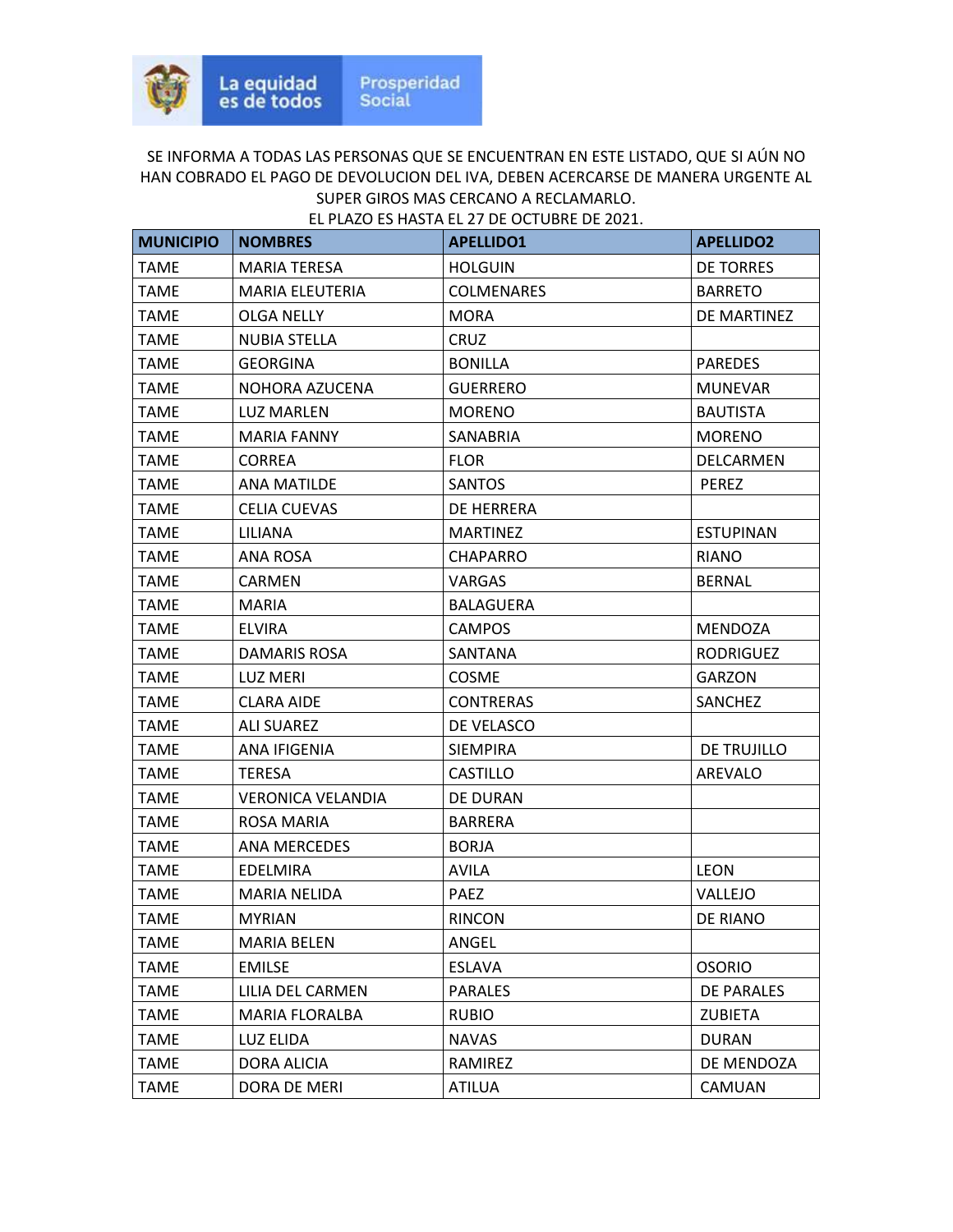| <b>MUNICIPIO</b> | <b>NOMBRES</b>        | <b>APELLIDO1</b> | <b>APELLIDO2</b>   |
|------------------|-----------------------|------------------|--------------------|
| <b>TAME</b>      | <b>GLADYS</b>         | <b>DAZA</b>      | <b>LOPEZ</b>       |
| <b>TAME</b>      | <b>OFELIA</b>         | <b>MARTINEZ</b>  | <b>HERNANDEZ</b>   |
| <b>TAME</b>      | LUZ ALBA              | <b>RIVERA</b>    | <b>VARGAS</b>      |
| <b>TAME</b>      | <b>ELIBETH</b>        | ANDUQUIA         | <b>MUNOZ</b>       |
| <b>TAME</b>      | ALBA YULIETH          | VILLA            | <b>MARTINEZ</b>    |
| <b>TAME</b>      | <b>FRANCY LORENA</b>  | <b>PARRA</b>     | <b>ROJAS</b>       |
| <b>TAME</b>      | <b>LUZ DARY</b>       | SALDANA          | <b>PAEZ</b>        |
| TAME             | DALY ANGELICA         | <b>BOHORQUEZ</b> | <b>MELON</b>       |
| <b>TAME</b>      | MARIA DE LOS ANGELES  | <b>CACERES</b>   | <b>PEREZ</b>       |
| <b>TAME</b>      | <b>CELINA</b>         | <b>MORENO</b>    | <b>SARGENTO</b>    |
| <b>TAME</b>      | NILBIA MARIA          | <b>ROPERO</b>    | <b>VEGA</b>        |
| <b>TAME</b>      | <b>HERMINDA</b>       | <b>GAFARO</b>    | <b>GONZALEZ</b>    |
| <b>TAME</b>      | <b>CLEMENCIA</b>      | <b>SANTAFE</b>   | <b>CASTELLANOS</b> |
| <b>TAME</b>      | <b>MARUJA</b>         | <b>GAFARO</b>    | <b>GONZALEZ</b>    |
| <b>TAME</b>      | <b>EMILCE BEATRIZ</b> | <b>HERNANDEZ</b> | <b>VERA</b>        |
| <b>TAME</b>      | <b>MARIA STHER</b>    | <b>CAMARGO</b>   | <b>CARDENAS</b>    |
| TAME             | NYDIA PATRICIA        | <b>MOJICA</b>    | <b>VERA</b>        |
| <b>TAME</b>      | <b>NUIBI</b>          | <b>ACUNA</b>     |                    |
| <b>TAME</b>      | YOLANDA               | <b>POVEDA</b>    | <b>CAMACHO</b>     |
| TAME             | YAMILE                | <b>BOHORQUEZ</b> | <b>RINCON</b>      |
| <b>TAME</b>      | <b>MAURA LUISA</b>    | <b>LEON</b>      | <b>AVILA</b>       |
| <b>TAME</b>      | <b>MARIA PASCUALA</b> | <b>CARDENAS</b>  |                    |
| <b>TAME</b>      | ANA FRANCISCA         | SIERRA PENA      |                    |
| TAME             | MAGDALENA             | VARGAS           |                    |
| <b>TAME</b>      | <b>CRISTINA</b>       | <b>USECHE</b>    | <b>ALDANA</b>      |
| <b>TAME</b>      | LEGNI                 | ZAPATA           | <b>TORRES</b>      |
| <b>TAME</b>      | TERESA                | <b>JUANIAS</b>   |                    |
| <b>TAME</b>      | <b>ROSMIRA</b>        | SANTIESTEBAN     | PINZON             |
| <b>TAME</b>      | <b>MARIA DIOGENES</b> | RAMIREZ          | DE ZABALA          |
| <b>TAME</b>      | ARACELY               | <b>MARIN</b>     |                    |
| <b>TAME</b>      | YUNIS                 | <b>PARALES</b>   | <b>GONZALEZ</b>    |
| <b>TAME</b>      | VILMA ALCIRA          | SANTANA          | REBOLLEDO          |
| <b>TAME</b>      | ANA EDUVIGES          | <b>RIVERO</b>    |                    |
| <b>TAME</b>      | <b>ALVIS YULITTS</b>  | <b>CORREA</b>    | <b>COLMENARES</b>  |
| <b>TAME</b>      | CLARA ROSMIRA         | <b>ACOSTA</b>    | <b>DE FUENTES</b>  |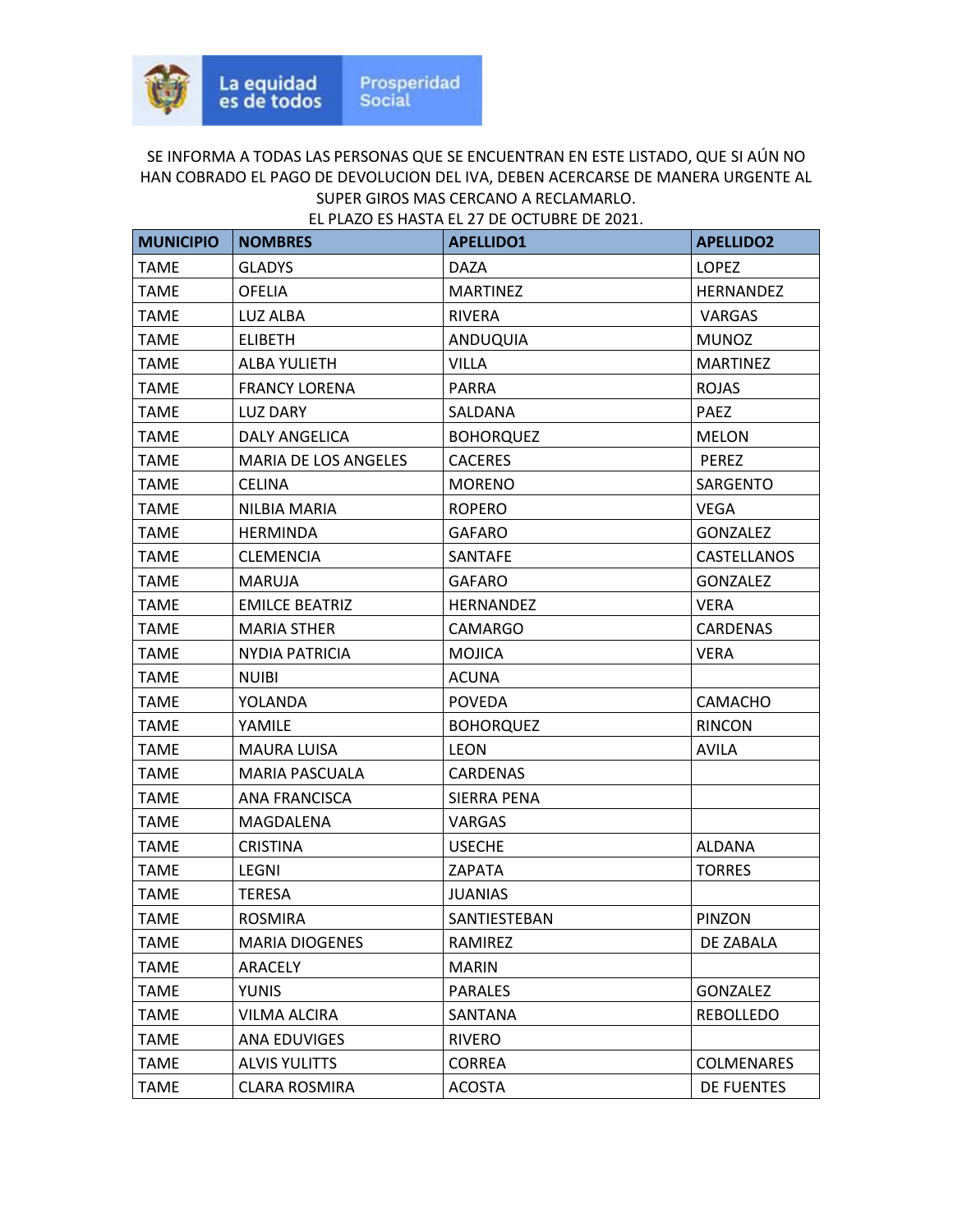| <b>MUNICIPIO</b> | <b>NOMBRES</b>          | <b>APELLIDO1</b> | <b>APELLIDO2</b> |
|------------------|-------------------------|------------------|------------------|
| <b>TAME</b>      | <b>ODILIA ALCIRA</b>    | <b>ZEA</b>       | <b>MALPICA</b>   |
| <b>TAME</b>      | SANDRA PATRICIA         | <b>JAIMES</b>    | LANDAETA         |
| <b>TAME</b>      | ALEJANDRINA             | <b>PENA</b>      | <b>ESCOBAR</b>   |
| <b>TAME</b>      | <b>SHIRLEY PATRICIA</b> | <b>MORENO</b>    | <b>PALENCIA</b>  |
| TAME             | EDITH NAYIVEH           | <b>RINCON</b>    | <b>GOMEZ</b>     |
| <b>TAME</b>      | <b>ESSY STELLA</b>      | <b>PORTILLA</b>  | VILLAMIZAR       |
| <b>TAME</b>      | <b>MARIA ELENA</b>      | <b>BADILLO</b>   | <b>BAYONA</b>    |
| <b>TAME</b>      | YELITZA FERNANDA        | SERRANO          | GIL              |
| <b>TAME</b>      | ANA DE JESUS            | <b>ORTEGA</b>    | RAMIREZ          |
| <b>TAME</b>      | <b>TERESA</b>           | <b>RODRIGUEZ</b> |                  |
| TAME             | <b>IRLENA MARIA</b>     | <b>MARTINEZ</b>  | <b>RIVERA</b>    |
| <b>TAME</b>      | <b>GABRIELA</b>         | RINCONADA        | RINCONADA        |
| <b>TAME</b>      | <b>BLANCA ROSENDA</b>   | <b>GUTIERREZ</b> |                  |
| <b>TAME</b>      | DIANA MILENA            | <b>HIGUERA</b>   | <b>LOPEZ</b>     |
| <b>TAME</b>      | <b>MARIA DE ROSARIO</b> | <b>ROJAS</b>     | <b>JAIMES</b>    |
| TAME             | ANA DELFINA             | <b>DIAZ</b>      | <b>FERNANDEZ</b> |
| TAME             | <b>CLAUDIA YANET</b>    | CALDERON         | <b>MORA</b>      |
| <b>TAME</b>      | <b>NOHEMI</b>           | <b>ENCISO</b>    | <b>BEJARANO</b>  |
| <b>TAME</b>      | <b>MARIA HIGINIA</b>    | QUINTERO         | <b>CELIS</b>     |
| <b>TAME</b>      | <b>FLORINDA</b>         | <b>MUNOZ</b>     | <b>MONTEJO</b>   |
| <b>TAME</b>      | <b>NIDIA</b>            | <b>CARDOZO</b>   | AVELLA           |
| TAME             | SANDRA PATRICIA         | <b>ESCALANTE</b> | CARRILLO         |
| TAME             | <b>AURORA</b>           | SANABRIA         | <b>TRIVINO</b>   |
| <b>TAME</b>      | <b>MARIA DELCARMEN</b>  | <b>GASCA</b>     | <b>BECERRA</b>   |
| <b>TAME</b>      | LILIANA                 | <b>CORDOBA</b>   | <b>MAJIN</b>     |
| <b>TAME</b>      | <b>ELIZABET GALLEGO</b> | <b>HOLGUIN</b>   |                  |
| <b>TAME</b>      | SONIA MARIA             | <b>ROLON</b>     | <b>MORANTES</b>  |
| <b>TAME</b>      | <b>OMAIRA</b>           | <b>ROPERO</b>    | <b>CANIZARES</b> |
| <b>TAME</b>      | <b>NUBIA</b>            | <b>PEREZ</b>     | PARADA           |
| <b>TAME</b>      | <b>IRENE</b>            | <b>MALDONADO</b> | VARGAS           |
| <b>TAME</b>      | <b>MYRIAM</b>           | <b>GARCIA</b>    |                  |
| <b>TAME</b>      | DIADETY TERESA          | <b>MORA</b>      | <b>VERA</b>      |
| <b>TAME</b>      | LUXORA                  | <b>FRANCO</b>    | CARDONA          |
| <b>TAME</b>      | LUZ MERY                | PAEZ             |                  |
| <b>TAME</b>      | <b>ELENY JASMIN</b>     | <b>JIMENEZ</b>   | <b>DIAZ</b>      |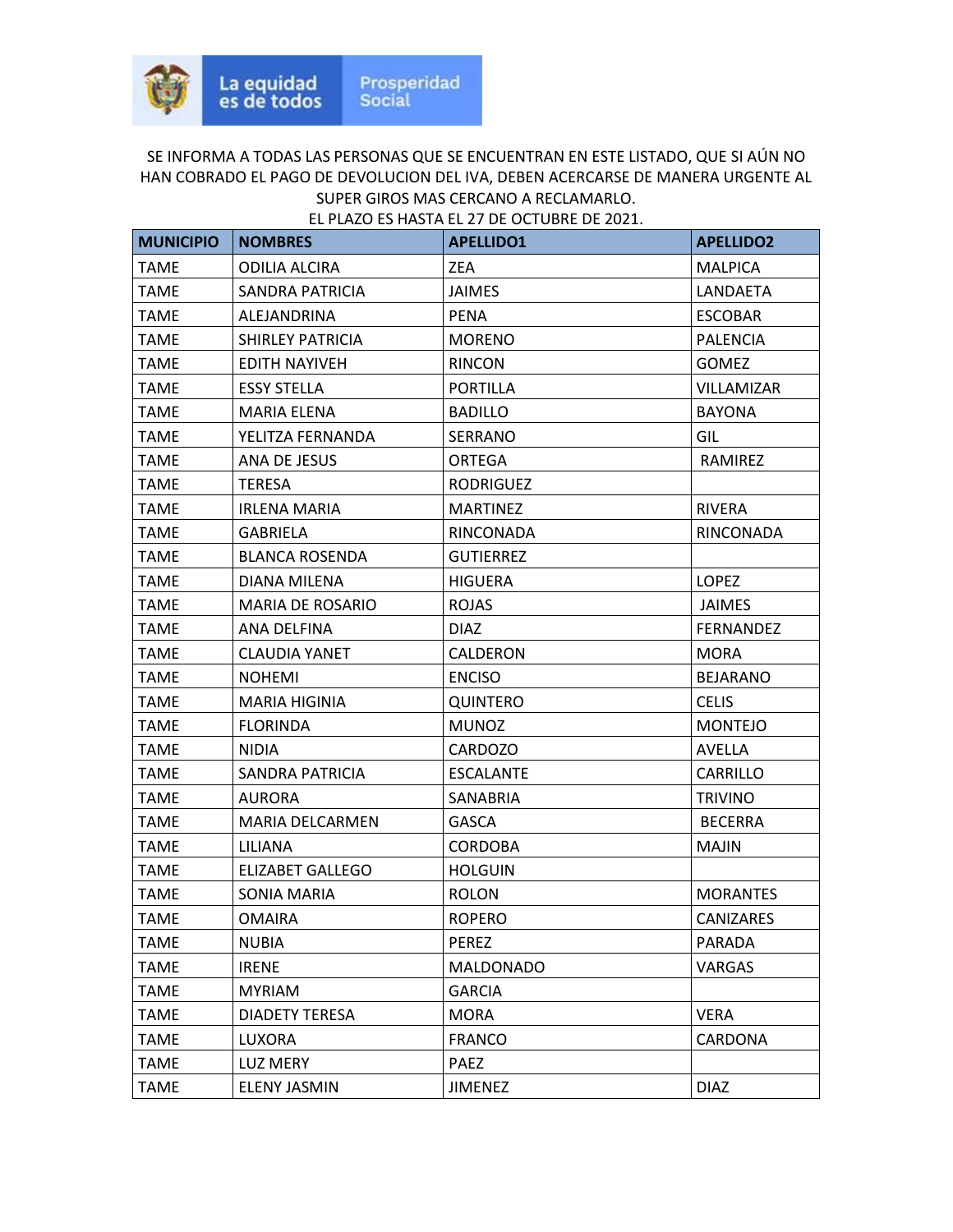| <b>MUNICIPIO</b> | <b>NOMBRES</b>          | <b>APELLIDO1</b> | <b>APELLIDO2</b>   |
|------------------|-------------------------|------------------|--------------------|
| <b>TAME</b>      | CLAUDIA LILIANA         | <b>ESPINOSA</b>  | <b>RODRIGUEZ</b>   |
| <b>TAME</b>      | <b>MARIBEL</b>          | <b>RIBERO</b>    | <b>GUERRERO</b>    |
| TAME             | <b>ROSALBA</b>          | <b>ZARATE</b>    | <b>PENA</b>        |
| <b>TAME</b>      | MARIA DELCARMEN         | <b>BENITEZ</b>   |                    |
| TAME             | <b>MARIA DELCARMEN</b>  | ARAQUE           | <b>MANRIQUE</b>    |
| <b>TAME</b>      | <b>CLAUDIA BIBIANA</b>  | <b>HERNANDEZ</b> |                    |
| TAME             | ALBA LUZ                | SAENZ            | CASTELLANOS        |
| TAME             | <b>ELODIA</b>           | <b>DURAN</b>     | <b>GELVEZ</b>      |
| <b>TAME</b>      | <b>IRMA TERESA</b>      | VILLAMIZAR       | <b>ALMENDRALES</b> |
| TAME             | NIDIA                   | <b>DUARTE</b>    | <b>SANTOS</b>      |
| <b>TAME</b>      | <b>SOCORRO</b>          | <b>ACEROS</b>    | <b>BAUTISTA</b>    |
| TAME             | <b>MATILDE</b>          | ZUNIGA           | <b>SILVA</b>       |
| <b>TAME</b>      | <b>MARIA NASLY</b>      | PINZON           | <b>TELLO</b>       |
| <b>TAME</b>      | <b>AURA MARIA</b>       | RAMIREZ          | <b>CASTRO</b>      |
| <b>TAME</b>      | <b>OLGA LUCIA</b>       | VALDERRAMA       | <b>TABARES</b>     |
| <b>TAME</b>      | ALBA JILIETH            | <b>PADILLA</b>   | <b>HERRERA</b>     |
| TAME             | <b>MARLIN ELENA</b>     | <b>ROA</b>       | <b>SUAREZ</b>      |
| <b>TAME</b>      | MARIA DELROSARIO        | PALOMINO         | <b>CORTEZ</b>      |
| TAME             | <b>MARIA CONCEPCION</b> | CARVAJAL         | <b>JAIMES</b>      |
| TAME             | <b>IRMA</b>             | <b>BRICENO</b>   | SOTO               |
| <b>TAME</b>      | <b>MARIA EDID</b>       | <b>CAICEDO</b>   | <b>RODRIGUEZ</b>   |
| TAME             | <b>HENELDA</b>          | ANZOLA           | <b>USECHE</b>      |
| <b>TAME</b>      | <b>BELCY</b>            | <b>ESPINOSA</b>  | LOZADA             |
| TAME             | MIRTA SIRLEY            | <b>MORENO</b>    | <b>DURAN</b>       |
| <b>TAME</b>      | LIGELLA MILENA          | ROMERO           |                    |
| <b>TAME</b>      | <b>ELISABET</b>         | <b>CHAVEZ</b>    |                    |
| TAME             | MARISELA                | <b>RUEDA</b>     | PRESIGA            |
| <b>TAME</b>      | <b>MARIA ESNEDA</b>     | VILLADA          |                    |
| <b>TAME</b>      | <b>FANNY</b>            | <b>MOLINA</b>    | CARRILLO           |
| <b>TAME</b>      | <b>ELVIS YANETH</b>     | <b>TORRES</b>    | LANDAETA           |
| <b>TAME</b>      | LUZ MARINA              | <b>MENA</b>      | <b>LINARES</b>     |
| <b>TAME</b>      | <b>IRENE</b>            | <b>GELVES</b>    | <b>SIERRA</b>      |
| <b>TAME</b>      | YAMILE                  | ARDILA           | <b>GALAN</b>       |
| <b>TAME</b>      | <b>DEICY MERCEDEZ</b>   | CRUZ             | <b>INCAPIE</b>     |
| <b>TAME</b>      | <b>IRENE CARVAJAL</b>   | CARRERO          |                    |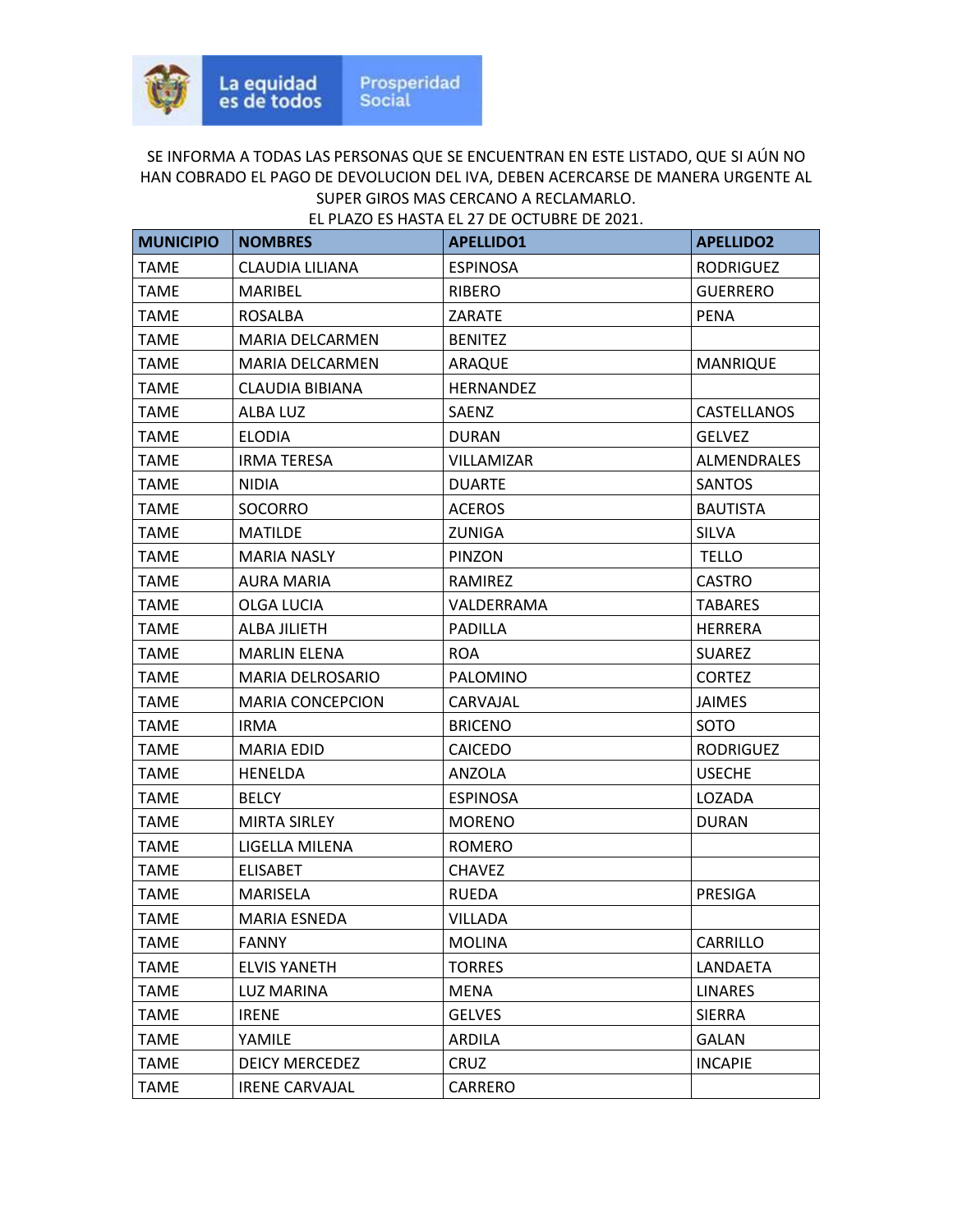| <b>MUNICIPIO</b> | <b>NOMBRES</b>          | <b>APELLIDO1</b>  | <b>APELLIDO2</b> |
|------------------|-------------------------|-------------------|------------------|
| <b>TAME</b>      | LUZMILA                 | RAMIREZ           | <b>ALDANA</b>    |
| <b>TAME</b>      | <b>MARIA NORAHIL</b>    | <b>ZUBIETA</b>    | <b>QUINTANA</b>  |
| <b>TAME</b>      | MARIA FLORDELIA         | <b>PEREZ</b>      | <b>PEREZ</b>     |
| <b>TAME</b>      | <b>NANCY</b>            | <b>BEJARANO</b>   | RAMIREZ          |
| TAME             | <b>ROSALBA</b>          | SALCEDO           | <b>ROJAS</b>     |
| <b>TAME</b>      | <b>MARIA ALICIA</b>     | <b>RODRIGUEZ</b>  | <b>MENDOZA</b>   |
| <b>TAME</b>      | SANDRA MILENA           | <b>ORTIZ</b>      |                  |
| <b>TAME</b>      | <b>MARTHA NANCY</b>     | CARRERA           | YUNDA            |
| TAME             | ELIZABETH LIANA         | <b>CONTRERAS</b>  | <b>LLORENTE</b>  |
| TAME             | ANGIE KARINA            | <b>QUICENO</b>    | <b>MARIN</b>     |
| <b>TAME</b>      | ALEXANDRA MARIA         | <b>PINEIROS</b>   |                  |
| <b>TAME</b>      | ELENA                   | <b>RODRIGUEZ</b>  | <b>GUEVARA</b>   |
| <b>TAME</b>      | <b>MYRIAN ELSIE</b>     | SARMIENTO         |                  |
| <b>TAME</b>      | LUZ DELY                | <b>MENDIVELSO</b> |                  |
| <b>TAME</b>      | <b>REINA DE JESUS</b>   | <b>PARRA</b>      |                  |
| <b>TAME</b>      | NIDIA CAROLINA          | <b>FIGUEREDO</b>  | <b>PRECIADO</b>  |
| TAME             | SANDRA MILENA           | <b>RODRIGUEZ</b>  | <b>GALINDO</b>   |
| <b>TAME</b>      | ROSALBA                 | <b>PULIDO</b>     | <b>MEDINA</b>    |
| <b>TAME</b>      | LYDA EZPERANZA          | MEDINA            | SANDOVAL         |
| <b>TAME</b>      | <b>ZORAIDA VERONICA</b> | RINCON            | <b>VELANDIA</b>  |
| TAME             | <b>MERY YAKELINE</b>    | <b>CUSPOCA</b>    | LOPEZ            |
| TAME             | <b>IDELSA MARIA</b>     | AMEZQUITA         | <b>PIRABAN</b>   |
| <b>TAME</b>      | <b>LUZ MAGALY</b>       | <b>DUCON</b>      | <b>GONZALEZ</b>  |
| TAME             | DERLY                   | SANDOVAL          | <b>SILVA</b>     |
| <b>TAME</b>      | <b>UVALDINA</b>         | <b>OLARTE</b>     | <b>ROMERO</b>    |
| <b>TAME</b>      | <b>BELCY</b>            | <b>SANTOS</b>     | <b>ROZO</b>      |
| TAME             | <b>ELSA ESTHER</b>      | <b>MARTINEZ</b>   |                  |
| <b>TAME</b>      | <b>BLANCA OLIVIA</b>    | <b>BENAVIDES</b>  | <b>SANTIAGO</b>  |
| <b>TAME</b>      | YAMILE                  | RAMIREZ           | <b>GARCIA</b>    |
| <b>TAME</b>      | MILDRED                 | <b>BARRERO</b>    | ORTEGA           |
| <b>TAME</b>      | LILIA ASCENSION         | <b>LOPEZ</b>      | <b>REYES</b>     |
| <b>TAME</b>      | ANA LUCIA               | ZAPATA            | <b>CONTRERAS</b> |
| <b>TAME</b>      | <b>LILY</b>             | <b>TRONCOSO</b>   | <b>BARAJAS</b>   |
| <b>TAME</b>      | <b>VITELBA</b>          | <b>FLOREZ</b>     | MOSQUERA         |
| <b>TAME</b>      | <b>EULALIA</b>          | ARENAS            |                  |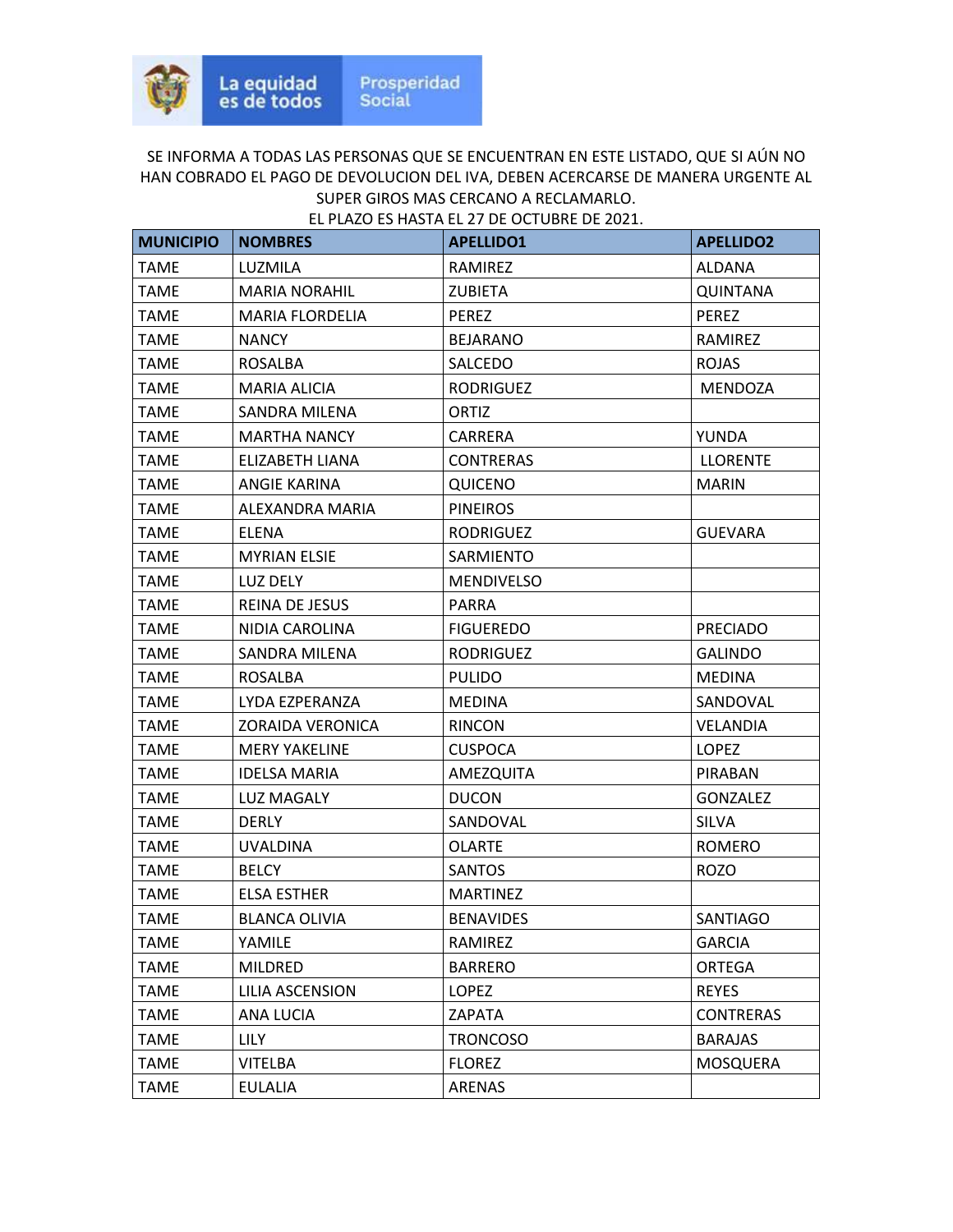| <b>MUNICIPIO</b> | <b>NOMBRES</b>         | <b>APELLIDO1</b>  | <b>APELLIDO2</b> |
|------------------|------------------------|-------------------|------------------|
| <b>TAME</b>      | <b>AURA MARIA</b>      | <b>JIMENEZ</b>    | <b>PARRADO</b>   |
| <b>TAME</b>      | EDILIA YAZMIN          | <b>SANCHEZ</b>    | <b>BLANCO</b>    |
| TAME             | <b>ELVIRA</b>          | <b>HERNANDEZ</b>  | <b>GOMEZ</b>     |
| <b>TAME</b>      | <b>OLGA LUCIA</b>      | <b>MUNOZ</b>      | <b>ESPINOSA</b>  |
| TAME             | <b>EDILSA</b>          | <b>TUAY</b>       | <b>NARANJO</b>   |
| <b>TAME</b>      | <b>MERCEDES</b>        | <b>RINCON</b>     | <b>BARRERA</b>   |
| <b>TAME</b>      | MARLENY                | <b>MADRID</b>     | <b>CORREA</b>    |
| <b>TAME</b>      | ANA BRICEIDA           | <b>GARCIA</b>     | <b>POVEDA</b>    |
| <b>TAME</b>      | LENNY JOHANA           | SANCHEZ           | SARMIENTO        |
| TAME             | <b>CLAUDIA SORLAY</b>  | SOTO              | <b>GIRON</b>     |
| <b>TAME</b>      | <b>BLANCA FLOR</b>     | <b>MORA</b>       | <b>MORA</b>      |
| <b>TAME</b>      | <b>MARIA DELFINA</b>   | <b>BARON</b>      | <b>NINO</b>      |
| <b>TAME</b>      | PAOLA VANEXA           | <b>TRIANA</b>     | SARMIENTO        |
| <b>TAME</b>      | <b>MARIA IRLENIS</b>   | PINZON            | <b>LA TORRE</b>  |
| TAME             | ROCIO DEL PILAR        | SARMIENTO         |                  |
| <b>TAME</b>      | <b>ELIZABETH</b>       | <b>MONTENEGRO</b> | <b>VEGA</b>      |
| TAME             | YENNI PATRICIA         | <b>CACERES</b>    | <b>RODAS</b>     |
| <b>TAME</b>      | LUCILA                 | HERNANDEZ         | QUINTANA         |
| <b>TAME</b>      | <b>VIANEY ELENA</b>    | PINZON            | <b>RODRIGUEZ</b> |
| <b>TAME</b>      | <b>CLEYDY MARYELY</b>  | MEJIA             | SOLOZA           |
| TAME             | <b>MARIA ISABEL</b>    | CARRILLO          | <b>ROJAS</b>     |
| TAME             | NEIRA HERMENSIA        | CALDERON          | <b>RAMOS</b>     |
| <b>TAME</b>      | <b>CENAIDA</b>         | <b>MORENO</b>     | <b>BENAVIDES</b> |
| TAME             | YEIMY ZULAY            | <b>PRIETO</b>     | RAYO             |
| <b>TAME</b>      | ERIKA                  | <b>RAMOS</b>      | <b>RUEDA</b>     |
| <b>TAME</b>      | <b>MARIA DEJESUS</b>   | <b>RODRIGUEZ</b>  | <b>MARTINEZ</b>  |
| TAME             | <b>ROSALINA</b>        | <b>GUERRERO</b>   | <b>CACERES</b>   |
| <b>TAME</b>      | <b>BETTY ESPERANZA</b> | <b>ACEVEDO</b>    | <b>RINCON</b>    |
| <b>TAME</b>      | <b>LUZ STELLA</b>      | <b>GAFARO</b>     |                  |
| <b>TAME</b>      | ANA MONGUI             | <b>BOTELLO</b>    | <b>BOTELLO</b>   |
| <b>TAME</b>      | <b>MELIDA</b>          | PARADA            |                  |
| <b>TAME</b>      | YOLANDA                | <b>JIMENEZ</b>    |                  |
| <b>TAME</b>      | ANA LUCIA              | <b>PICO</b>       | NARANJO          |
| <b>TAME</b>      | <b>ANA BELEN</b>       | <b>FLOREZ</b>     | LAZARO           |
| <b>TAME</b>      | NUBIA AMPARO           | <b>GUERRERO</b>   | <b>VERA</b>      |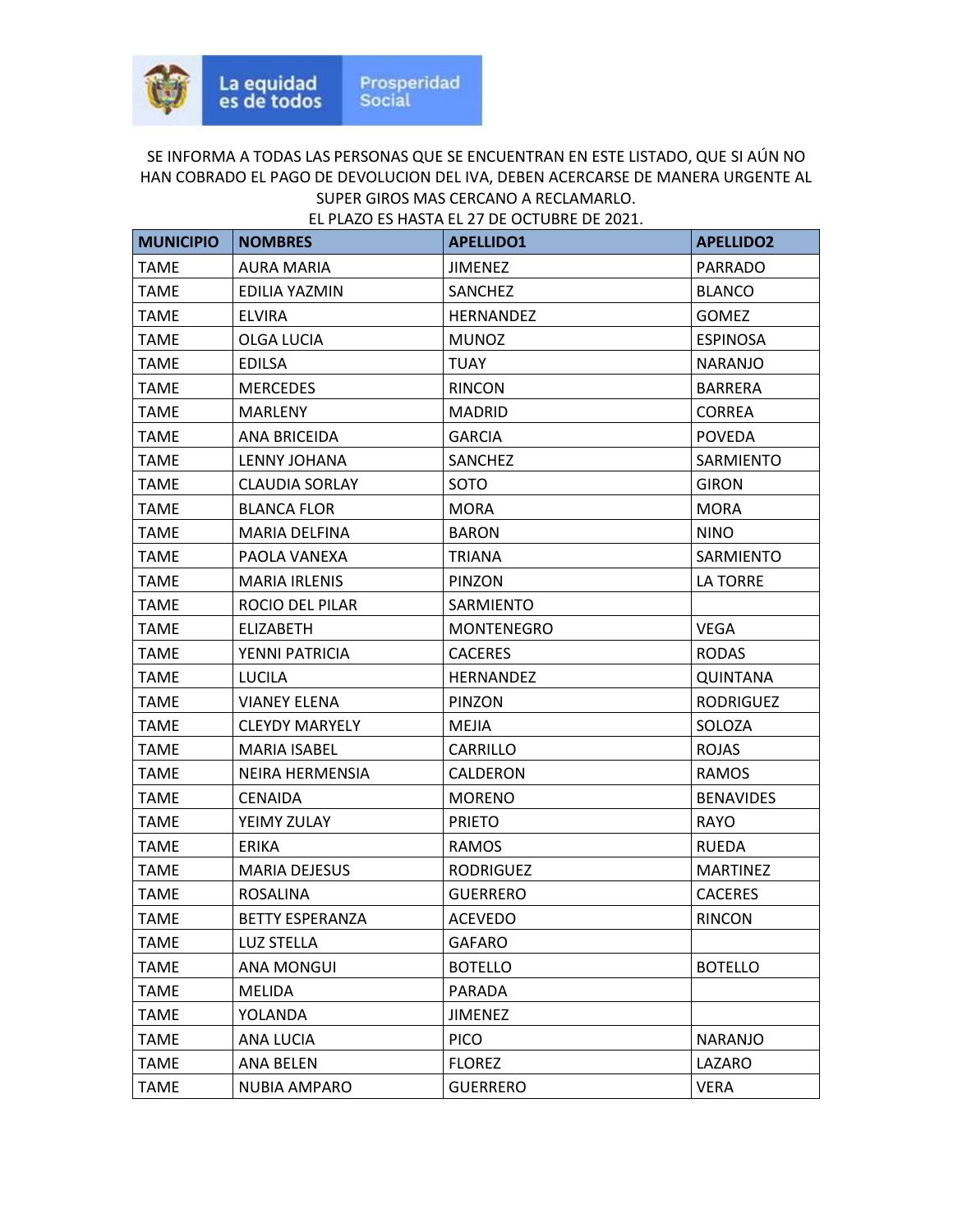| <b>MUNICIPIO</b> | <b>NOMBRES</b>        | <b>APELLIDO1</b> | <b>APELLIDO2</b> |
|------------------|-----------------------|------------------|------------------|
| <b>TAME</b>      | <b>ROCIO</b>          | <b>GOMEZ</b>     | <b>VALENCIA</b>  |
| <b>TAME</b>      | LUZ ELENA             | <b>ROBLES</b>    | <b>PARADA</b>    |
| TAME             | <b>GLADIS MARIA</b>   | <b>TORRES</b>    | SANCHEZ          |
| <b>TAME</b>      | <b>LUCILA</b>         | <b>BECERRA</b>   | <b>OTERO</b>     |
| <b>TAME</b>      | <b>BLANCA MERI</b>    | <b>ESTEVAN</b>   | <b>MARTINEZ</b>  |
| <b>TAME</b>      | <b>ROSALBA</b>        | <b>QUINONEZ</b>  | <b>MARTINEZ</b>  |
| <b>TAME</b>      | <b>MARISOL</b>        | <b>MONTES</b>    | <b>PINTO</b>     |
| <b>TAME</b>      | DIANA ELIZABETH       | <b>REINA</b>     | <b>VARON</b>     |
| <b>TAME</b>      | <b>MARIA GRACIELA</b> | <b>PARRA</b>     | <b>ORDUNA</b>    |
| TAME             | <b>MERCEDES</b>       | ARIZA            | <b>MONSALVE</b>  |
| <b>TAME</b>      | <b>NEITI</b>          | <b>GUERRERO</b>  | <b>GUERRERO</b>  |
| <b>TAME</b>      | ELENA PATRICIA        | <b>GUERRERO</b>  | RAMIREZ          |
| <b>TAME</b>      | <b>SLENDY TATIANA</b> | <b>FLOREZ</b>    | TRASLAVINA       |
| <b>TAME</b>      | <b>OFELIA</b>         | <b>ARENIS</b>    | <b>ARENIS</b>    |
| TAME             | MARIBEL               | HERNANDEZ        | <b>ARENIS</b>    |
| <b>TAME</b>      | <b>ANA ILCE</b>       | <b>HERNANDEZ</b> | <b>ARENIS</b>    |
| TAME             | <b>MARTHA</b>         | <b>MONTAEZ</b>   | <b>BOTIA</b>     |
| <b>TAME</b>      | OLGA MILKA            | <b>BOHORQUEZ</b> | <b>MONTANA</b>   |
| <b>TAME</b>      | SANDRA LILIANA        | CARVAJAL         | TARAZONA         |
| <b>TAME</b>      | <b>FLOR</b>           | CASTANEDA        | <b>MARTINEZ</b>  |
| TAME             | <b>ELMA EDISNEY</b>   | SOGAMOSO         | <b>PAEZ</b>      |
| TAME             | ANGELA MARIA          | <b>SERNA</b>     | ARBOLEDA         |
| <b>TAME</b>      | <b>RUBIS MAGALI</b>   | <b>BUSTO</b>     | <b>CASTILLO</b>  |
| TAME             | YUDYS NOLAYDA         | <b>FERREIRA</b>  | <b>PARALES</b>   |
| <b>TAME</b>      | INGRITH YESENIA       | <b>MENDEZ</b>    | <b>RODRIGUEZ</b> |
| <b>TAME</b>      | ANA ROSA              | <b>DUENAS</b>    | <b>LOPEZ</b>     |
| TAME             | ELCIDA ROSA           | <b>GUERRERO</b>  | CARVAJAL         |
| <b>TAME</b>      | <b>SONIA</b>          | <b>RIVERA</b>    |                  |
| <b>TAME</b>      | <b>IRENE</b>          | <b>SILVA</b>     | <b>GELVEZ</b>    |
| <b>TAME</b>      | ADELAIDA              | <b>LEON</b>      | <b>TIRADO</b>    |
| <b>TAME</b>      | <b>VIRGINIA</b>       | CARRERO          | <b>RODRIGUEZ</b> |
| <b>TAME</b>      | <b>ALVIDINA</b>       | <b>PUENTES</b>   | PEREZ            |
| <b>TAME</b>      | <b>GLORIA INES</b>    | <b>GARCIA</b>    | JAIMEA           |
| <b>TAME</b>      | <b>FLORDELINA</b>     | <b>CAMARGO</b>   | <b>MONTERREY</b> |
| <b>TAME</b>      | ANA ELVIA             | <b>HERNANDEZ</b> | PEDRAZA          |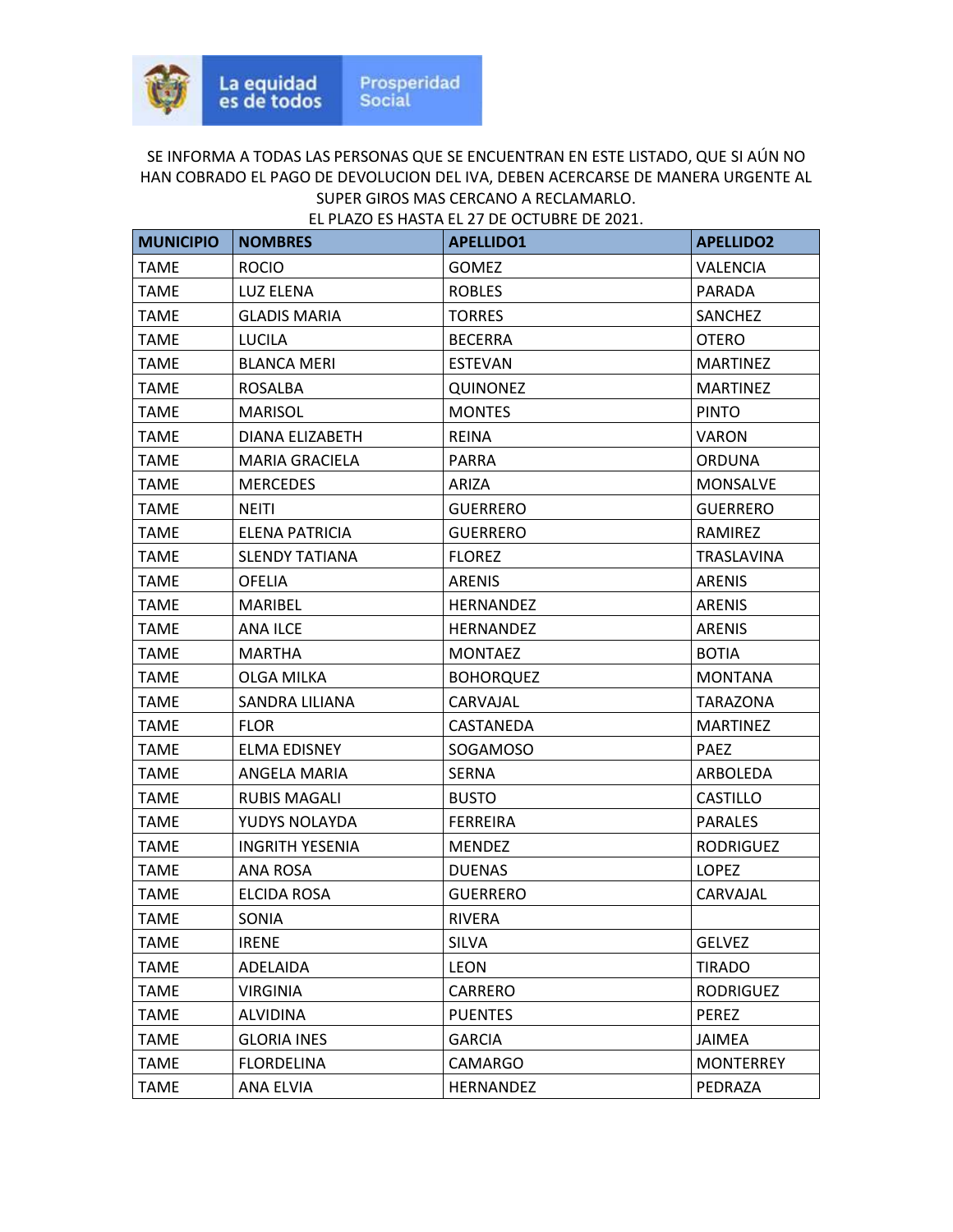| <b>MUNICIPIO</b> | <b>NOMBRES</b>        | <b>APELLIDO1</b> | <b>APELLIDO2</b> |
|------------------|-----------------------|------------------|------------------|
| <b>TAME</b>      | OLGA NELLY            | <b>NAVARRETE</b> | <b>LEAL</b>      |
| <b>TAME</b>      | <b>HILDA FLOR</b>     | <b>BARRERA</b>   | <b>TELLEZ</b>    |
| <b>TAME</b>      | <b>HILDA MARIA</b>    | <b>TORO</b>      | SANCHEZ          |
| <b>TAME</b>      | <b>ANATILDE</b>       | VALLEJO          | <b>VELEZ</b>     |
| <b>TAME</b>      | ALVA                  | VEGA             | <b>SICACHA</b>   |
| <b>TAME</b>      | ANA IDALI             | <b>VEGA</b>      | <b>SILACHA</b>   |
| <b>TAME</b>      | <b>ZORAIDA</b>        | SANTIAGO         | <b>GARCIA</b>    |
| TAME             | <b>MARYURY</b>        | <b>FLOREZ</b>    | CARRASCAL        |
| <b>TAME</b>      | <b>YUDID</b>          | <b>APARICIO</b>  | <b>GONZALEZ</b>  |
| <b>TAME</b>      | ANA LUZ               | <b>ROJAS</b>     | <b>HERNANDEZ</b> |
| <b>TAME</b>      | <b>BERTILDE</b>       | SANTIAGO         | <b>GARCIA</b>    |
| <b>TAME</b>      | <b>BELCY MARINA</b>   | <b>LOPEZ</b>     | <b>CONTRERAS</b> |
| <b>TAME</b>      | CARMEN ZULEIMA        | CARVAJAL         | <b>GARCIA</b>    |
| <b>TAME</b>      | MARIA EUGENIA         | <b>TOVAR</b>     | <b>HEREDIA</b>   |
| <b>TAME</b>      | TERESA YOLANDA        | <b>PEREZ</b>     | <b>RODRIGUEZ</b> |
| <b>TAME</b>      | <b>MARY LUZ</b>       | <b>CUEVAS</b>    | <b>CERINZA</b>   |
| <b>TAME</b>      | <b>MERYS</b>          | <b>BARBOSA</b>   | <b>SANCHEZ</b>   |
| <b>TAME</b>      | <b>SANDRA</b>         | <b>RIVERA</b>    | <b>GARCIA</b>    |
| <b>TAME</b>      | <b>AZUCENA</b>        | <b>CHIA</b>      |                  |
| TAME             | CARMEN                | <b>MURILLO</b>   |                  |
| <b>TAME</b>      | <b>ERMELIDES</b>      | <b>PEREZ</b>     | <b>BAUTISTA</b>  |
| <b>TAME</b>      | <b>FLOR ANGELA</b>    | <b>BONILLA</b>   | <b>MARIN</b>     |
| <b>TAME</b>      | LUZ HELENA            | <b>FORERO</b>    | <b>TIBACUY</b>   |
| <b>TAME</b>      | YARIMA                | <b>ROBLES</b>    | <b>NAVARRO</b>   |
| <b>TAME</b>      | <b>JEIDY NAYARI</b>   | PAEZ             |                  |
| <b>TAME</b>      | ANA MILENA            | <b>OSORIO</b>    | <b>ISAZA</b>     |
| <b>TAME</b>      | DAMARIS EXEYDA        | SANCHEZ          | TINEO            |
| <b>TAME</b>      | <b>CENAIDA</b>        | <b>ORTEGA</b>    | <b>GIRALDO</b>   |
| <b>TAME</b>      | <b>MARY LUZ</b>       | <b>GONZALEZ</b>  | SOTO             |
| <b>TAME</b>      | <b>DUBIS MAYERLIN</b> | VILLASANA        | <b>PUERTA</b>    |
| TAME             | LUZ ELENA             | VARGAS           | CASTANEDA        |
| <b>TAME</b>      | JANETH DELROSARIO     | ROMAN            | <b>BENITEZ</b>   |
| <b>TAME</b>      | <b>LUZ EMILCE</b>     | <b>BRINEZ</b>    | <b>FLOREZ</b>    |
| TAME             | <b>MONICA MARIA</b>   | CARDONA          | VALENCIA         |
| <b>TAME</b>      | ADELAIDA              | LOZADA           | RAMIREZ          |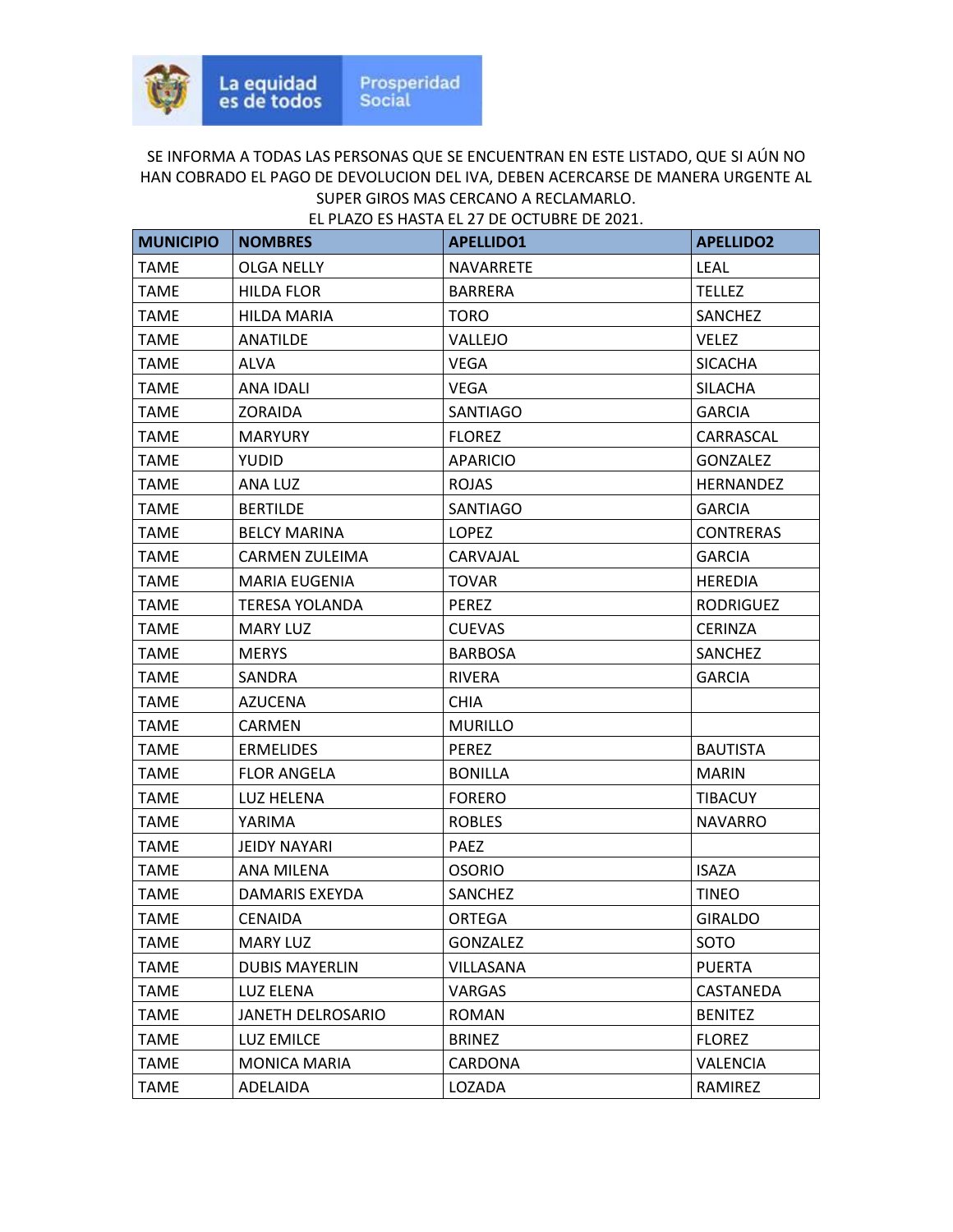| <b>MUNICIPIO</b> | <b>NOMBRES</b>         | <b>APELLIDO1</b> | <b>APELLIDO2</b> |
|------------------|------------------------|------------------|------------------|
| <b>TAME</b>      | <b>ULDA</b>            | <b>LEON</b>      | <b>SIERRA</b>    |
| <b>TAME</b>      | <b>DIOSELINA</b>       | <b>CARDENAS</b>  | DE VARGAS        |
| TAME             | LUZ MIRYAM             | <b>GAMBOA</b>    | <b>ALFONSO</b>   |
| <b>TAME</b>      | <b>ELCIA</b>           | <b>IBICA</b>     |                  |
| TAME             | <b>ELCIDA</b>          | <b>MEDINA</b>    | <b>MACUALO</b>   |
| <b>TAME</b>      | <b>FLOR ELISA</b>      | PERALTA          | <b>NEIRA</b>     |
| <b>TAME</b>      | CONSUELO DELSOCORRO    | LUJAN            |                  |
| <b>TAME</b>      | <b>DELFA NOEMI</b>     | <b>SANCHEZ</b>   | <b>PARADA</b>    |
| <b>TAME</b>      | <b>UBALDINA</b>        | <b>VARON</b>     |                  |
| TAME             | OLGA MARIA             | <b>MONTANA</b>   | <b>ROMERO</b>    |
| <b>TAME</b>      | <b>ALCIRA</b>          | <b>RINCON</b>    | <b>ROZO</b>      |
| <b>TAME</b>      | TERESA MARIA           | <b>ROJAS</b>     | <b>GARCIA</b>    |
| <b>TAME</b>      | MARIA ORLANDINA        | PEDRAZA          | <b>AVILA</b>     |
| <b>TAME</b>      | <b>INES</b>            | VALLEJO          | <b>MONROY</b>    |
| TAME             | <b>OLGA ROCIO</b>      | CHAGUALO         | <b>GIRON</b>     |
| <b>TAME</b>      | <b>ANA DOLORES</b>     | <b>JIMENEZ</b>   | <b>PARRADO</b>   |
| TAME             | CAROLINA               | SANDOVAL         | <b>DOMINGUEZ</b> |
| <b>TAME</b>      | <b>MARIA STELLA</b>    | <b>NAVAS</b>     | <b>DURAN</b>     |
| <b>TAME</b>      | <b>MARTHA</b>          | <b>CACERES</b>   | <b>SUESCUN</b>   |
| <b>TAME</b>      | <b>FLOR MARIA</b>      | <b>RINCON</b>    | <b>ROZO</b>      |
| TAME             | MARIA ISIDORA          | CARDOZO          |                  |
| TAME             | MARIA IGNACIA          | <b>MORENO</b>    | <b>PARRA</b>     |
| <b>TAME</b>      | <b>MAGOLLY</b>         | <b>ALCANTARA</b> |                  |
| TAME             | <b>NUBIA</b>           | <b>RINCON</b>    | <b>ROZO</b>      |
| <b>TAME</b>      | <b>NERYS HERLENDIS</b> | <b>ATILUA</b>    | <b>GUILLEN</b>   |
| <b>TAME</b>      | <b>MARIA ODAICE</b>    | <b>MORA</b>      |                  |
| TAME             | <b>GLADYS</b>          | <b>EULEGELO</b>  |                  |
| <b>TAME</b>      | <b>BLANCA CELMIRA</b>  | <b>ROMERO</b>    |                  |
| <b>TAME</b>      | ELVIA MARINA           | <b>CRUZ</b>      | <b>VARGAS</b>    |
| <b>TAME</b>      | MARIA ISABEL           | <b>DUARTE</b>    | PEREZ            |
| <b>TAME</b>      | <b>ESTHER LUISA</b>    | <b>GARCIA</b>    | <b>ESCAMILLA</b> |
| <b>TAME</b>      | <b>CLAUDELIA</b>       | ORTIZ            |                  |
| <b>TAME</b>      | <b>MARIA JESUS</b>     | AYA              | <b>RODRIGUEZ</b> |
| <b>TAME</b>      | <b>MIRYAM</b>          | ROMERO           | <b>OVEJERO</b>   |
| <b>TAME</b>      | <b>WALDINA</b>         | <b>AVILA</b>     | <b>DIAZ</b>      |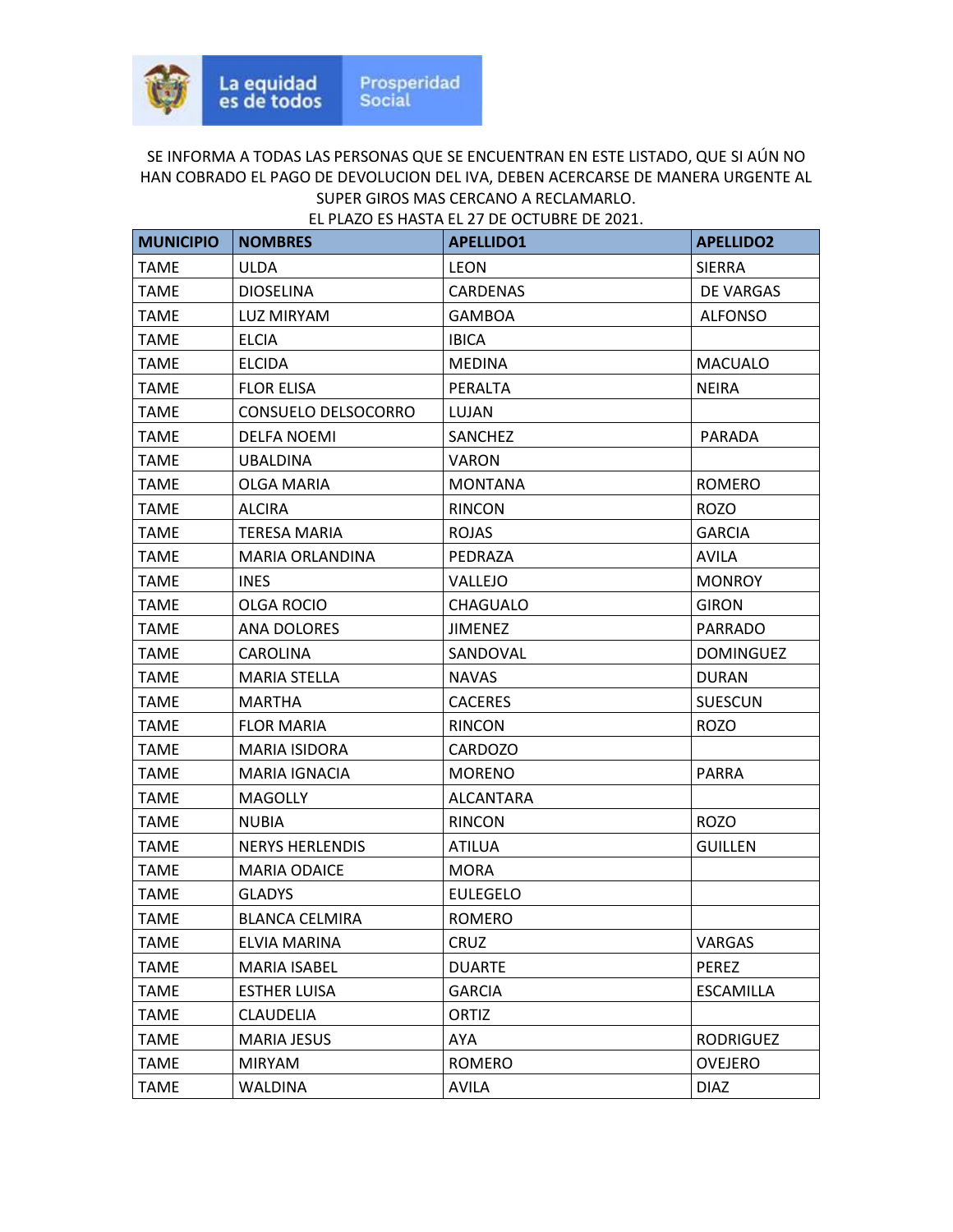| <b>MUNICIPIO</b> | <b>NOMBRES</b>         | <b>APELLIDO1</b>  | <b>APELLIDO2</b>   |
|------------------|------------------------|-------------------|--------------------|
| <b>TAME</b>      | <b>MARIA ORFILIA</b>   | <b>TOVAR</b>      | CARABALI           |
| <b>TAME</b>      | <b>GLORIA EMILCE</b>   | <b>SALAS</b>      |                    |
| <b>TAME</b>      | <b>CARMEN NELSY</b>    | <b>RAMOS</b>      | <b>BOHORQUEZ</b>   |
| TAME             | MARIA ELSA             | VALLEJO           | <b>MONROY</b>      |
| TAME             | <b>NELLY</b>           | <b>MEJIA</b>      | <b>BALLESTEROS</b> |
| <b>TAME</b>      | <b>CLELIA ANTONIA</b>  | <b>MARTINEZ</b>   | <b>ACEVEDO</b>     |
| TAME             | <b>MARTHA CECILIA</b>  | <b>PARRA</b>      | <b>JAIMES</b>      |
| <b>TAME</b>      | TULIA EVELIA           | <b>TAPIAS</b>     | <b>PEREZ</b>       |
| TAME             | <b>RUBY EVIDELIA</b>   | <b>DAZA</b>       | <b>CIFUENTES</b>   |
| TAME             | AURA GRACIELA          | <b>LIZARAZO</b>   | <b>RUIZ</b>        |
| <b>TAME</b>      | <b>ISABEL</b>          | <b>NINO</b>       | VARGAS             |
| <b>TAME</b>      | YANETH PRICILA         | <b>CAMUAN</b>     | <b>ALMENARES</b>   |
| <b>TAME</b>      | DORA YANETH            | CASTIBLANCO       |                    |
| <b>TAME</b>      | <b>MARIA NELCY</b>     | <b>ARIAS</b>      | <b>MORALES</b>     |
| TAME             | AMPARO                 | PANQUEVA          | <b>GELVES</b>      |
| TAME             | <b>MIRALVA</b>         | VARGAS            | PARRA              |
| <b>TAME</b>      | AVIGAIL                | <b>LEAL</b>       | <b>GOMEZ</b>       |
| <b>TAME</b>      | LUZ MARY               | <b>VARON</b>      | <b>BUITRAGO</b>    |
| <b>TAME</b>      | <b>BELQUIS ZULEIMA</b> | CALDERON          | <b>GARCIA</b>      |
| <b>TAME</b>      | <b>JANETH</b>          | <b>JIMENEZ</b>    | <b>VARGAS</b>      |
| TAME             | <b>HERMENCIA</b>       | <b>GARCIA</b>     | CARCAMO            |
| TAME             | <b>FLOR EMILCE</b>     | <b>OLARTE</b>     | <b>TAVERA</b>      |
| <b>TAME</b>      | <b>CONSUELO</b>        | <b>NINO</b>       | <b>VARGAS</b>      |
| <b>TAME</b>      | <b>DORA LIGIA</b>      | <b>COTINCHARA</b> | SOTO               |
| <b>TAME</b>      | <b>MARIA MARLENY</b>   | <b>BLANCO</b>     | PRADA              |
| <b>TAME</b>      | LISY ALEYDA            | <b>ESTRADA</b>    | <b>GODOY</b>       |
| <b>TAME</b>      | <b>FLOR MARINA</b>     | CARRILLO          | <b>REYES</b>       |
| <b>TAME</b>      | ELENA PATRICIA         | <b>GONZALEZ</b>   | <b>GUAJE</b>       |
| <b>TAME</b>      | <b>HILDA LILI</b>      | <b>PARALES</b>    | <b>DURAN</b>       |
| <b>TAME</b>      | <b>MARTHA ISABEL</b>   | ALBARRACIN        | ARIAS              |
| TAME             | AIDEE NEIDUD           | <b>ROJAS</b>      | EREGUA             |
| <b>TAME</b>      | SANDRA CONSUELO        | HERNANDEZ         | <b>BARON</b>       |
| <b>TAME</b>      | <b>ANA DOLORES</b>     | MENDOZA           | <b>SIERRA</b>      |
| <b>TAME</b>      | <b>DELFINA</b>         | AYALA             | <b>JIMENEZ</b>     |
| <b>TAME</b>      | MARLENE                | <b>RODRIGUEZ</b>  | <b>RUIZ</b>        |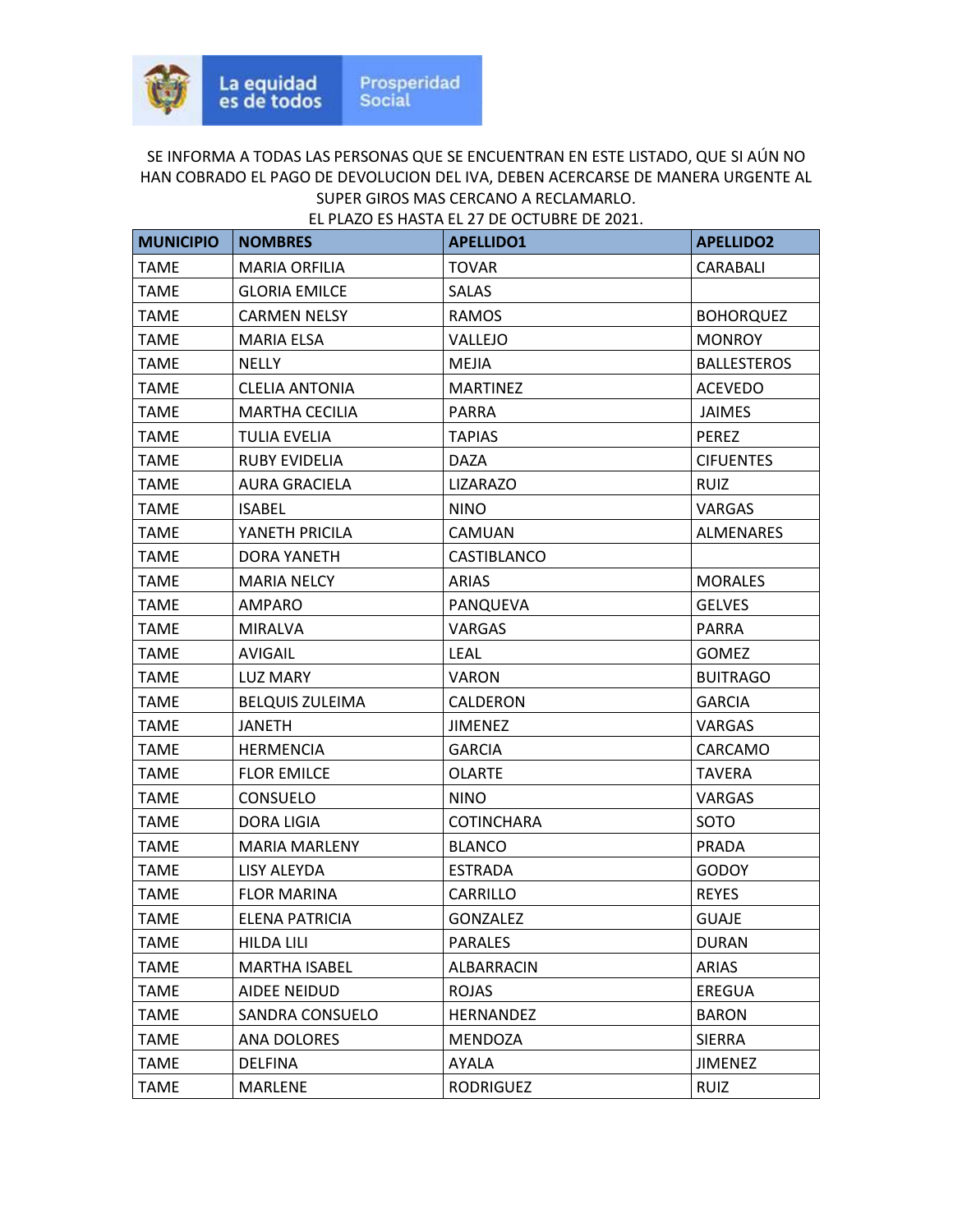| <b>MUNICIPIO</b> | <b>NOMBRES</b>           | <b>APELLIDO1</b> | <b>APELLIDO2</b>  |
|------------------|--------------------------|------------------|-------------------|
| <b>TAME</b>      | <b>ESNEIDER PATRICIA</b> | <b>ARIZA</b>     | SARMIENTO         |
| <b>TAME</b>      | <b>GUILLERMINA</b>       | <b>UBAQUE</b>    | <b>GUTIERREZ</b>  |
| <b>TAME</b>      | <b>ESTHER JUANA</b>      | <b>SERRATO</b>   | <b>MERCHAN</b>    |
| <b>TAME</b>      | <b>DELMA</b>             | <b>MARTINEZ</b>  | <b>CASTILLO</b>   |
| <b>TAME</b>      | <b>MARIA PATRICIA</b>    | <b>FLOREZ</b>    | <b>GALEANO</b>    |
| <b>TAME</b>      | LUZ DARY                 | <b>CASTILLO</b>  | <b>BONILLA</b>    |
| <b>TAME</b>      | <b>LUZ MARINA</b>        | PINZON           | <b>BARRETO</b>    |
| <b>TAME</b>      | YUDIZ DELCARMEN          | LANCACHO         | <b>CANTOR</b>     |
| <b>TAME</b>      | <b>CARLINA</b>           | CAMACHO          |                   |
| <b>TAME</b>      | <b>BLANCA NIEVES</b>     | <b>TORRES</b>    | <b>MENDIVELSO</b> |
| TAME             | <b>ADRIANA</b>           | <b>MOLINA</b>    | <b>REYES</b>      |
| <b>TAME</b>      | <b>MARLY JOHANNA</b>     | <b>BASTILLA</b>  | <b>GARCIA</b>     |
| <b>TAME</b>      | <b>BETTI LUCIA</b>       | LANDAETA         | <b>JIMENEZ</b>    |
| <b>TAME</b>      | <b>DEISY</b>             | BARRAGAN         | <b>FUENTES</b>    |
| <b>TAME</b>      | <b>MARTHA ISABEL</b>     | <b>TIBAVIJA</b>  | <b>GUEVARA</b>    |
| <b>TAME</b>      | <b>MARIA EDITH</b>       | <b>AVILA</b>     | <b>CORTEZ</b>     |
| <b>TAME</b>      | <b>MARIA ROSALBA</b>     | ARIAS            | <b>MORALES</b>    |
| <b>TAME</b>      | LYDA PIEDAD              | ARENAS           | <b>MOLINA</b>     |
| <b>TAME</b>      | <b>EDILMA</b>            | <b>TORRES</b>    | CASTEBLANCO       |
| <b>TAME</b>      | <b>MERY</b>              | <b>GUTIERREZ</b> | PANQUEVA          |
| TAME             | <b>OMAYRA</b>            | <b>RINCON</b>    | <b>MACUALO</b>    |
| <b>TAME</b>      | <b>MARIA TERESA</b>      | CALDERON         | <b>VELANDIA</b>   |
| <b>TAME</b>      | <b>MARINELLA</b>         | <b>SILVA</b>     | <b>GONZALEZ</b>   |
| <b>TAME</b>      | <b>ISABEL</b>            | <b>RIVERO</b>    | VALDERRAMA        |
| <b>TAME</b>      | <b>MABEL ALLENDE</b>     | <b>OLIVOS</b>    |                   |
| <b>TAME</b>      | OLGA MARIA               | <b>ROJAS</b>     | ALBA              |
| <b>TAME</b>      | <b>ROSMERY</b>           | <b>RABELO</b>    | <b>UANAE</b>      |
| <b>TAME</b>      | FLORINDA ZULEICA         | <b>LOPEZ</b>     | <b>MEDINA</b>     |
| <b>TAME</b>      | <b>MARIA NOHELIA</b>     | <b>HURTADO</b>   | CRUZ              |
| <b>TAME</b>      | <b>MARIA INES</b>        | <b>GONZALEZ</b>  | <b>URREGO</b>     |
| <b>TAME</b>      | <b>GERCENYD</b>          | <b>BARRERA</b>   | <b>GARCIA</b>     |
| <b>TAME</b>      | <b>STELLA</b>            | <b>POVEDA</b>    | <b>VELANDIA</b>   |
| <b>TAME</b>      | ADELAIDA                 | <b>RODRIGUEZ</b> | <b>MARTINEZ</b>   |
| <b>TAME</b>      | <b>ALIX LUZ</b>          | <b>BUENO</b>     | MENDEZ            |
| <b>TAME</b>      | <b>NANCY</b>             | <b>BOTIA</b>     | <b>MALDONADO</b>  |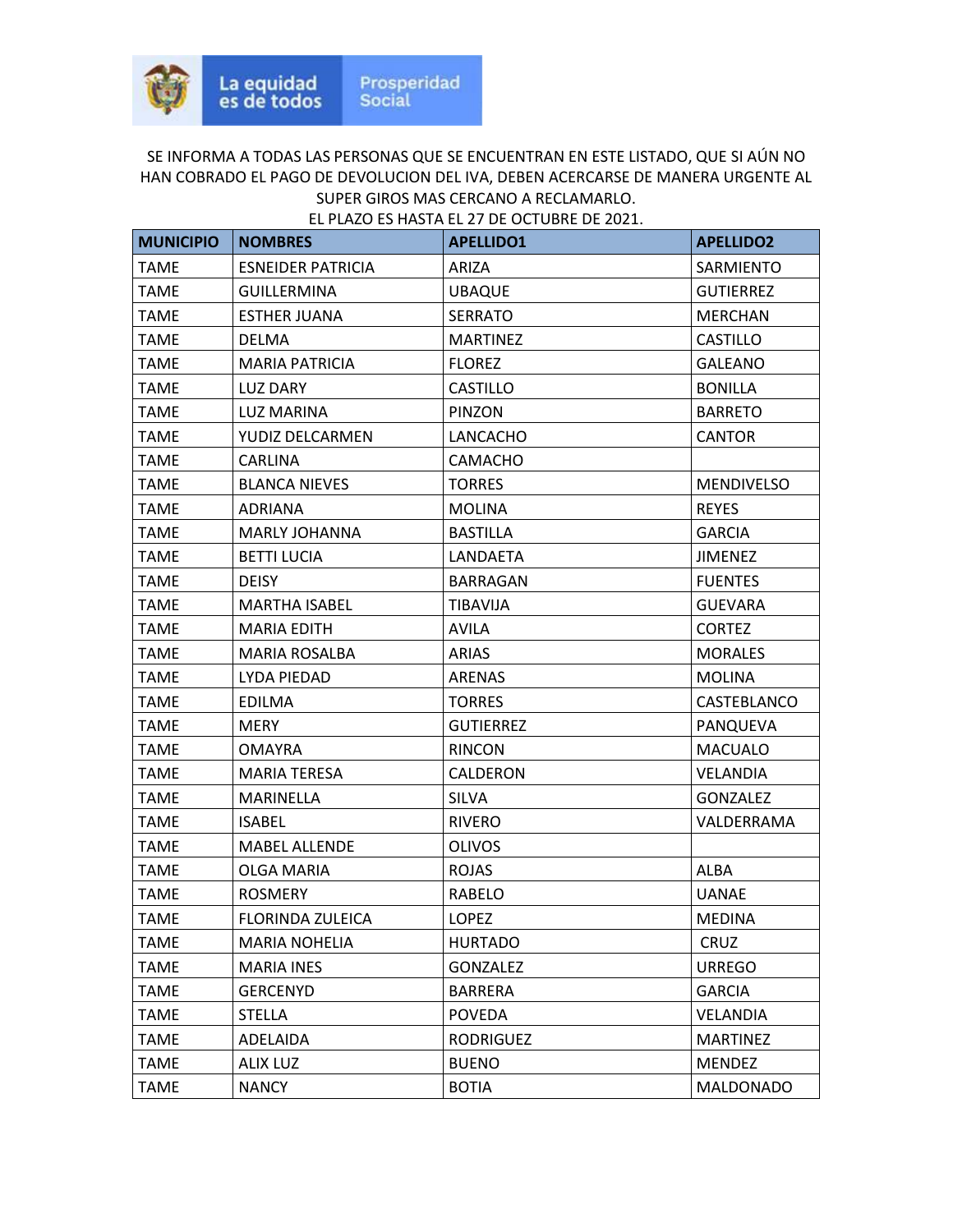| <b>MUNICIPIO</b> | <b>NOMBRES</b>         | <b>APELLIDO1</b>  | <b>APELLIDO2</b>  |
|------------------|------------------------|-------------------|-------------------|
| <b>TAME</b>      | ANA OFELIA             | <b>SUTACHAN</b>   | <b>BELTRAN</b>    |
| <b>TAME</b>      | <b>GISSELL KARINA</b>  | <b>VARON</b>      | <b>BUITRAGO</b>   |
| <b>TAME</b>      | <b>LUZ MARINA</b>      | <b>GONZALEZ</b>   | <b>BEJARANO</b>   |
| TAME             | <b>MAGDA MARIBEL</b>   | <b>TOLOSA</b>     | VELANDIA          |
| TAME             | CLAUDIA PATRICIA       | <b>RODRIGUEZ</b>  | <b>TEJEDOR</b>    |
| <b>TAME</b>      | <b>FABIOLA</b>         | <b>MARQUEZ</b>    | <b>RODRIGUEZ</b>  |
| TAME             | <b>ELENA</b>           | <b>ALVAREZ</b>    |                   |
| <b>TAME</b>      | <b>MARIELA</b>         | <b>NUNEZ</b>      | <b>GALVIS</b>     |
| <b>TAME</b>      | <b>ARELIS</b>          | CALDERON          | RAMOS             |
| TAME             | LEIDY PAOLA            | <b>MONROY</b>     |                   |
| <b>TAME</b>      | MARIA ISABELINA        | <b>AFRICANO</b>   | <b>ACOSTA</b>     |
| <b>TAME</b>      | LUZ MARINA             | <b>MERCHAN</b>    | GALAN             |
| TAME             | MARIA SILVIA           | <b>MEDINA</b>     | <b>VELANDIA</b>   |
| <b>TAME</b>      | <b>LUZ ANYELY</b>      | SANABRIA          |                   |
| TAME             | <b>DALIA</b>           | AREVALO           | <b>URIBE</b>      |
| TAME             | <b>MARTHA GLADYS</b>   | LEGUIZAMON        |                   |
| TAME             | <b>MARTHA PATRICIA</b> | LEON              | <b>GUTIERREZ</b>  |
| <b>TAME</b>      | <b>PATRICIA</b>        | <b>MENDIVELSO</b> | <b>NINO</b>       |
| TAME             | <b>BELLANIRIS</b>      | <b>GUTIERREZ</b>  | <b>PAEZ</b>       |
| TAME             | <b>OMAIRA</b>          | <b>MORENO</b>     | <b>ROJAS</b>      |
| TAME             | <b>MARTA</b>           | <b>DIAZ</b>       | <b>PUERTO</b>     |
| TAME             | <b>MARTA CAROLINA</b>  | <b>DAZA</b>       | CHAPARRO          |
| <b>TAME</b>      | <b>VILMA ROCIO</b>     | <b>CEDENO</b>     | <b>JIMENEZ</b>    |
| TAME             | ROSA AIDE              | CARDENAS          | <b>HERNANDEZ</b>  |
| <b>TAME</b>      | <b>ZULMA MARISOL</b>   | <b>CIFUENTES</b>  |                   |
| <b>TAME</b>      | <b>MARIA AURORA</b>    | CALDERON          | <b>BAUTISTA</b>   |
| <b>TAME</b>      | <b>MARIA EMILCE</b>    | <b>ARAUJO</b>     |                   |
| <b>TAME</b>      | ANA SULINDA            | <b>RODRIGUEZ</b>  | CARO              |
| <b>TAME</b>      | DIANA MARIA            | <b>USTARIS</b>    | <b>RESTREPO</b>   |
| <b>TAME</b>      | MARYLU                 | HERNANDEZ         | <b>LINARES</b>    |
| TAME             | LINEY                  | ZABALA            |                   |
| <b>TAME</b>      | DERBY MARIA            | <b>GONZALEZ</b>   | PINEDA            |
| <b>TAME</b>      | <b>ANA RITA</b>        | <b>MORENO</b>     | <b>BUSTAMANTR</b> |
| <b>TAME</b>      | <b>MARIA ANTONIA</b>   | ORTEGA            | <b>MOGOLLON</b>   |
| <b>TAME</b>      | ANA BENILDA            | PULGARIN          | <b>GONZALEZ</b>   |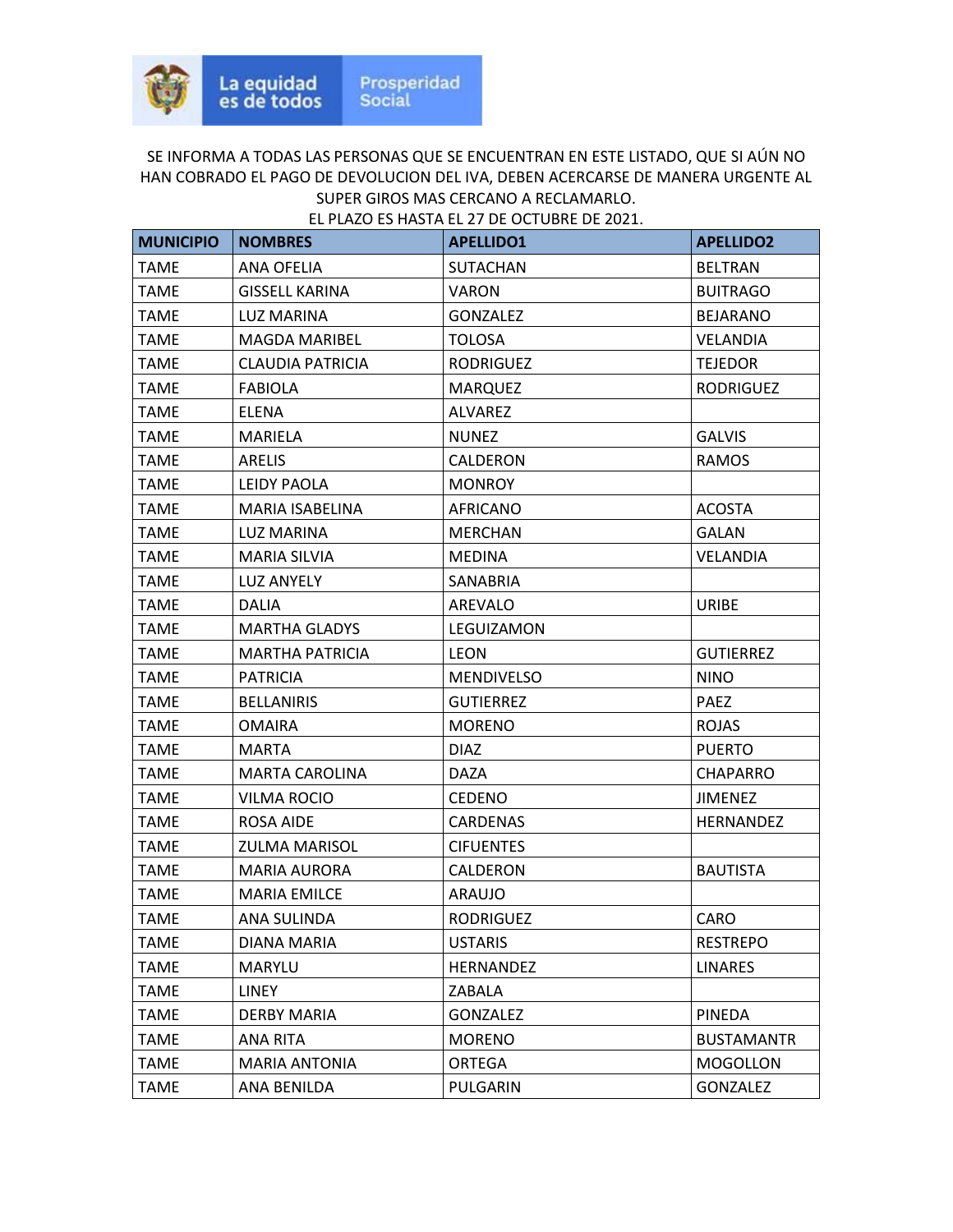| <b>MUNICIPIO</b> | <b>NOMBRES</b>       | <b>APELLIDO1</b>  | <b>APELLIDO2</b>  |
|------------------|----------------------|-------------------|-------------------|
| <b>TAME</b>      | <b>NOHEMY</b>        | <b>LEON</b>       | <b>PARRA</b>      |
| <b>TAME</b>      | <b>FELIZA YOLADY</b> | <b>VILLAMIZAR</b> | <b>PORTILLA</b>   |
| TAME             | DIANA                | LINCE             | SOTO              |
| <b>TAME</b>      | <b>MARLY</b>         | <b>AGUIRRE</b>    |                   |
| <b>TAME</b>      | <b>AMARILIS</b>      | <b>PEROZA</b>     | <b>BAUTISTA</b>   |
| <b>TAME</b>      | YAMILE TATIANA       | <b>RODRIGUEZ</b>  | <b>GARCIA</b>     |
| <b>TAME</b>      | <b>DIONILDE</b>      | RAMIREZ           | <b>MAHECHA</b>    |
| <b>TAME</b>      | <b>LICENIA</b>       | <b>PLAZAS</b>     | ARDILA            |
| <b>TAME</b>      | ZENAIDA              | <b>RODRIGUEZ</b>  | AMAYA             |
| TAME             | <b>ELIZABETH</b>     | <b>PARRA</b>      | CARDENAS          |
| <b>TAME</b>      | OLIVA                | <b>FRANCO</b>     |                   |
| <b>TAME</b>      | LOLA JANETH          | <b>GONZALEZ</b>   | <b>TAPIAS</b>     |
| <b>TAME</b>      | <b>LUCID</b>         | AYALA             |                   |
| <b>TAME</b>      | <b>ISMAR</b>         | PENALOZA          |                   |
| TAME             | MARITZA              | <b>CONTRERAS</b>  | <b>LAMUS</b>      |
| <b>TAME</b>      | DIANA PATRICIA       | <b>USUGA</b>      | <b>GAVIRIA</b>    |
| TAME             | <b>DALILA</b>        | <b>COSME</b>      | <b>HOYOS</b>      |
| <b>TAME</b>      | <b>DEISY DAMARIS</b> | <b>CEDANO</b>     |                   |
| <b>TAME</b>      | LIDDA ROSARIO        | <b>VEGA</b>       | PENALOSA          |
| <b>TAME</b>      | SANDRA AYDE          | <b>TORRES</b>     | SANCHEZ           |
| TAME             | ARACELY              | CARRILLO          | <b>LIZARAZO</b>   |
| TAME             | DARLENY TATIANA      | <b>DELGADO</b>    | <b>PEREZ</b>      |
| <b>TAME</b>      | ANA MILENA           | <b>FONSECA</b>    | <b>AVILA</b>      |
| TAME             | <b>FRANCIA RUBI</b>  | SANCHEZ           | AYALA             |
| <b>TAME</b>      | EDILFA YAZMIN        | SANCHEZ           | <b>GAMES</b>      |
| <b>TAME</b>      | CLAUDIA MILENA       | <b>PEREZ</b>      | <b>OVIEDO</b>     |
| TAME             | CLARIBEL             | <b>BARBOSA</b>    | <b>MANDON</b>     |
| <b>TAME</b>      | YOLANDA              | <b>ARAUJO</b>     | <b>RAVEL</b>      |
| <b>TAME</b>      | <b>MARIA LISBET</b>  | <b>TORRES</b>     | <b>NINO</b>       |
| <b>TAME</b>      | <b>GILMA ADRIANA</b> | HERNANDEZ         | <b>JAIMES</b>     |
| <b>TAME</b>      | LAUDY                | <b>PLATA</b>      | <b>AGREDO</b>     |
| <b>TAME</b>      | <b>BLANCA LILIA</b>  | RAMIREZ           | <b>CERON</b>      |
| <b>TAME</b>      | <b>CARMEN AMANDA</b> | CASTRILLON        | CARDOZO           |
| <b>TAME</b>      | <b>FLORINDA</b>      | <b>BECERRA</b>    | <b>VILLAMIZAR</b> |
| <b>TAME</b>      | YENITH YULIETH       | <b>CORTEZ</b>     |                   |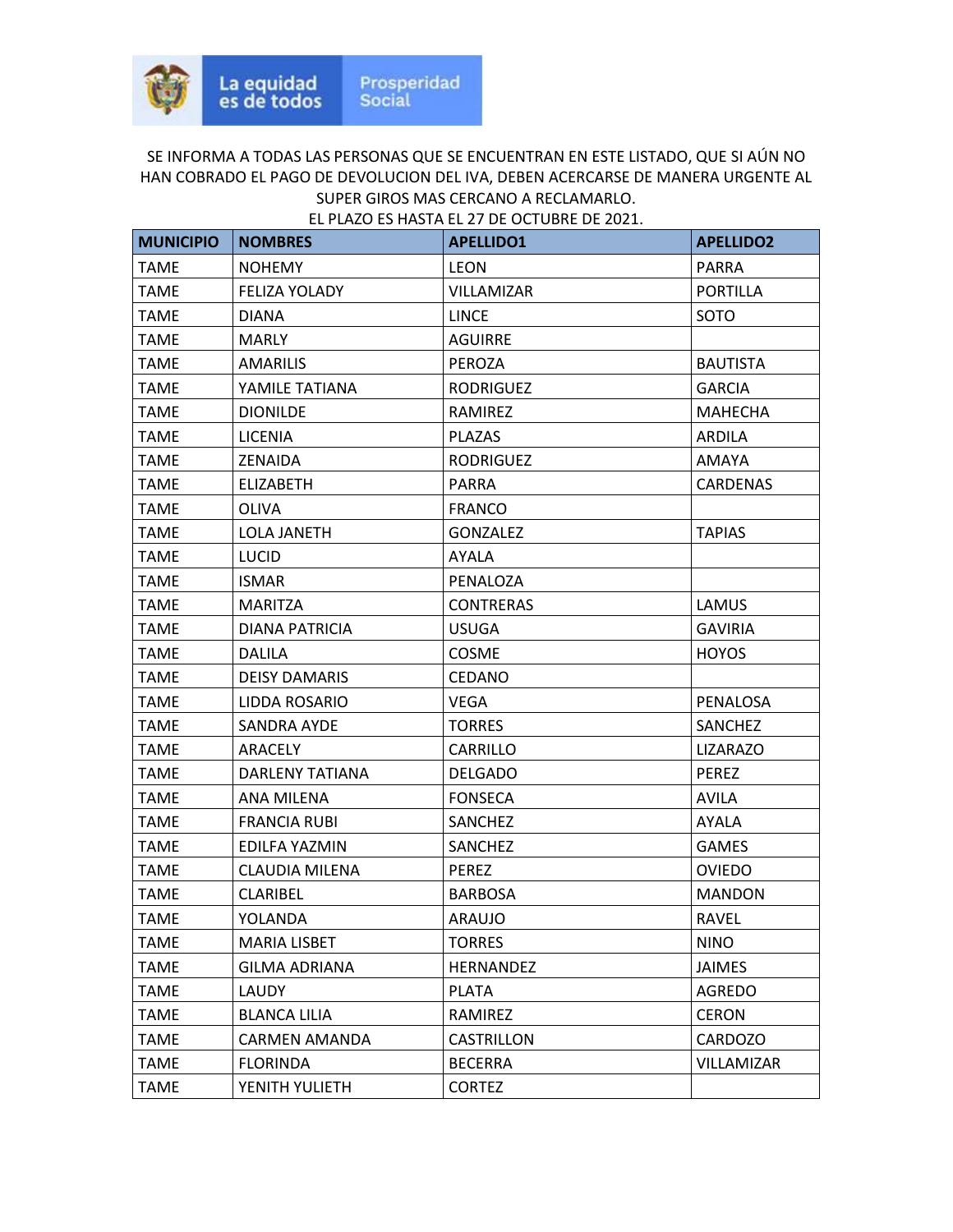| <b>MUNICIPIO</b> | <b>NOMBRES</b>          | <b>APELLIDO1</b> | <b>APELLIDO2</b> |
|------------------|-------------------------|------------------|------------------|
| <b>TAME</b>      | <b>BIDENA ESPERANZA</b> | <b>MORALES</b>   |                  |
| <b>TAME</b>      | <b>LUZ DARY</b>         | <b>TUMAY</b>     | DELGADILLO       |
| <b>TAME</b>      | <b>MARIA ISABEL</b>     | <b>PULIDO</b>    | <b>TORO</b>      |
| <b>TAME</b>      | <b>LUZ ELENA</b>        | <b>DIAZ</b>      | <b>COBOS</b>     |
| TAME             | MARIBEL                 | ZAMBRANO         | <b>ROJAS</b>     |
| <b>TAME</b>      | <b>OMAIRA</b>           | <b>JAIMES</b>    | <b>REINA</b>     |
| <b>TAME</b>      | <b>NORELIS</b>          | <b>RODRIGUEZ</b> | <b>NUNEZ</b>     |
| <b>TAME</b>      | ADRIANA AZUCENA         | <b>MENDEZ</b>    | <b>JIMENEZ</b>   |
| <b>TAME</b>      | CLAUDIA INES            | <b>BUENO</b>     | <b>PENA</b>      |
| <b>TAME</b>      | <b>LUZ SERMIN</b>       | <b>SIERRA</b>    | <b>LOPEZ</b>     |
| TAME             | KATHERINE               | <b>ROA</b>       | SANCHEZ          |
| <b>TAME</b>      | <b>MARIA MARITZA</b>    | <b>MARTINEZ</b>  | CARDENAS         |
| <b>TAME</b>      | <b>NANCY PATRICIA</b>   | <b>JEREZ</b>     | PANQUEVA         |
| <b>TAME</b>      | <b>ELIZABETH</b>        | <b>PLAZAS</b>    | <b>MARTINEZ</b>  |
| <b>TAME</b>      | OLGA LUCIA              | LARA             | <b>ESPINOSA</b>  |
| <b>TAME</b>      | <b>NEIVE SISED</b>      | <b>LEON</b>      | <b>AVILA</b>     |
| TAME             | <b>EUDALIA</b>          | <b>BUITRAGO</b>  | SOTO             |
| <b>TAME</b>      | <b>LUZ AIRA</b>         | <b>DAZA</b>      | <b>CAMPOS</b>    |
| <b>TAME</b>      | <b>EDDY YANETH</b>      | OCHOA            | <b>EULEGELO</b>  |
| <b>TAME</b>      | <b>ALICIA</b>           | <b>BARRAGAN</b>  | <b>FUENTES</b>   |
| <b>TAME</b>      | <b>MARYULI</b>          | <b>MONTANA</b>   | ORJUELA          |
| TAME             | <b>MARVIS</b>           | ALDANA           | CRUZ             |
| TAME             | <b>DELCY YAMILEC</b>    | <b>BARON</b>     | <b>RIAY</b>      |
| <b>TAME</b>      | <b>MARITZA</b>          | RAMIREZ          | <b>DAZA</b>      |
| <b>TAME</b>      | ANA MILENA              | <b>GAMBA</b>     | ARISMENDI        |
| <b>TAME</b>      | YANIRA                  | <b>RODRIGUEZ</b> | <b>MORENO</b>    |
| <b>TAME</b>      | <b>BLANCA MIRIAN</b>    | <b>BONILLA</b>   | <b>BUSTOS</b>    |
| <b>TAME</b>      | MIRTHA YAZMIN           | <b>ARENAS</b>    | <b>BARRERA</b>   |
| <b>TAME</b>      | <b>NUBIA MARLENE</b>    | HERNANDEZ        | SANTISTEBAN      |
| <b>TAME</b>      | <b>LADY ZORAIMA</b>     | <b>MONGUI</b>    | <b>GARCIA</b>    |
| <b>TAME</b>      | NINI JOHANA             | <b>PEREZ</b>     | <b>OVIEDO</b>    |
| <b>TAME</b>      | <b>MARITZA</b>          | <b>RINCON</b>    | <b>RIZO</b>      |
| <b>TAME</b>      | ROSA LETICIA            | <b>NINO</b>      | <b>GRANADOS</b>  |
| <b>TAME</b>      | MARIA MAGDALENA         | <b>LEON</b>      | <b>GUTIERREZ</b> |
| <b>TAME</b>      | <b>ALIX SOFIA</b>       | <b>COBOS</b>     | <b>VARGAS</b>    |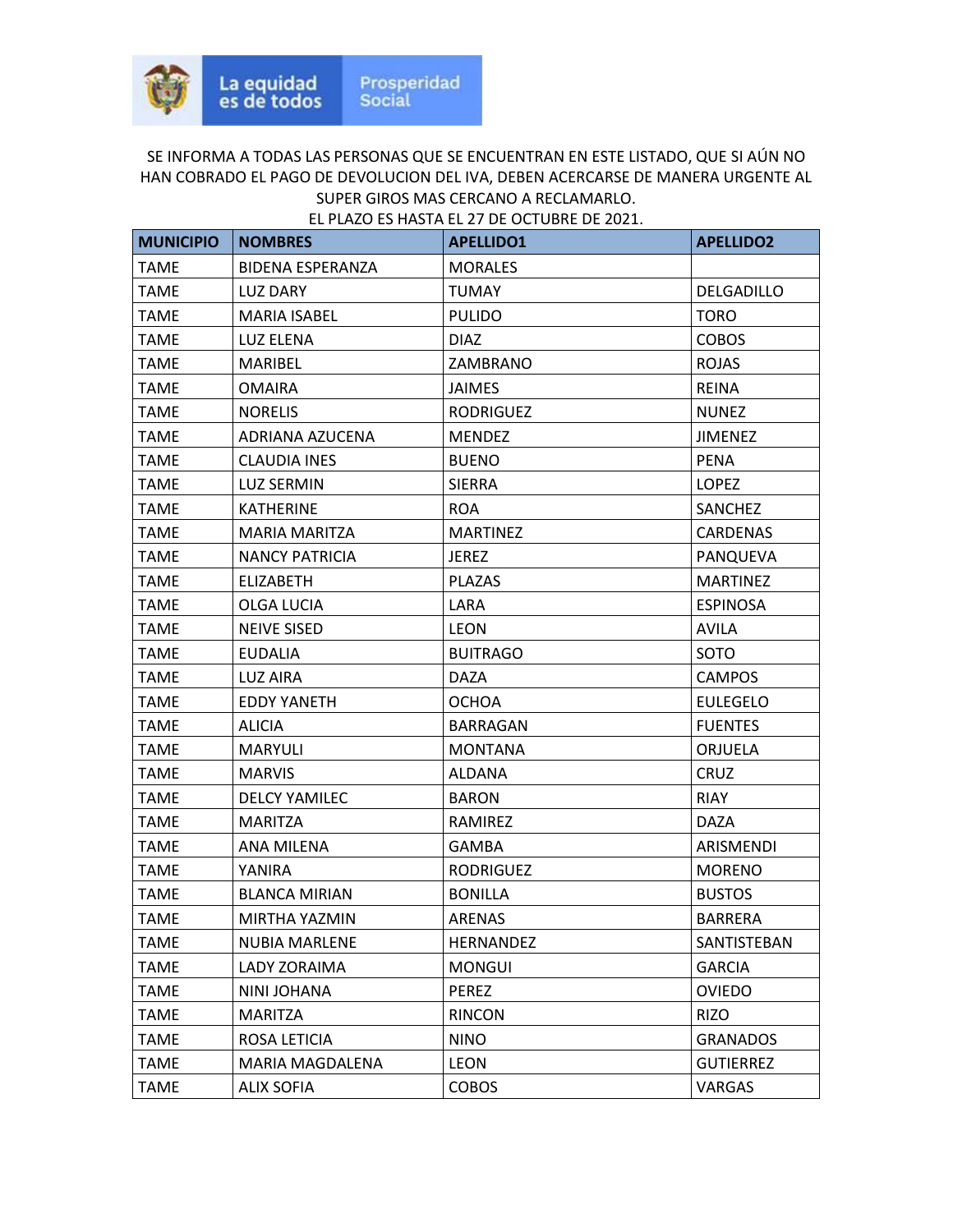| <b>MUNICIPIO</b> | <b>NOMBRES</b>        | <b>APELLIDO1</b> | <b>APELLIDO2</b> |
|------------------|-----------------------|------------------|------------------|
| <b>TAME</b>      | <b>ELIZABETH</b>      | <b>RIVERA</b>    | <b>ESPINOSA</b>  |
| <b>TAME</b>      | <b>EUNICE</b>         | <b>URBANO</b>    | <b>CHAPARRO</b>  |
| <b>TAME</b>      | <b>JULIA XIOMARA</b>  | <b>SANTOS</b>    | PEROZA           |
| <b>TAME</b>      | MARIA ESTEFANIA       | <b>MONTANA</b>   |                  |
| <b>TAME</b>      | ROSA ALBINA           | CAMARGO          | SEPULVEDA        |
| <b>TAME</b>      | DIANA MAGALY          | ALDANA           | <b>FIGUEREDO</b> |
| <b>TAME</b>      | <b>MAYERLINE</b>      | <b>CUERVO</b>    | <b>RINCON</b>    |
| <b>TAME</b>      | PAOLA ANDREA          | <b>ALMENARES</b> | <b>ESCALANTE</b> |
| TAME             | <b>NEYIRED</b>        | <b>GAITAN</b>    | <b>CONTRERAS</b> |
| TAME             | LUZ NELLY             | <b>ROLON</b>     | <b>GONZALES</b>  |
| <b>TAME</b>      | <b>NARLY</b>          | <b>MEDINA</b>    |                  |
| <b>TAME</b>      | ANA ISABEL            | <b>COBOS</b>     | <b>VARGAS</b>    |
| <b>TAME</b>      | ANA MERCY             | <b>CONTRERAS</b> | <b>MEDINA</b>    |
| <b>TAME</b>      | <b>MILAY</b>          | <b>PALENCIA</b>  | <b>RIVERA</b>    |
| <b>TAME</b>      | <b>DORIS HIPOLITA</b> | <b>GONZALEZ</b>  | <b>VARGAS</b>    |
| <b>TAME</b>      | <b>GINA MARCELA</b>   | <b>OJEDA</b>     | ALVAREZ          |
| TAME             | <b>NANCY MARCELA</b>  | <b>RODRIGUEZ</b> | LOPEZ            |
| <b>TAME</b>      | HERMELINDA            | <b>ROMERO</b>    | <b>REYES</b>     |
| <b>TAME</b>      | DIANA CAROLINA        | <b>ACEVEDO</b>   | <b>VEGA</b>      |
| <b>TAME</b>      | NEYLA ROCIO           | <b>MENDEZ</b>    | <b>HINOJOSA</b>  |
| TAME             | <b>HENNY YANET</b>    | RIANO            | <b>GARAVITO</b>  |
| TAME             | <b>LEDYS YUDIT</b>    | <b>MORALES</b>   | <b>LOPEZ</b>     |
| <b>TAME</b>      | <b>ALBA CIRLEY</b>    | <b>ROMERO</b>    | <b>GUATAVITA</b> |
| TAME             | DAISY JOHANA          | ARENAS           | <b>BARRERA</b>   |
| <b>TAME</b>      | <b>NEILA MILENA</b>   | <b>JIMENEZ</b>   | ORTIZ            |
| <b>TAME</b>      | SANDRA MILENA         | SANCHEZ          | ZORRO            |
| TAME             | <b>LILIBEDTH</b>      | PLAZAS           | <b>MARTINEZ</b>  |
| <b>TAME</b>      | <b>EUNILCE</b>        | <b>FONSECA</b>   | <b>MORA</b>      |
| <b>TAME</b>      | MIRIAN HASBLEIDY      | HERNANDEZ        | <b>AGUDELO</b>   |
| <b>TAME</b>      | <b>DIOCELINA</b>      | <b>GUERRERO</b>  | ALVAREZ          |
| <b>TAME</b>      | NINI JOHANNA          | <b>BALANTA</b>   | <b>BANGUERO</b>  |
| <b>TAME</b>      | ASTRID JOHANNA        | <b>OROS</b>      | <b>REYES</b>     |
| <b>TAME</b>      | <b>ALBEIRO</b>        | <b>OCHOA</b>     | <b>DURAN</b>     |
| <b>TAME</b>      | <b>NILSON</b>         | <b>PRECIADO</b>  | LOPEZ            |
| <b>TAME</b>      | <b>ELIECER</b>        | <b>SUAREZ</b>    |                  |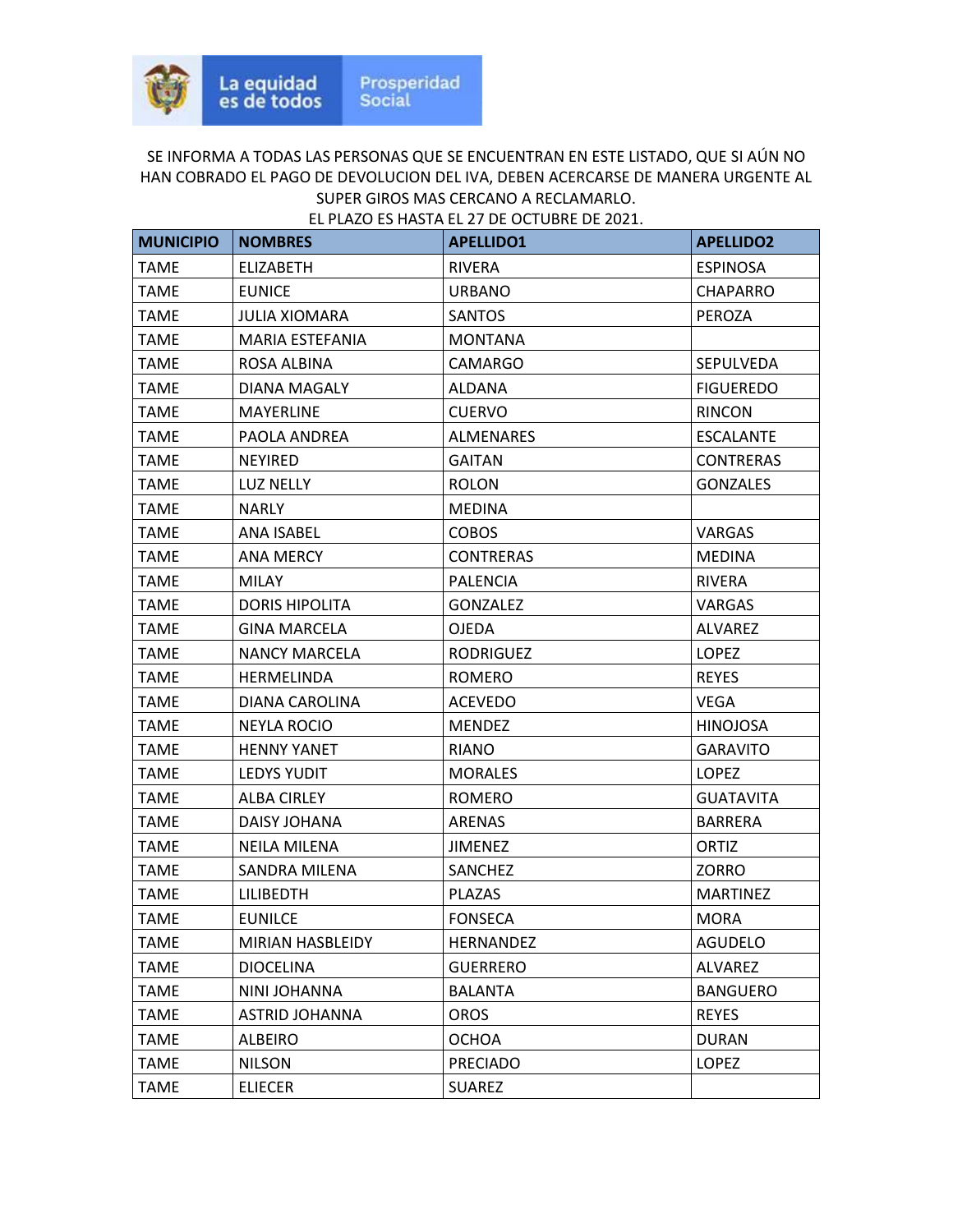| <b>MUNICIPIO</b> | <b>NOMBRES</b>          | <b>APELLIDO1</b> | <b>APELLIDO2</b> |
|------------------|-------------------------|------------------|------------------|
| <b>TAME</b>      | <b>JOHN JAIRO</b>       | <b>ARENAS</b>    | <b>BARRERA</b>   |
| <b>TAME</b>      | <b>JULIO AUSBERTO</b>   | <b>DIAZ</b>      | CARVAJAL         |
| <b>TAME</b>      | <b>JAVIER</b>           | VALDERRAMA       |                  |
| <b>TAME</b>      | <b>FABIAN ALEXANDER</b> | <b>JAIMES</b>    | <b>SUAREZ</b>    |
| TAME             | <b>JOSE ANTONIO</b>     | <b>MARTINEZ</b>  |                  |
| <b>TAME</b>      | LUIS ALFONSO            | <b>ROJAS</b>     | <b>BARRERO</b>   |
| TAME             | <b>NEFRE</b>            | AGUILAR          |                  |
| <b>TAME</b>      | <b>NODIER</b>           | <b>ALBERTO</b>   | <b>BASTO</b>     |
| <b>TAME</b>      | <b>EDWIN</b>            | <b>GUTIERREZ</b> | RAMIREZ          |
| TAME             | <b>JAIRO ANTONIO</b>    | <b>RIVERO</b>    | <b>BASTO</b>     |
| <b>TAME</b>      | <b>DEOGRACIAS</b>       | SALAMANCA        | <b>BLANCO</b>    |
| TAME             | <b>DANIEL FABIAN</b>    | AREVALO          | <b>CARO</b>      |
| <b>TAME</b>      | <b>ELVER</b>            | <b>PEREZ</b>     | <b>BENAVIDES</b> |
| <b>TAME</b>      | <b>CAMILO</b>           | <b>AVILAN</b>    | RODRIGUEZ        |
| <b>TAME</b>      | <b>GABRIEL ANGEL</b>    | <b>JAIMES</b>    | PEREZ            |
| <b>TAME</b>      | <b>VICTOR JULIO</b>     | <b>MENDOZA</b>   | PEREZ            |
| TAME             | <b>HENRY</b>            | <b>GONZALEZ</b>  | <b>SANTOS</b>    |
| <b>TAME</b>      | <b>ISAIAS</b>           | <b>CHAVEZ</b>    |                  |
| TAME             | <b>GABRIEL</b>          | CABALLERO        | <b>GONZALEZ</b>  |
| <b>TAME</b>      | <b>HERNANDO</b>         | <b>SANABRIA</b>  | <b>CHAVARRO</b>  |
| <b>TAME</b>      | <b>ELBER</b>            | CHACON           | <b>PARDO</b>     |
| <b>TAME</b>      | <b>ERNESTO</b>          | <b>SUAREZ</b>    | <b>ROSO</b>      |
| <b>TAME</b>      | ALEJANDRO               | <b>PABON</b>     | <b>PABON</b>     |
| TAME             | RAUL HOMERO             | <b>ANAVE</b>     | <b>PEREZ</b>     |
| <b>TAME</b>      | <b>ALONZO</b>           | <b>PEREZ</b>     | <b>ORTIZ</b>     |
| <b>TAME</b>      | <b>DARIO ENRIQUE</b>    | PULGARIN         | <b>CORREA</b>    |
| TAME             | <b>LUIS EMEL</b>        | <b>NUNEZ</b>     | <b>GALVIS</b>    |
| TAME             | <b>GERMAN URIAS</b>     | <b>RAMOS</b>     | <b>BAQUERO</b>   |
| <b>TAME</b>      | LEONARDO                | <b>DELGADO</b>   | <b>BUSTOS</b>    |
| <b>TAME</b>      | <b>DUMAR RENE</b>       | RAMIREZ          | <b>MARQUEZ</b>   |
| <b>TAME</b>      | ARBEY                   | <b>TRUJILLO</b>  | <b>SIEMPIRA</b>  |
| <b>TAME</b>      | <b>LEONEL</b>           | CALDERON         | LOPEZ            |
| <b>TAME</b>      | <b>JOSE LUIS</b>        | <b>JIMENEZ</b>   | SARMIENTO        |
| <b>TAME</b>      | <b>ANGEL MARIA</b>      | ROMERO           | SOTELO           |
| <b>TAME</b>      | <b>AUGUSTO</b>          | ABRIL            |                  |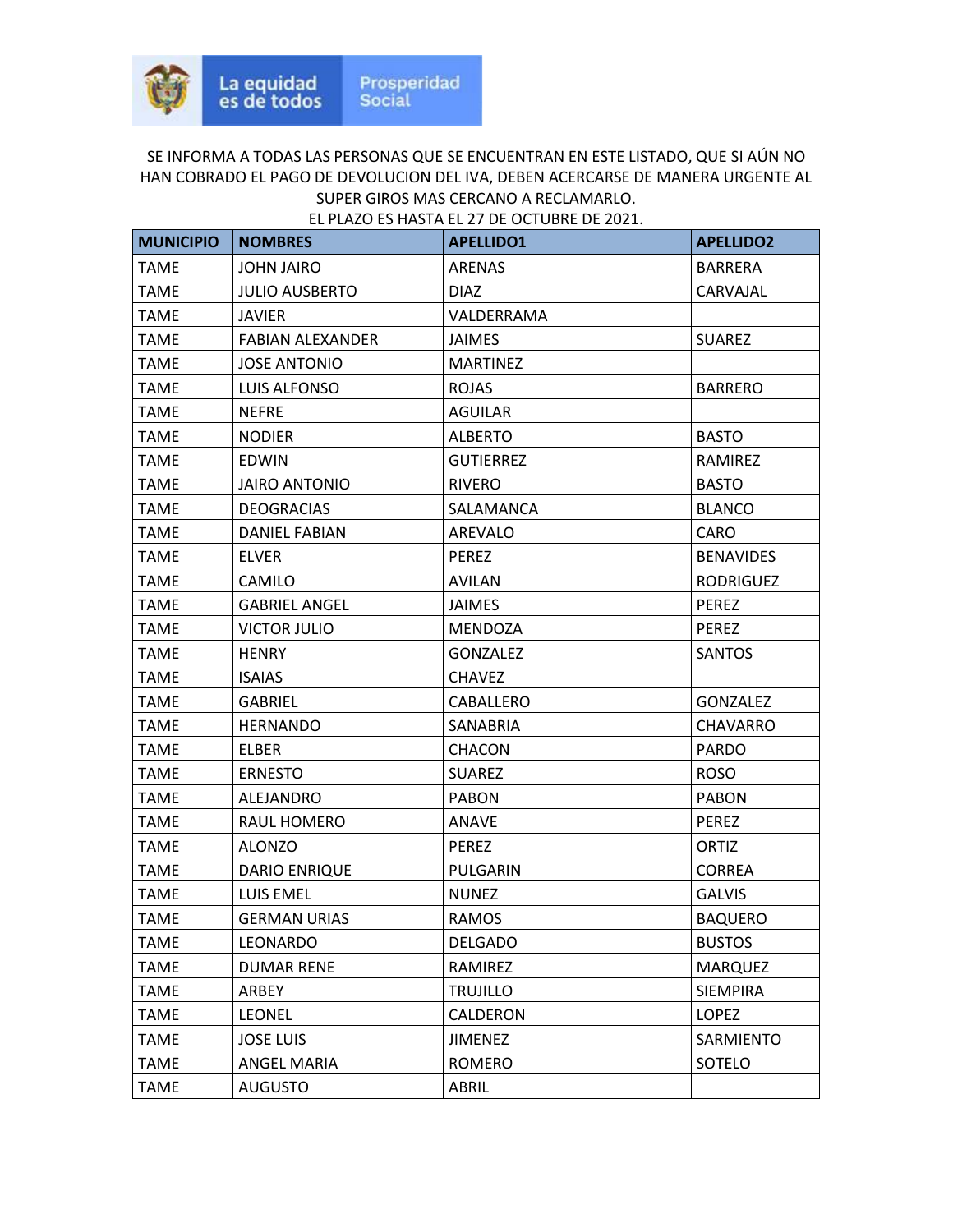| <b>MUNICIPIO</b> | <b>NOMBRES</b>           | <b>APELLIDO1</b>  | <b>APELLIDO2</b>  |
|------------------|--------------------------|-------------------|-------------------|
| <b>TAME</b>      | <b>ELVIS ZEIR</b>        | SANTIESTEBAN      | <b>DOMINGUEZ</b>  |
| <b>TAME</b>      | <b>MOISES ANTONIO</b>    | <b>BLANCO</b>     | <b>BOTIA</b>      |
| TAME             | <b>IRLEY</b>             | <b>MARTINEZ</b>   |                   |
| <b>TAME</b>      | <b>NELSON ENRIQUE</b>    | PERALTA           | <b>CARDENAS</b>   |
| <b>TAME</b>      | <b>EXCEHOMO</b>          | <b>BONILLA</b>    | <b>PARADA</b>     |
| <b>TAME</b>      | <b>BERNARDINO</b>        | VEGA              | <b>ROJAS</b>      |
| <b>TAME</b>      | <b>JAIRO HUMBERTO</b>    | <b>RUIZ</b>       | <b>GARAVITO</b>   |
| <b>TAME</b>      | <b>TIRZO</b>             | PINZON            | <b>TORRES</b>     |
| <b>TAME</b>      | SANTIAGO                 | SAENZ             | PINZON            |
| <b>TAME</b>      | <b>EDGAR</b>             | CASTELLANOS       | PENALOZA          |
| <b>TAME</b>      | <b>URIOL</b>             | <b>MENDIVELSO</b> |                   |
| TAME             | <b>ALVEIRO</b>           | <b>CAICEDO</b>    |                   |
| <b>TAME</b>      | <b>ORLANDO</b>           | <b>PRADA</b>      | <b>ORTIZ</b>      |
| <b>TAME</b>      | <b>JOSE DOMINGO</b>      | <b>PALOMAR</b>    | LOAIZA            |
| <b>TAME</b>      | <b>VLADIMIR</b>          | <b>GUERRERO</b>   | ARIAS             |
| <b>TAME</b>      | <b>ALFONSO</b>           | <b>CORDON</b>     | <b>GAMBOA</b>     |
| <b>TAME</b>      | MANUEL                   | <b>CIFUENTES</b>  | <b>HERNANDEZ</b>  |
| <b>TAME</b>      | <b>EDGAR</b>             | <b>BELLO</b>      | PREGONERO         |
| <b>TAME</b>      | <b>BAUDILIO</b>          | <b>BAUTISTA</b>   | <b>BOHORQUEZ</b>  |
| TAME             | <b>JOSE JAVIER</b>       | <b>DIAZ</b>       | <b>CEPEDA</b>     |
| <b>TAME</b>      | <b>JAIME DAVID</b>       | <b>MATIZ</b>      | <b>CHUQUEN</b>    |
| <b>TAME</b>      | <b>JOHN HELMER</b>       | <b>ALVAREZ</b>    | <b>OLARTE</b>     |
| <b>TAME</b>      | <b>WILDELMAR</b>         | <b>PRADA</b>      |                   |
| <b>TAME</b>      | LUIS ALFONSO             | <b>MONGUI</b>     | <b>GARCIA</b>     |
| <b>TAME</b>      | <b>WILLIAM ALEXANDER</b> | <b>TRUJILLO</b>   | <b>ESTUPINAN</b>  |
| <b>TAME</b>      | <b>JORGE ALBERTO</b>     | <b>OCHOA</b>      | <b>EULEGELO</b>   |
| TAME             | DAVID FERLEY             | VARGAS            | <b>RODRIGUEZ</b>  |
| <b>TAME</b>      | <b>NELSON</b>            | <b>ALVAREZ</b>    | <b>PEREZ</b>      |
| <b>TAME</b>      | MIGUEL ANGEL             | <b>BUITRAGO</b>   | <b>FLOREZ</b>     |
| <b>TAME</b>      | <b>ALMILCAR</b>          | PALENCIA          | RIVERA            |
| <b>TAME</b>      | <b>DANNY RAUL</b>        | <b>REUTO</b>      | <b>BUSTAMANTE</b> |
| <b>TAME</b>      | <b>GILBERTO</b>          | <b>NINO</b>       |                   |
| <b>TAME</b>      | <b>JOSE AGUSTIN</b>      | AREVALO           | <b>VEGA</b>       |
| <b>TAME</b>      | <b>IDABETH</b>           | RAMIREZ           | RODRIGUEZ         |
| <b>TAME</b>      | <b>ALBEN ENRIQUE</b>     | <b>VERDUGO</b>    | <b>MARTINEZ</b>   |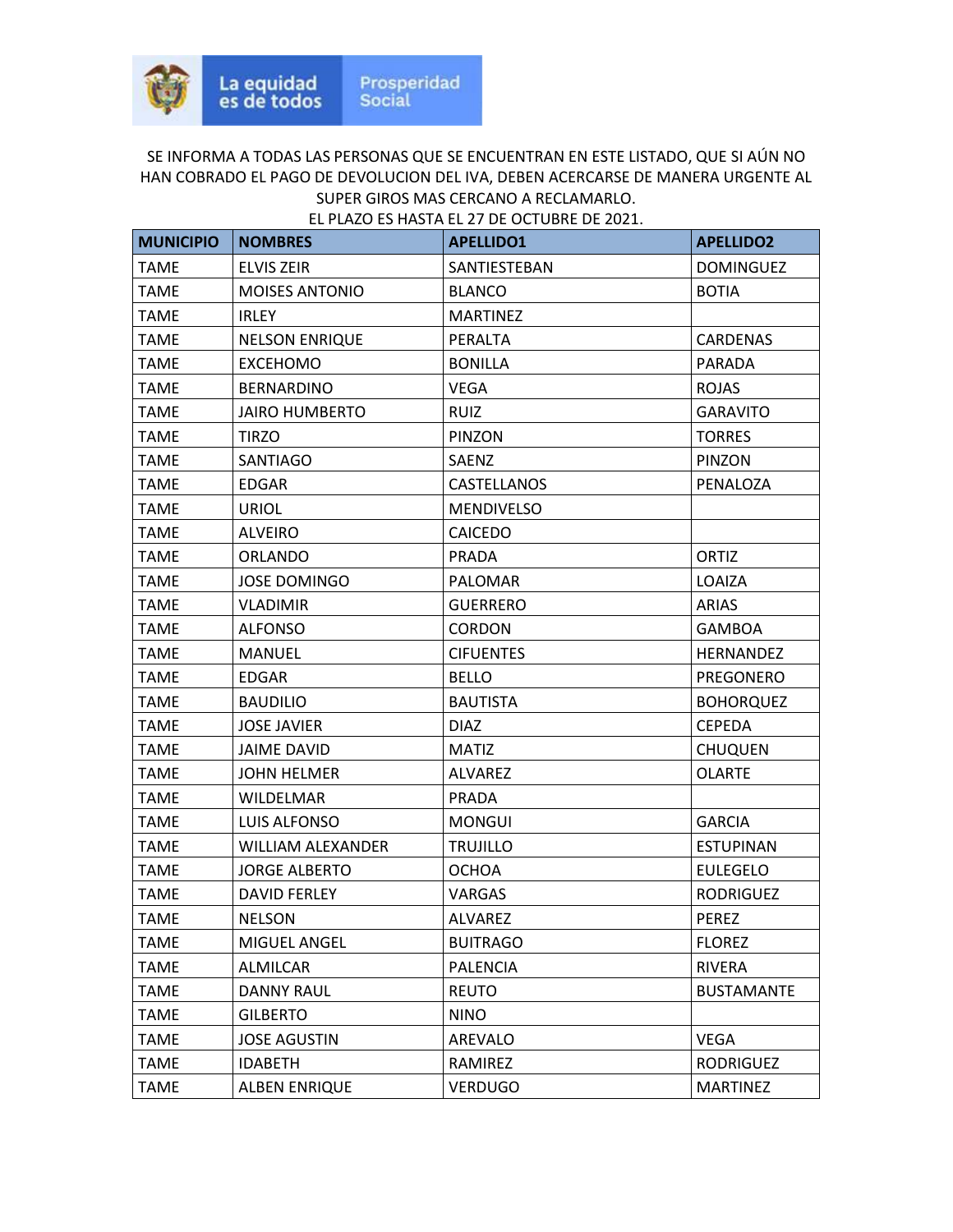| <b>MUNICIPIO</b> | <b>NOMBRES</b>           | <b>APELLIDO1</b> | <b>APELLIDO2</b>  |
|------------------|--------------------------|------------------|-------------------|
| <b>TAME</b>      | JAVIER IVAN              | <b>SANCHEZ</b>   | <b>APOLINAR</b>   |
| <b>TAME</b>      | <b>JOSE JOAQUIN</b>      | <b>GUERRERO</b>  | <b>TORRES</b>     |
| <b>TAME</b>      | <b>SENON</b>             | <b>SOLER</b>     | LEGUIZAMON        |
| <b>TAME</b>      | <b>EDWIN ARLEY</b>       | <b>BARBOSA</b>   | <b>BARAJAS</b>    |
| <b>TAME</b>      | <b>EZEQUIEL</b>          | <b>COSME</b>     | <b>HOYOS</b>      |
| <b>TAME</b>      | <b>TITO HUMBERTO</b>     | <b>GUTIERREZ</b> | <b>PARRA</b>      |
| <b>TAME</b>      | <b>VILMAR HERNAN</b>     | MENDOZA          | ANGARITA          |
| TAME             | <b>JUAN CARLOS</b>       | <b>RICO</b>      | <b>MEDINA</b>     |
| <b>TAME</b>      | <b>CESAR JAVIER</b>      | <b>VALENCIA</b>  | <b>VERA</b>       |
| <b>TAME</b>      | CARLOS ADOLFO            | <b>BASTILLA</b>  | <b>JIMENEZ</b>    |
| <b>TAME</b>      | <b>HERMES GONZALO</b>    | <b>CRUZ</b>      |                   |
| <b>TAME</b>      | <b>BERNABE</b>           | <b>CAGUENAS</b>  |                   |
| <b>TAME</b>      | PEDRO MIGUEL             | <b>GONZALEZ</b>  | <b>MEDINA</b>     |
| <b>TAME</b>      | LINA MARCELA             | VALDERRAMA       | <b>TABARES</b>    |
| <b>TAME</b>      | SEBASTIAN                | <b>ALFONSO</b>   | <b>ROPERO</b>     |
| <b>TAME</b>      | <b>JAMES YESEN</b>       | <b>MURILLO</b>   | RAMIREZ           |
| <b>TAME</b>      | LEDY MARIA               | <b>PEREZ</b>     | <b>SANTOS</b>     |
| <b>TAME</b>      | ERIKA DIVINA             | <b>VACA</b>      | <b>ROPERO</b>     |
| <b>TAME</b>      | YEIMY ALEXANDRA          | SANABRIA         | <b>SERRATO</b>    |
| TAME             | LUIS PALERMO             | <b>CONTRERAS</b> | <b>VERA</b>       |
| <b>TAME</b>      | <b>KENDRA YALILE</b>     | <b>PARRA</b>     | <b>GUERRERO</b>   |
| <b>TAME</b>      | TATIANA                  | <b>JAIMES</b>    | <b>ESTEBAN</b>    |
| <b>TAME</b>      | YURLEY KARINA            | <b>NINO</b>      | <b>DIAZ</b>       |
| TAME             | LUISA FERNANDA           | PERDOMO          | CAYCEDO           |
| <b>TAME</b>      | LUZ MARY                 | <b>TORO</b>      | <b>CANON</b>      |
| <b>TAME</b>      | <b>MARIA CRISTINA</b>    | GALEON           | GONZALEZ          |
| <b>TAME</b>      | <b>SUGEY DAYANI</b>      | ARENAS           | SARMIENTO         |
| <b>TAME</b>      | <b>DAYMES</b>            | <b>GALVIS</b>    | <b>COBOS</b>      |
| <b>TAME</b>      | YUDY CAROLINA            | <b>PAEZ</b>      | <b>LANCHEROS</b>  |
| <b>TAME</b>      | <b>ROBINSON DAVIAN</b>   | <b>TONOCOLIA</b> | <b>RODRIGUEZ</b>  |
| <b>TAME</b>      | <b>VIVIANA KATHERINE</b> | SANTAMARIA       | <b>PULIDO</b>     |
| TAME             | FREDY DAVID              | SANCHEZ          | <b>OROPEZA</b>    |
| <b>TAME</b>      | <b>CARMEN MILENA</b>     | ANGARITA         | ANGARITA          |
| <b>TAME</b>      | <b>VLADIMIR</b>          | <b>GONZALEZ</b>  | <b>BUSTAMANTE</b> |
| <b>TAME</b>      | <b>CESAR ENRIQUE</b>     | <b>CUY</b>       |                   |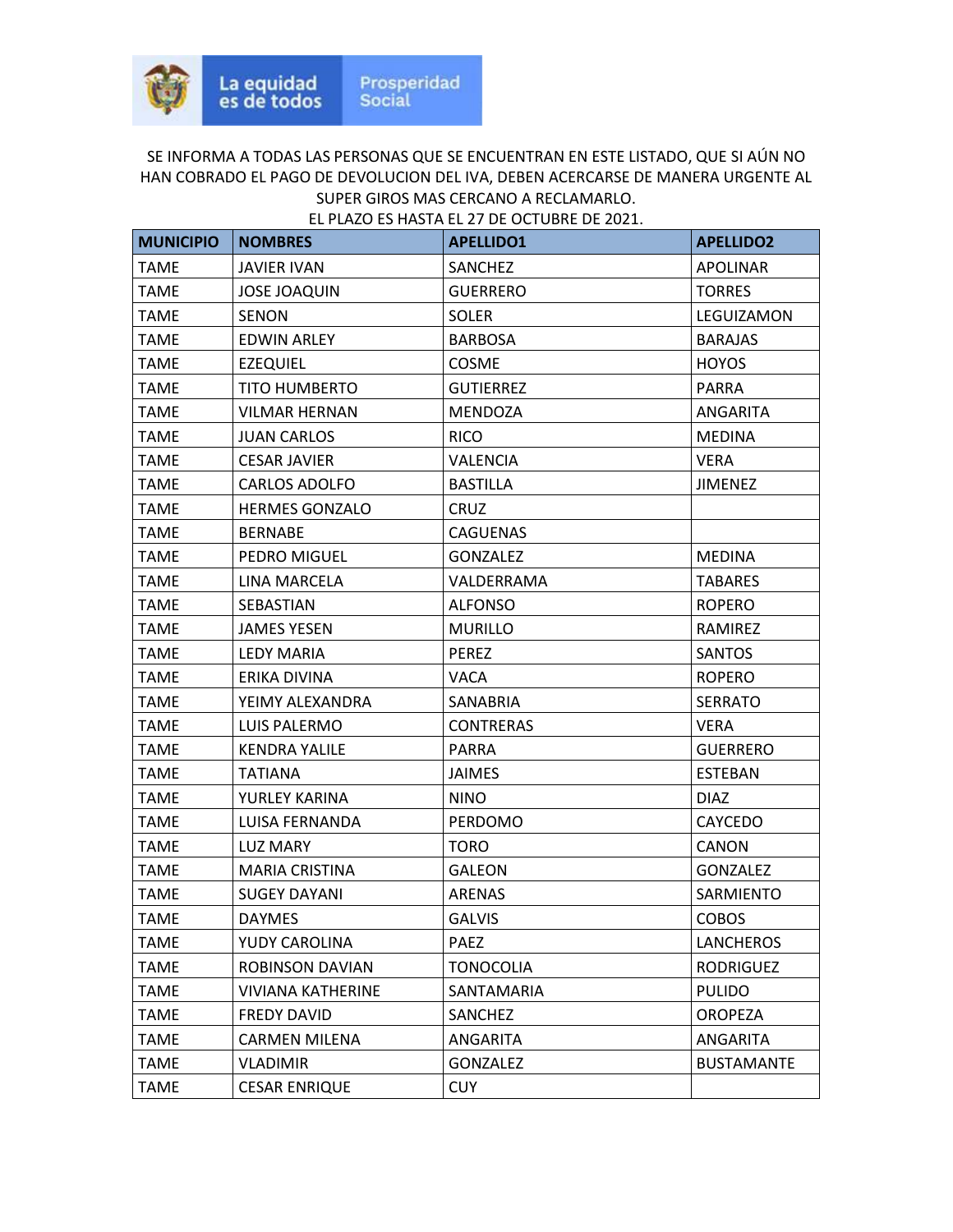| <b>MUNICIPIO</b> | <b>NOMBRES</b>           | <b>APELLIDO1</b> | <b>APELLIDO2</b> |
|------------------|--------------------------|------------------|------------------|
| <b>TAME</b>      | <b>CIELO MABEL</b>       | <b>RODRIGUEZ</b> | <b>RODRIGUEZ</b> |
| <b>TAME</b>      | <b>DAMARYS</b>           | <b>ROJAS</b>     | <b>GOMEZ</b>     |
| <b>TAME</b>      | LUDY CAROLINA            | <b>BARRIOS</b>   | <b>ACEVEDO</b>   |
| TAME             | YUDY YELITZA             | <b>JIMENEZ</b>   | <b>QUIROGA</b>   |
| TAME             | <b>NEIDER ANIBAL</b>     | <b>QUITIAN</b>   | <b>RODRIGUEZ</b> |
| <b>TAME</b>      | <b>JHON ALEXIS</b>       | SAMACA           | <b>BAEZ</b>      |
| <b>TAME</b>      | LUZ ENITH                | <b>DIAZ</b>      | ANGARITA         |
| <b>TAME</b>      | <b>MARIA DELFINA</b>     | <b>ROMERO</b>    | <b>CORDOBA</b>   |
| TAME             | <b>ERMINSO</b>           | <b>QUINTERO</b>  | <b>SANCHEZ</b>   |
| TAME             | LULY ZULEIMA             | <b>ACOSTA</b>    | <b>GRANADOS</b>  |
| <b>TAME</b>      | <b>SANDY TATIANA</b>     | <b>SANCHEZ</b>   | PERILLA          |
| <b>TAME</b>      | <b>VICTOR ALFONSO</b>    | <b>ROJAS</b>     | <b>PLATA</b>     |
| TAME             | LUIS EDUARDO             | <b>GUTIERREZ</b> | <b>HERRERA</b>   |
| <b>TAME</b>      | LUISA DANIELA            | <b>GOMEZ</b>     | <b>HERRERA</b>   |
| <b>TAME</b>      | <b>RAFAEL RICARDO</b>    | LEGUIZAMO        | <b>MUNOZ</b>     |
| TAME             | MAGALY                   | <b>GOMEZ</b>     | <b>ACOSTA</b>    |
| <b>TAME</b>      | YARITZA TATIANA          | LANCACHO         | <b>ESPINOSA</b>  |
| <b>TAME</b>      | <b>GERALDINE YULIETH</b> | <b>PEREZ</b>     | <b>GRIMON</b>    |
| <b>TAME</b>      | YEINY JOHANA             | <b>VACCA</b>     | <b>ROBLES</b>    |
| <b>TAME</b>      | ANDRES CAMILO            | <b>MANRIQUE</b>  | <b>VEGA</b>      |
| TAME             | YURI LISETH              | RAMIREZ          | <b>RUIZ</b>      |
| TAME             | LUISA FERNANDA           | <b>JIMENEZ</b>   | <b>QUIROGA</b>   |
| <b>TAME</b>      | <b>DARQUI YARLEY</b>     | <b>FAJARDO</b>   | <b>PULIDO</b>    |
| <b>TAME</b>      | <b>BRAYAN FERNANDO</b>   | <b>CASAS</b>     | <b>CADENA</b>    |
| <b>TAME</b>      | <b>VICKY YADIRA</b>      | <b>BUITRAGO</b>  | ORTEGA           |
| <b>TAME</b>      | <b>LISBEN VANESSA</b>    | <b>BENAVIDEZ</b> | <b>RODRIGUEZ</b> |
| <b>TAME</b>      | JINETH JULIANA           | <b>BELTRAN</b>   | <b>ACOSTA</b>    |
| <b>TAME</b>      | <b>JENNIFER</b>          | <b>LOPEZ</b>     | <b>VARON</b>     |
| <b>TAME</b>      | <b>CRISTIAN ANDRES</b>   | AREVALO          | <b>MORENO</b>    |
| <b>TAME</b>      | <b>RUBY</b>              | <b>GONZALEZ</b>  | PAEZ             |
| TAME             | KELLY YARISMA            | GARRIDO          | <b>GUALDRON</b>  |
| <b>TAME</b>      | YISNEY ALEXANDRA         | <b>ORDONEZ</b>   | RAMIREZ          |
| <b>TAME</b>      | <b>JENNY MILEYDY</b>     | <b>FRANCO</b>    | <b>PENA</b>      |
| <b>TAME</b>      | <b>VICTOR EDUARDO</b>    | LOPEZ            | <b>RODRIGUEZ</b> |
| <b>TAME</b>      | DIANA ALEJANDRA          | <b>ESCOBAR</b>   | <b>DIAZ</b>      |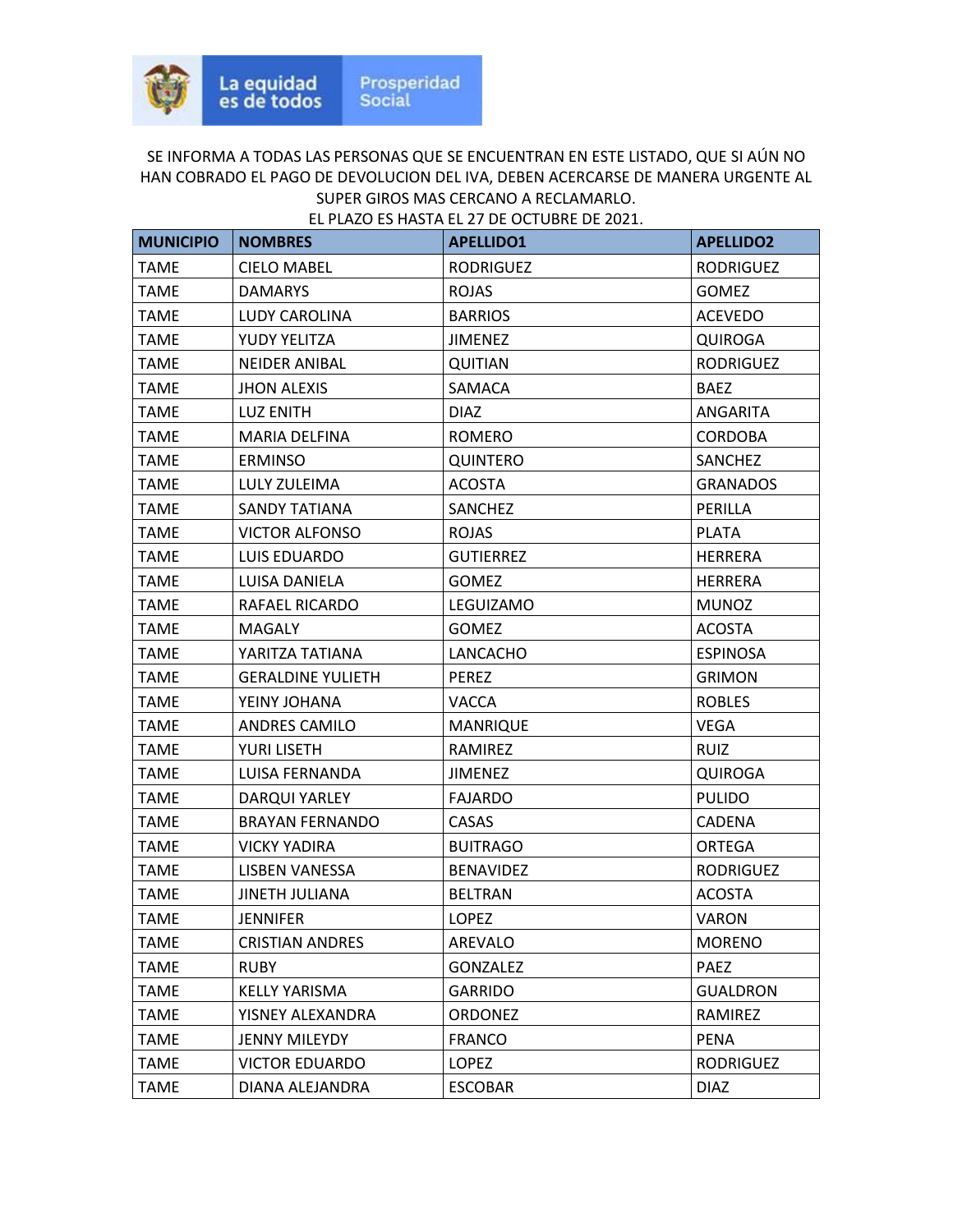| <b>MUNICIPIO</b> | <b>NOMBRES</b>            | <b>APELLIDO1</b> | <b>APELLIDO2</b>  |
|------------------|---------------------------|------------------|-------------------|
| <b>TAME</b>      | <b>AURA YULIANA</b>       | <b>OJEDA</b>     | <b>ALVAREZ</b>    |
| <b>TAME</b>      | <b>ANGELA LUCIA</b>       | <b>CHIQUIZA</b>  | <b>PARRA</b>      |
| TAME             | MARIA ISABEL              | <b>RODRIGUEZ</b> | JARA              |
| <b>TAME</b>      | SARA HELENA               | RAMIREZ          | <b>RIOS</b>       |
| <b>TAME</b>      | ANDRE CATALINA            | <b>SARMIENTO</b> | <b>VILLABONA</b>  |
| <b>TAME</b>      | LEIDY MELISSA             | <b>GUILLEN</b>   | MALDONADO         |
| <b>TAME</b>      | <b>JESSICA ESTEFANIA</b>  | <b>LONDONO</b>   | <b>TRUJILLO</b>   |
| TAME             | <b>KAREN LISETH</b>       | <b>CASTRO</b>    | <b>ACOSTA</b>     |
| <b>TAME</b>      | NATALIA EMMA CONSUELO     | VAGEON           | <b>VEGA</b>       |
| TAME             | SANDRA ROCIO              | <b>ROJAS</b>     | <b>NIETO</b>      |
| <b>TAME</b>      | FLORANGELA                | <b>ALFONSO</b>   | PANQUEVA          |
| <b>TAME</b>      | LUIS HERNANDO             | <b>SEPULVEDA</b> | LANDINEZ          |
| <b>TAME</b>      | <b>MARICELA</b>           | <b>GALAN</b>     | <b>ACOSTA</b>     |
| <b>TAME</b>      | LEIDY LILIANA             | CHAGUALA         | LOZADA            |
| TAME             | LAUDY LINEY               | CARDENAS         | <b>GIRALDO</b>    |
| <b>TAME</b>      | ANDREA JOHANA             | <b>CASTRO</b>    | <b>GOMEZ</b>      |
| TAME             | NUBIA                     | <b>MENDOZA</b>   | <b>VILLAMIZAR</b> |
| <b>TAME</b>      | <b>DANIEL</b>             | <b>GUTIERREZ</b> |                   |
| <b>TAME</b>      | <b>JHENIFER ALEXANDRA</b> | <b>ROA</b>       | CHAPARRO          |
| <b>TAME</b>      | YEIMY JAZBLEIDY           | SANCHEZ          | <b>TRONCOSO</b>   |
| TAME             | <b>JORGE LUIS</b>         | <b>LUCUMI</b>    | <b>PERDOMO</b>    |
| TAME             | <b>MAYERLY</b>            | <b>LADINO</b>    | <b>YEPEZ</b>      |
| <b>TAME</b>      | RAMON ALBERTO             | CASTANEDA        | SANCHEZ           |
| TAME             | CLAUDIA MILENA            | <b>CRUZ</b>      | ALVAREZ           |
| <b>TAME</b>      | <b>BLANCA LIBIA</b>       | <b>SAEZ</b>      | <b>DOMICO</b>     |
| <b>TAME</b>      | YAQUELINE                 | <b>AGUIRRE</b>   | <b>VERA</b>       |
| TAME             | JOEL                      | <b>BARON</b>     | VELANDIA          |
| <b>TAME</b>      | <b>SONIA YALILE</b>       | <b>MORA</b>      | <b>MONTEJO</b>    |
| <b>TAME</b>      | <b>MARIA HELENA</b>       | PARRA            | FERNANDEZ         |
| <b>TAME</b>      | <b>DEISY DORELLY</b>      | SANCHEZ          | ALVAREZ           |
| <b>TAME</b>      | <b>EDISABETH</b>          | <b>RODRIGUEZ</b> | <b>DIAZ</b>       |
| <b>TAME</b>      | <b>MARLY</b>              | <b>TORREZ</b>    | <b>BELENO</b>     |
| <b>TAME</b>      | ANA BRICEIDA              | <b>DUARTE</b>    | VELANDIA          |
| <b>TAME</b>      | <b>KAREN YORLEY</b>       | SANDOVAL         | <b>CACERES</b>    |
| <b>TAME</b>      | SANDRA MILENA             | <b>RINCON</b>    | GOMEZ             |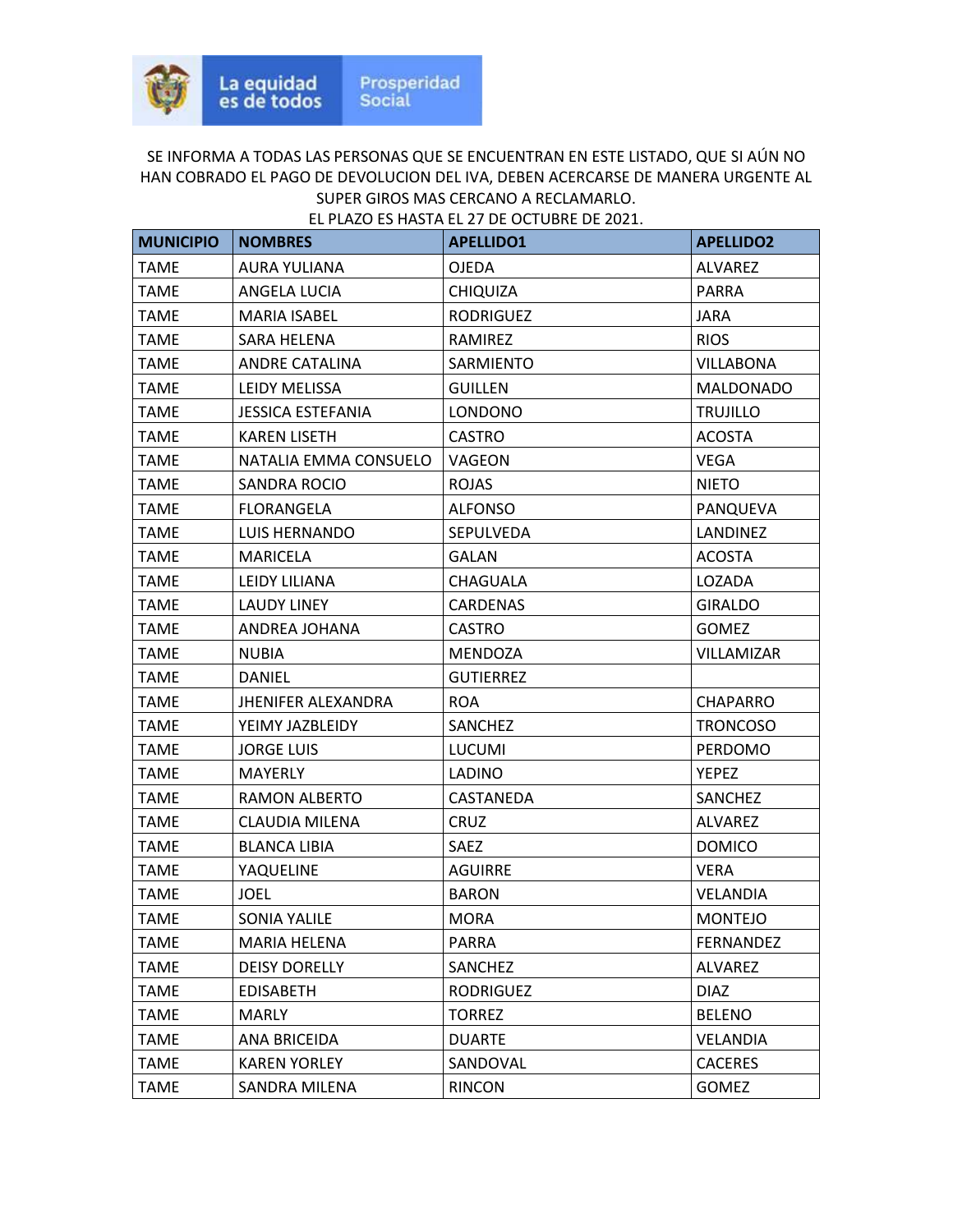| <b>MUNICIPIO</b> | <b>NOMBRES</b>        | <b>APELLIDO1</b> | <b>APELLIDO2</b> |
|------------------|-----------------------|------------------|------------------|
| <b>TAME</b>      | <b>MARTHA HAIDY</b>   | <b>NOVOA</b>     | <b>BERNAL</b>    |
| <b>TAME</b>      | <b>JHON JERSON</b>    | <b>CAMACHO</b>   | <b>BARRERA</b>   |
| <b>TAME</b>      | <b>NEYDA</b>          | <b>LIZCANO</b>   | <b>NAVARRO</b>   |
| <b>TAME</b>      | <b>WBEYMAR SENEN</b>  | <b>BARON</b>     | <b>ROJAS</b>     |
| TAME             | SIRLEY YADIRA         | ALAPE            | <b>DELGADO</b>   |
| <b>TAME</b>      | <b>ILVA ROSA</b>      | <b>BAYONA</b>    | <b>DURAN</b>     |
| <b>TAME</b>      | YAMILE ESTHER         | <b>PRADO</b>     | <b>PEREZ</b>     |
| <b>TAME</b>      | ADRIANA CAROLINA      | <b>FRANCO</b>    | CARVAJALINO      |
| <b>TAME</b>      | <b>YENIFER</b>        | <b>MARRUGO</b>   | <b>VEGA</b>      |
| <b>TAME</b>      | MARIA MAGDALENA       | <b>FUENTES</b>   | <b>SANCHEZ</b>   |
| TAME             | LEIDY AZUCENA         | <b>ROSAS</b>     | <b>SUAREZ</b>    |
| <b>TAME</b>      | CLAUDIA MARITZA       | CARRILLO         | <b>LAGUADO</b>   |
| <b>TAME</b>      | <b>NAYIVE</b>         | <b>DAZA</b>      | CASTANO          |
| <b>TAME</b>      | ANA SULAY             | <b>QUINTERO</b>  | <b>GALVIS</b>    |
| <b>TAME</b>      | <b>BETTY FERNANDA</b> | <b>AVILA</b>     | <b>MALDONADO</b> |
| <b>TAME</b>      | <b>RUTH CATERINE</b>  | ANAYA            | <b>SUAREZ</b>    |
| TAME             | ANA MARIA             | <b>MEDINA</b>    | MAYA             |
| <b>TAME</b>      | <b>DIEGO FERNANDO</b> | <b>RUBIO</b>     | <b>ROMERO</b>    |
| <b>TAME</b>      | SHIRLEY LILIA         | <b>SANCHEZ</b>   | <b>MENDOZA</b>   |
| <b>TAME</b>      | <b>LEIDY KARINA</b>   | ORTIZ            | SOLOZA           |
| <b>TAME</b>      | LEIDY ZULEY           | <b>VALENCIA</b>  | RAMIREZ          |
| TAME             | <b>DIOSENEL</b>       | SOLANO           | <b>MANDON</b>    |
| TAME             | <b>MARITZA ANDREA</b> | VILLAMIZAR       | <b>GOMEZ</b>     |
| <b>TAME</b>      | <b>CARLOS ANDRES</b>  | <b>CIFUENTES</b> | <b>MORALES</b>   |
| <b>TAME</b>      | <b>GONZALO</b>        | YUMAYUZA         | <b>DUARTE</b>    |
| <b>TAME</b>      | <b>WILMER ANTONIO</b> | <b>PENA</b>      | <b>RODRIGUEZ</b> |
| <b>TAME</b>      | AMANDA                | <b>VALENCIA</b>  | <b>RINCON</b>    |
| <b>TAME</b>      | <b>ALEXANDER</b>      | <b>CASERES</b>   | <b>RODRIGUEZ</b> |
| <b>TAME</b>      | <b>MARIA YOLIMA</b>   | SANABRIA         | <b>GRANADOS</b>  |
| <b>TAME</b>      | YAMILE                | SANCHEZ          | <b>VACA</b>      |
| <b>TAME</b>      | <b>NOEMI</b>          | SANTAMARIA       | VARGAS           |
| <b>TAME</b>      | <b>JUDITH</b>         | RAMIREZ          | ARCINIEGAS       |
| <b>TAME</b>      | <b>MAYRA</b>          | <b>MEDINA</b>    | <b>VEGA</b>      |
| <b>TAME</b>      | <b>ISABELLA</b>       | <b>BELTRAN</b>   |                  |
| <b>TAME</b>      | <b>LEONARDO</b>       | <b>CAMARGO</b>   | VELAZCO          |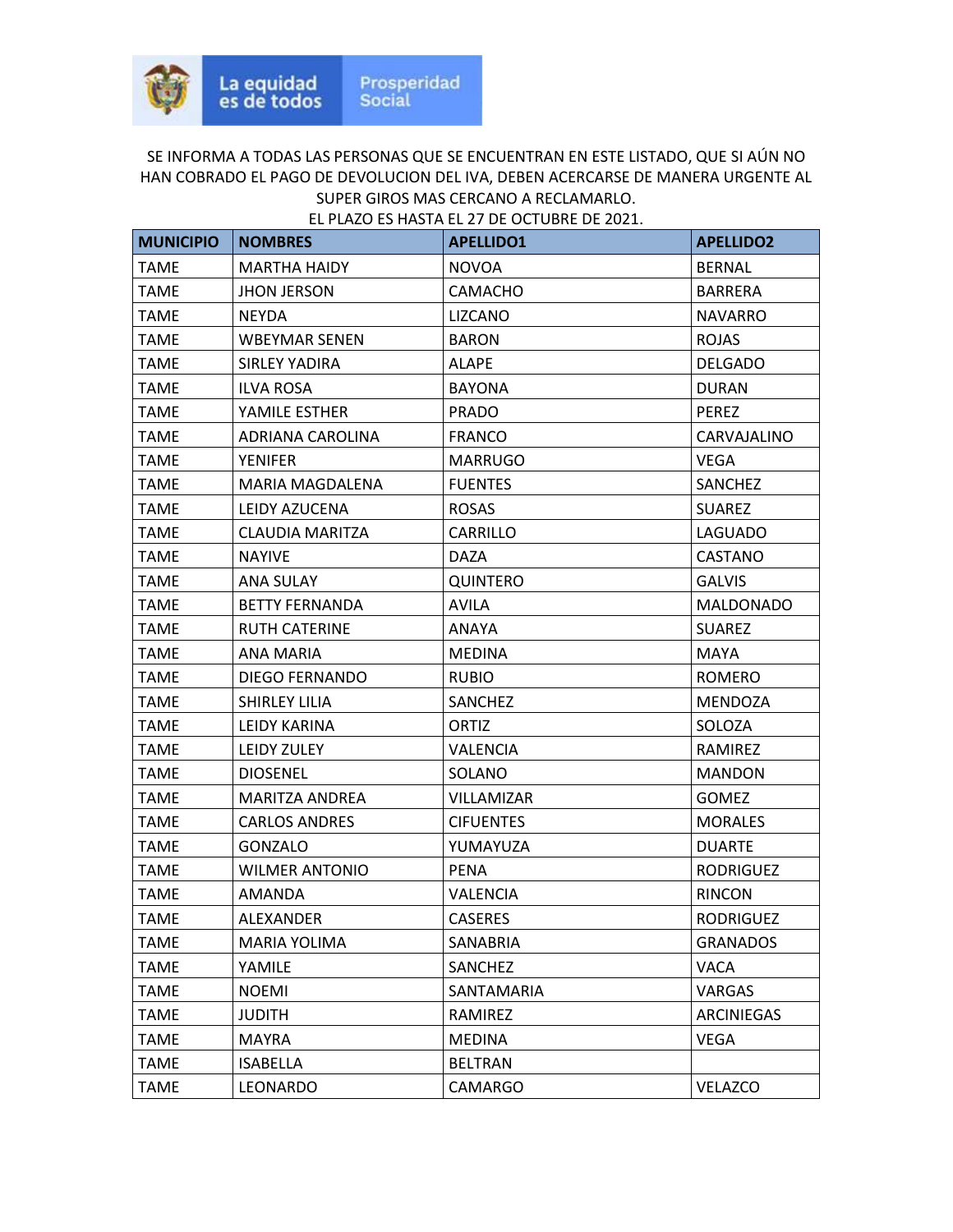| <b>MUNICIPIO</b> | <b>NOMBRES</b>        | <b>APELLIDO1</b> | <b>APELLIDO2</b> |
|------------------|-----------------------|------------------|------------------|
| <b>TAME</b>      | <b>MARIA CELESTE</b>  | CALDERON         | <b>QUINTERO</b>  |
| <b>TAME</b>      | LINDA MARCELA         | <b>JAIMES</b>    | <b>RINCON</b>    |
| <b>TAME</b>      | LUISA FERNANDA        | <b>SOLER</b>     | <b>RINCON</b>    |
| <b>TAME</b>      | LAYDE CONSTANZA       | <b>RODRIGUEZ</b> | <b>DIAZ</b>      |
| <b>TAME</b>      | YAMILE                | <b>BUSTOS</b>    | ARCINIEGAS       |
| <b>TAME</b>      | <b>EDILBER</b>        | <b>PEREZ</b>     | <b>GUEVARA</b>   |
| <b>TAME</b>      | RAMIRO                | <b>EUGENIO</b>   |                  |
| <b>TAME</b>      | <b>ONEIDA ISABEL</b>  | <b>ACEVEDO</b>   | <b>BARRIOS</b>   |
| <b>TAME</b>      | SNEYDER ALONSO        | ARIZA            | <b>MURCIA</b>    |
| <b>TAME</b>      | <b>DIANEY</b>         | <b>GELVEZ</b>    | CARRILLO         |
| <b>TAME</b>      | ANDREA                | <b>DUARTE</b>    | <b>GUIZA</b>     |
| <b>TAME</b>      | MARCELA               | CRUZ             | <b>DIAZ</b>      |
| <b>TAME</b>      | LUIS FELIPE           | <b>RODRIGUEZ</b> | <b>HERRERA</b>   |
| <b>TAME</b>      | LIZETH CATALINA       | <b>RODRIGUEZ</b> | <b>MONTOYA</b>   |
| TAME             | <b>ASTRID</b>         | <b>DAGUA</b>     | <b>RODRIGUEZ</b> |
| <b>TAME</b>      | <b>ALIPIO</b>         | <b>GUZMAN</b>    | SOSA             |
| <b>TAME</b>      | <b>MAHILI ELENA</b>   | VILLAMIZAR       | <b>LEMUS</b>     |
| <b>TAME</b>      | <b>EDITH RUTH</b>     | <b>RUIZ</b>      | <b>RODRIGUEZ</b> |
| <b>TAME</b>      | XIOMARA NORLEIVY      | <b>MARQUEZ</b>   | <b>ARENAS</b>    |
| <b>TAME</b>      | <b>DEYSI</b>          | <b>DUARTE</b>    | ZAPATA           |
| <b>TAME</b>      | MAYERLY               | <b>HUERTAS</b>   |                  |
| <b>TAME</b>      | <b>DULCIVERA</b>      | <b>PARDO</b>     | <b>HERNANDEZ</b> |
| <b>TAME</b>      | <b>ASTRID ROCIO</b>   | <b>BONILLA</b>   | <b>GOMEZ</b>     |
| <b>TAME</b>      | <b>ANDERSON URIEL</b> | ALBARRACIN       | JEJEN            |
| <b>TAME</b>      | <b>MIRLEY</b>         | <b>VERA</b>      | <b>REATIGA</b>   |
| <b>TAME</b>      | YULY ALEXANDRA        | <b>MARROQUIN</b> | <b>MONTERO</b>   |
| <b>TAME</b>      | <b>MARY DANITZA</b>   | <b>DIAZ</b>      | <b>SUAREZ</b>    |
| <b>TAME</b>      | <b>ROSABELL</b>       | SERRANO          | <b>ACEVEDO</b>   |
| <b>TAME</b>      | <b>KEILA JANETH</b>   | VALDERRAMA       | <b>LEON</b>      |
| <b>TAME</b>      | YUDY YINEY            | PARRA            | <b>MARTINEZ</b>  |
| <b>TAME</b>      | <b>RAQUEL</b>         | <b>CHAVERRA</b>  | <b>VARGAS</b>    |
| <b>TAME</b>      | <b>VIDAL</b>          | <b>BALLEN</b>    | PINZON           |
| <b>TAME</b>      | SILVIA ESTEFANIA      | <b>ESPITIA</b>   | <b>DIAZ</b>      |
| <b>TAME</b>      | <b>DEYSI YULEIMA</b>  | <b>TORRADO</b>   | <b>RODRIGUEZ</b> |
| <b>TAME</b>      | <b>FANY EDILSEN</b>   | <b>ALFONSO</b>   | <b>ROPERO</b>    |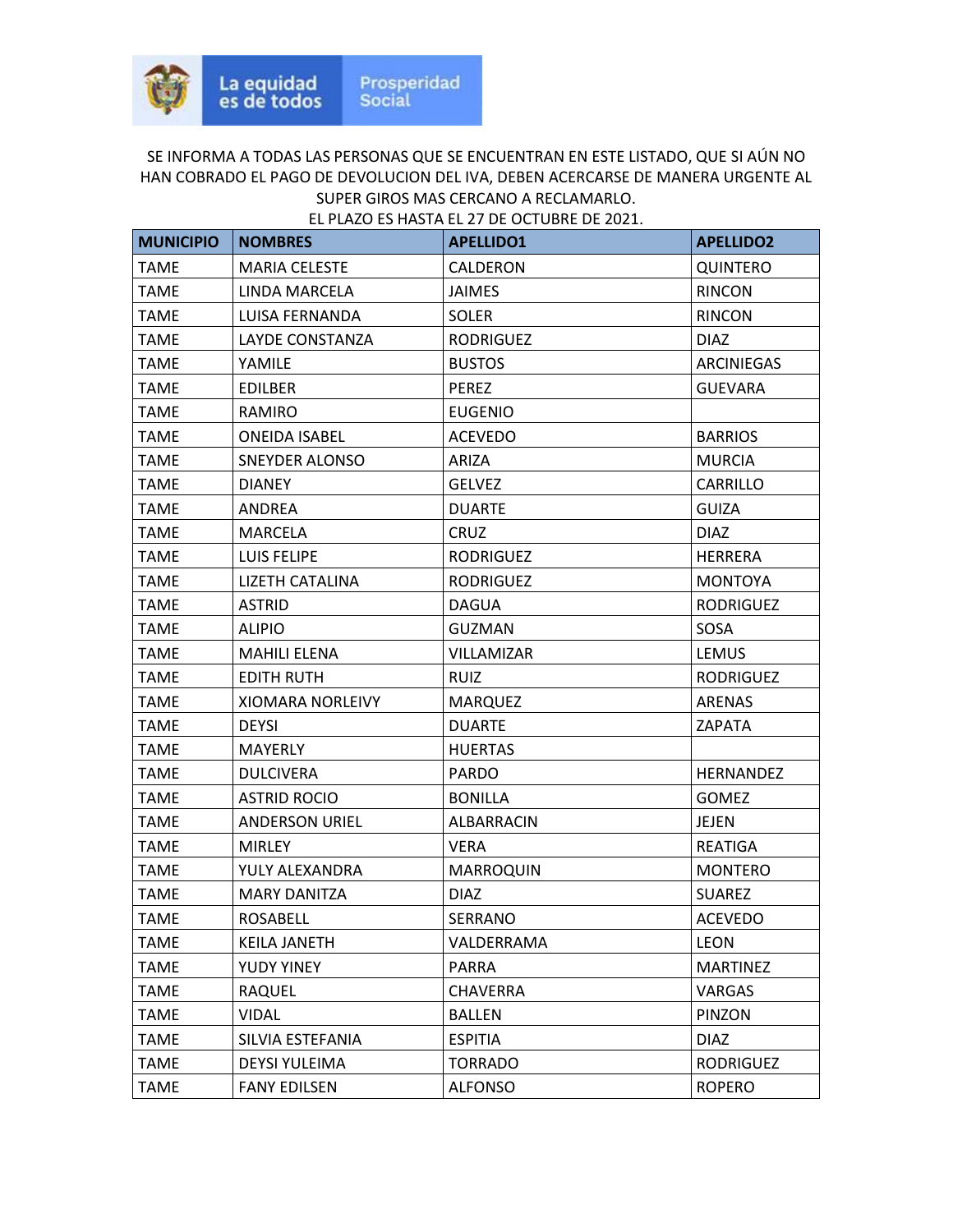| <b>MUNICIPIO</b> | <b>NOMBRES</b>          | <b>APELLIDO1</b> | <b>APELLIDO2</b>   |
|------------------|-------------------------|------------------|--------------------|
| <b>TAME</b>      | <b>LUIS FRANCISCO</b>   | <b>NUNEZ</b>     | <b>BUITRAGO</b>    |
| <b>TAME</b>      | <b>LUZ ENITH</b>        | <b>PEREZ</b>     | <b>PADILLA</b>     |
| TAME             | <b>IRMA YADIRA</b>      | VARGAS           | CASTANEDA          |
| <b>TAME</b>      | <b>IDALID</b>           | CARRILLO         | <b>ALVARADO</b>    |
| <b>TAME</b>      | <b>GLORIA MARCELA</b>   | <b>MORENO</b>    | <b>ROMERO</b>      |
| <b>TAME</b>      | <b>MILADY</b>           | <b>GIRALDO</b>   | <b>NIETO</b>       |
| <b>TAME</b>      | YEINNY PATRICIA         | <b>PALLARES</b>  | <b>GAONA</b>       |
| <b>TAME</b>      | ANGIE DAYANNA           | MENDOZA          | <b>FIAYO</b>       |
| <b>TAME</b>      | <b>YULEIDE</b>          | <b>QUINTERO</b>  | <b>BONILLA</b>     |
| TAME             | OFELIA ESTELA           | <b>DIAZ</b>      | CASARAN            |
| <b>TAME</b>      | <b>YOMARY</b>           | <b>BASABE</b>    |                    |
| <b>TAME</b>      | <b>GLORIA YANETH</b>    | <b>MORALES</b>   | MANTILLA           |
| <b>TAME</b>      | ARELYS MARGARITA        | <b>RODRIGUEZ</b> | <b>PALENCIA</b>    |
| <b>TAME</b>      | LUZ DARY                | <b>GAMBOA</b>    | <b>VILLAMIZAR</b>  |
| TAME             | JAVIER                  | <b>DIAZ</b>      |                    |
| <b>TAME</b>      | <b>JULIANA</b>          | <b>CHAPARRO</b>  | <b>BARENO</b>      |
| TAME             | <b>DEISY YURLEY</b>     | <b>ESTRADA</b>   | <b>GUERRERO</b>    |
| <b>TAME</b>      | <b>MARY YULIETH</b>     | SUAREZ           | AVILA              |
| <b>TAME</b>      | <b>EDITH ELISA</b>      | <b>BLANCO</b>    | MALDONADO          |
| <b>TAME</b>      | <b>JAIDI SULEI</b>      | <b>URREGO</b>    | <b>PEREZ</b>       |
| TAME             | <b>JORGE</b>            | <b>PEREZ</b>     | <b>GUERRERO</b>    |
| TAME             | <b>EGNY MAGYULY</b>     | <b>RIVERA</b>    | <b>SERRATO</b>     |
| <b>TAME</b>      | EDWIN ARMANDO           | <b>SUESCUN</b>   | <b>GARZON</b>      |
| TAME             | <b>IYECSICA MAYRELI</b> | LEON             | <b>RUIZ</b>        |
| <b>TAME</b>      | <b>MARIA NAZARET</b>    | SANTIAGO         | <b>GARCIA</b>      |
| <b>TAME</b>      | ZOILA UBALDINA          | <b>ARIAS</b>     | <b>EREGUA</b>      |
| TAME             | <b>RUBIELA</b>          | AREVALO          | GAMBOA             |
| <b>TAME</b>      | <b>RUBY YASMIN</b>      | <b>GUERRERO</b>  | <b>DURAN</b>       |
| <b>TAME</b>      | TANIA                   | RAMIREZ          | <b>MONTEALEGRE</b> |
| <b>TAME</b>      | <b>LUZ SAIRA</b>        | <b>BARBOSA</b>   | <b>PENA</b>        |
| <b>TAME</b>      | <b>CLAUDIA ROCIO</b>    | <b>CHAVEZ</b>    | <b>GARCIA</b>      |
| <b>TAME</b>      | ARLEY                   | RAMIREZ          |                    |
| <b>TAME</b>      | ANGELA ASTRID           | <b>SUAREZ</b>    | <b>BECERRA</b>     |
| <b>TAME</b>      | <b>EDWARD ALONSO</b>    | AMU              | <b>PEREZ</b>       |
| <b>TAME</b>      | <b>LINO JAIR</b>        | <b>GUZMAN</b>    | LAICA              |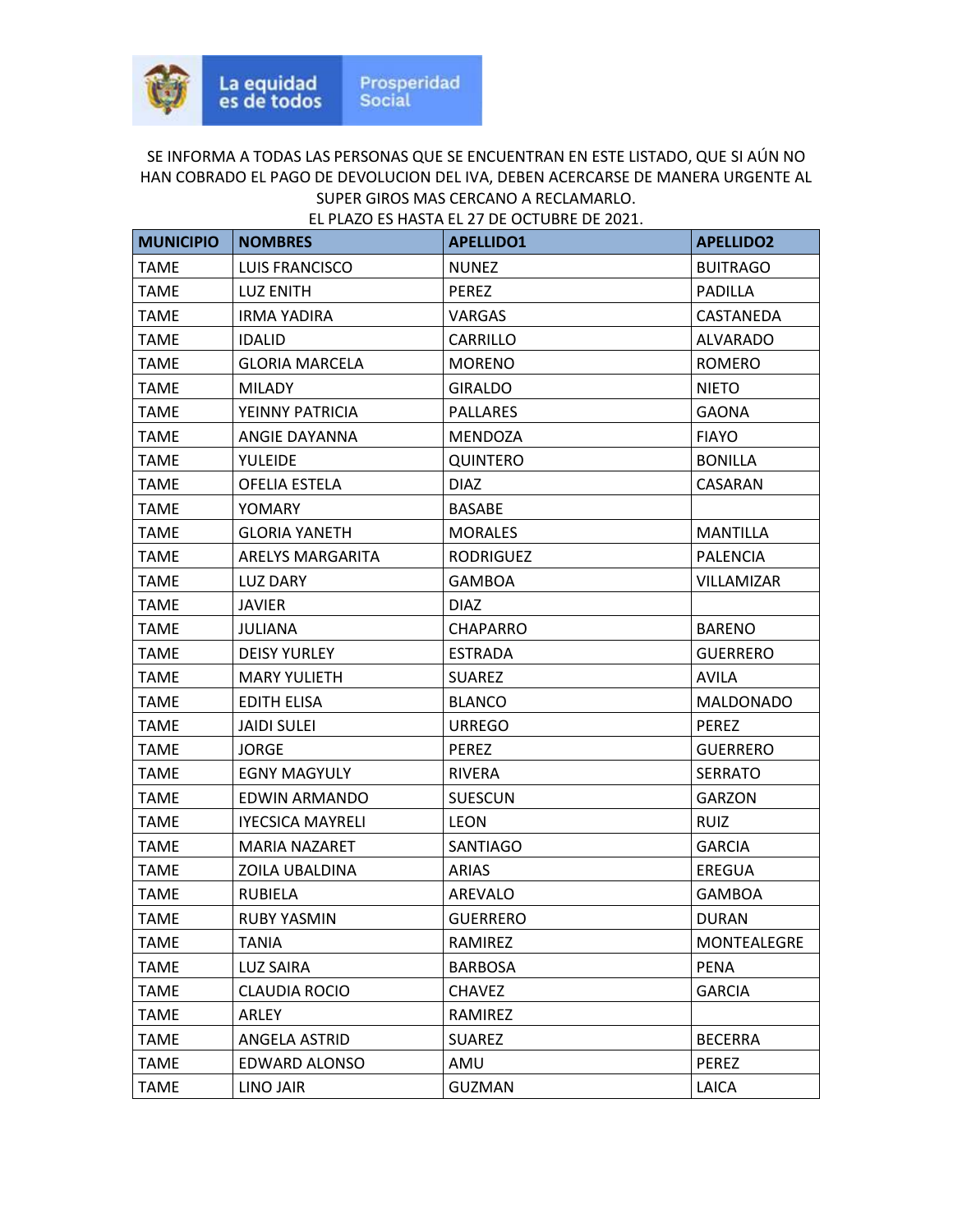| <b>MUNICIPIO</b> | <b>NOMBRES</b>         | <b>APELLIDO1</b> | <b>APELLIDO2</b>   |
|------------------|------------------------|------------------|--------------------|
| <b>TAME</b>      | CLAUDIA LILIANA        | <b>OVIEDO</b>    | <b>VELANDIA</b>    |
| <b>TAME</b>      | ZAYRA                  | RAMIREZ          | <b>RODRIGUEZ</b>   |
| <b>TAME</b>      | <b>MARIBEL</b>         | <b>JAIMES</b>    | <b>QUIROGA</b>     |
| <b>TAME</b>      | ANA DE DIOS            | <b>NATERA</b>    | <b>PARRA</b>       |
| <b>TAME</b>      | YENNY ROCIO            | <b>CALLEJAS</b>  | <b>MONTEALEGRE</b> |
| <b>TAME</b>      | <b>JOSE ERNESTO</b>    | SANCHEZ          | <b>TINEO</b>       |
| <b>TAME</b>      | <b>WENDY ROKSANA</b>   | <b>ARIZA</b>     | <b>ALVAREZ</b>     |
| <b>TAME</b>      | SANDRA MILENA          | <b>ULEGELO</b>   | <b>PRADA</b>       |
| <b>TAME</b>      | ARACELY                | <b>CACERES</b>   | RAMIREZ            |
| <b>TAME</b>      | LUIS EDUARDO           | SANDOVAL         | <b>PARRA</b>       |
| TAME             | <b>CENOBIA</b>         | TUNAROSA         | <b>NARANJO</b>     |
| <b>TAME</b>      | <b>CELIA MARIA</b>     | <b>ROJAS</b>     | <b>ESPINOSA</b>    |
| <b>TAME</b>      | ADRIANA MILENA         | <b>PARADA</b>    | <b>DELGADO</b>     |
| <b>TAME</b>      | <b>YUDY</b>            | <b>MONTANA</b>   | ORJUELA            |
| <b>TAME</b>      | <b>SILENY</b>          | <b>QUINTERO</b>  | <b>BONILLA</b>     |
| <b>TAME</b>      | <b>CIELO ANGELICA</b>  | <b>CARO</b>      | <b>NINO</b>        |
| <b>TAME</b>      | <b>CLAUDIA ESMIR</b>   | <b>BENAVIDES</b> | <b>ROJAS</b>       |
| <b>TAME</b>      | <b>YURLEY</b>          | <b>ROA</b>       | CABALLERO          |
| <b>TAME</b>      | <b>NORELY</b>          | <b>ROMERO</b>    | <b>RUEDA</b>       |
| <b>TAME</b>      | ADELAIDA               | ANAVE            |                    |
| <b>TAME</b>      | <b>JONATHAN ALEXIS</b> | <b>CABICHE</b>   | BARRAGAN           |
| <b>TAME</b>      | ROSA DAMARIS           | <b>BECERRA</b>   | <b>REYES</b>       |
| <b>TAME</b>      | <b>YOLIMA</b>          | <b>JIMENEZ</b>   | <b>BECERRA</b>     |
| <b>TAME</b>      | <b>MARTHA YULEY</b>    | <b>PARRA</b>     | <b>JIMENEZ</b>     |
| <b>TAME</b>      | MIRIAM PRISCILA        | <b>CASTILLO</b>  | <b>NEIVA</b>       |
| <b>TAME</b>      | MANYAYALU              | <b>SANTIAGO</b>  | <b>CUADROS</b>     |
| <b>TAME</b>      | <b>GUADALUPE</b>       | <b>EDEGUA</b>    | <b>DEDIOS</b>      |
| <b>TAME</b>      | SHARIT TATIANA         | <b>ROJAS</b>     | <b>MENDOZA</b>     |
| <b>TAME</b>      | YURIS CLARENA          | <b>GALVIS</b>    |                    |
| <b>TAME</b>      | <b>JOVANNY</b>         | <b>TORRES</b>    | <b>ARIAS</b>       |
| <b>TAME</b>      | <b>EDILBERTO</b>       | <b>URIBE</b>     |                    |
| <b>TAME</b>      | BEATRIZ ADRIANA        | <b>PAEZ</b>      | <b>MONCADA</b>     |
| <b>TAME</b>      | DANITZA                | CALDERON         | <b>BUITRAGO</b>    |
| <b>TAME</b>      | JIMMY JAVIER           | <b>TOLOZA</b>    | MELO               |
| <b>TAME</b>      | <b>MARIBEL</b>         | <b>DIAZ</b>      | SERRANO            |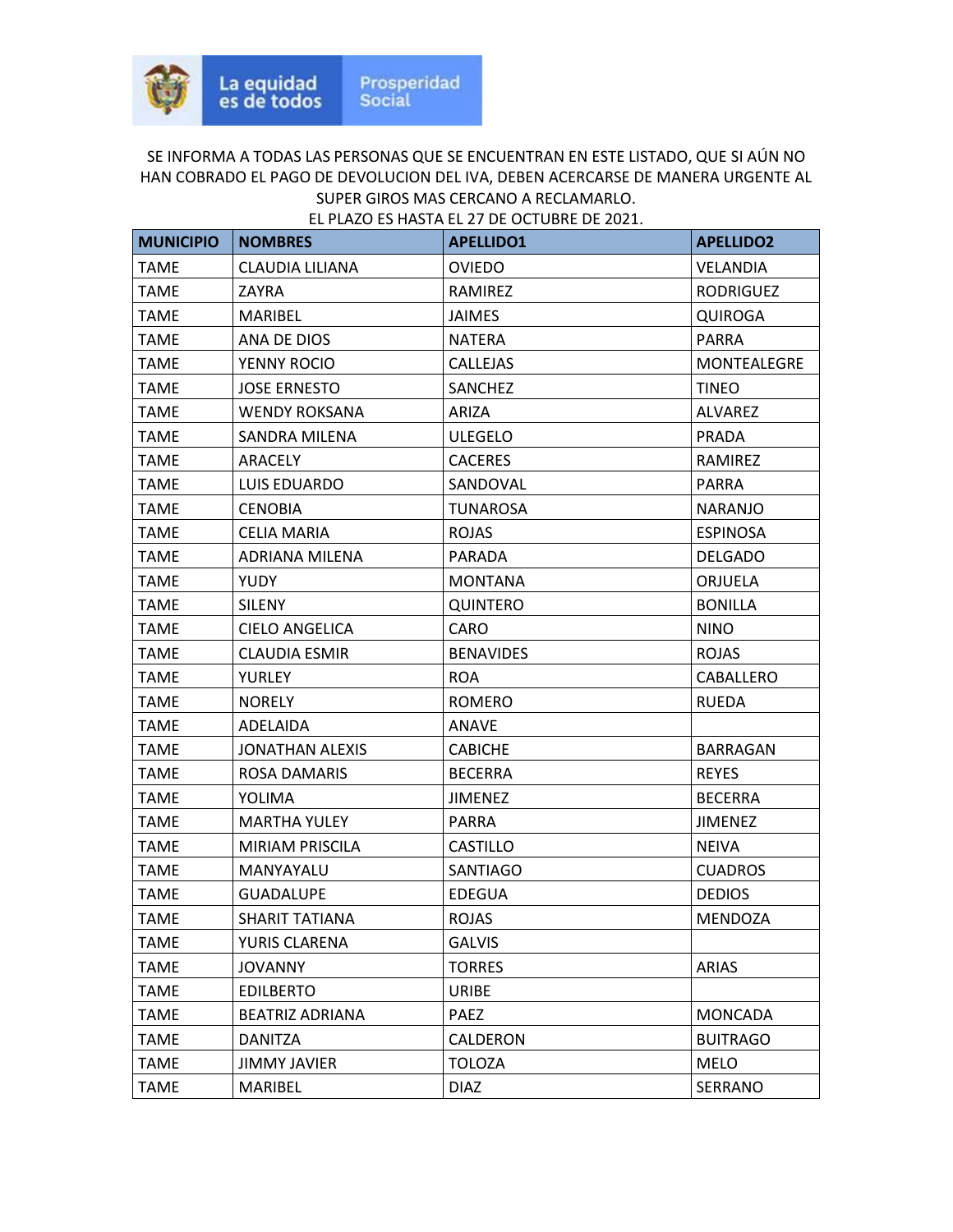| <b>MUNICIPIO</b> | <b>NOMBRES</b>          | <b>APELLIDO1</b> | <b>APELLIDO2</b>  |
|------------------|-------------------------|------------------|-------------------|
| <b>TAME</b>      | <b>JENNIFER YULITZA</b> | PINZON           | <b>GORDILLO</b>   |
| TAME             | <b>LEIDY MILENA</b>     | VANEGAS          | SAYADO            |
| <b>TAME</b>      | <b>LILIANA</b>          | VALOY            | <b>BARON</b>      |
| TAME             | <b>DEYSI LILIANA</b>    | <b>GAMBOA</b>    | <b>ECHEVERRIA</b> |
| TAME             | LUDY MILENA             | CARRASCAL        | <b>GUERRERO</b>   |
| <b>TAME</b>      | NANCY ZULEIMA           | <b>MEDINA</b>    | <b>CASTILLO</b>   |
| <b>TAME</b>      | <b>LUZ MARY</b>         | <b>PABON</b>     | <b>BLANCO</b>     |
| <b>TAME</b>      | YUDIS ZULEIMA           | <b>ALVARADO</b>  | <b>VILLAMIZAR</b> |
| <b>TAME</b>      | <b>VIRGELINA</b>        | <b>BELENO</b>    | <b>OSPINA</b>     |
| <b>TAME</b>      | <b>YUDIS</b>            | GALBAN           | <b>QUINONES</b>   |
| TAME             | SANDRA MILENA           | <b>PINEROS</b>   | <b>AGUDELO</b>    |
| <b>TAME</b>      | <b>LAUDY VIANEY</b>     | <b>MENDEZ</b>    | <b>SARMIENTO</b>  |
| <b>TAME</b>      | <b>EMILSEN</b>          | <b>URIBE</b>     | AREVALO           |
| <b>TAME</b>      | <b>MARIA ISABEL</b>     | <b>REY</b>       | <b>GONZALEZ</b>   |
| <b>TAME</b>      | <b>MONICA ANDREA</b>    | VASQUEZ          | <b>HERNANDEZ</b>  |
| TAME             | LEIDY JOHANA            | <b>ESTRADA</b>   | <b>FLOREZ</b>     |
| TAME             | <b>ESTELMIN YEHAN</b>   | LANDAETA         | <b>EULEJELO</b>   |
| <b>TAME</b>      | <b>JOSE VLADIMIR</b>    | <b>PEREZ</b>     | <b>GUERRERO</b>   |
| <b>TAME</b>      | DIANA YEIMY             | <b>HUERTAS</b>   | <b>MENDIVELSO</b> |
| <b>TAME</b>      | <b>NANCY ROSMIRA</b>    | <b>AVILA</b>     | <b>DIAZ</b>       |
| TAME             | <b>HEIDY JOHANA</b>     | <b>BARRAGAN</b>  | <b>RIVERA</b>     |
| TAME             | ANA LEILIS              | <b>BOHORQUES</b> | <b>OLIVOS</b>     |
| TAME             | <b>CARMEN EMMA</b>      | <b>ZUBIETA</b>   | <b>LEAL</b>       |
| <b>TAME</b>      | <b>MARIA DELCARMEN</b>  | <b>GUERRERO</b>  | <b>CORREDOR</b>   |
| <b>TAME</b>      | <b>CLEMENCIA</b>        | SANCHEZ          | CALDERON          |
| <b>TAME</b>      | <b>MARELBY</b>          | <b>GONZALEZ</b>  | ANAYA             |
| <b>TAME</b>      | <b>BLANCA AURORA</b>    | <b>VALDEZ</b>    | ARDILA            |
| <b>TAME</b>      | PAOLA ANDREA            | ORTIZ            | <b>SANCHEZ</b>    |
| <b>TAME</b>      | <b>NELSON ALBERTO</b>   | RAMIREZ          | <b>ROJAS</b>      |
| <b>TAME</b>      | <b>DEICY KARINA</b>     | <b>PRECIADO</b>  | <b>MARTINEZ</b>   |
| <b>TAME</b>      | <b>MAREXI</b>           | SANCHEZ          | <b>GOMEZ</b>      |
| <b>TAME</b>      | <b>DORY MORELY</b>      | <b>VILLEGAS</b>  | <b>NIEVES</b>     |
| <b>TAME</b>      | <b>EYNNIS PATRICIA</b>  | <b>CORREA</b>    | RAMIREZ           |
| <b>TAME</b>      | <b>DERLY MIYAIR</b>     | PEDRAZA          | <b>MORALES</b>    |
| <b>TAME</b>      | <b>DAIRYS</b>           | <b>MONT</b>      | <b>RINCON</b>     |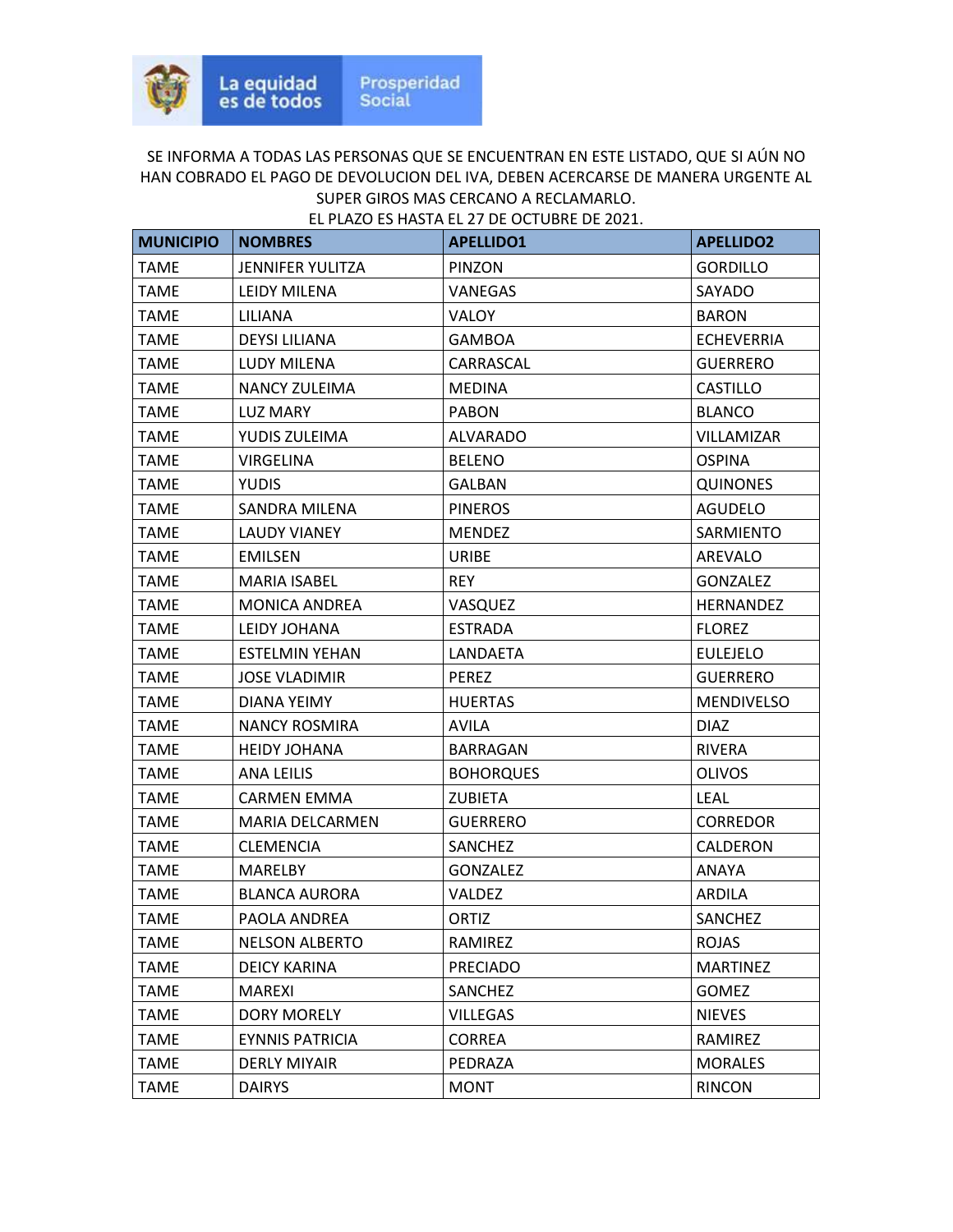| <b>MUNICIPIO</b> | <b>NOMBRES</b>         | <b>APELLIDO1</b> | <b>APELLIDO2</b> |
|------------------|------------------------|------------------|------------------|
| <b>TAME</b>      | EDIER DANILO           | <b>MONTANA</b>   | <b>CASTILLO</b>  |
| <b>TAME</b>      | <b>ZULEIMA</b>         | <b>RIVEROS</b>   |                  |
| TAME             | SANDRA JOHANA          | <b>GONZALEZ</b>  | CABEZAS          |
| <b>TAME</b>      | <b>ESNEDA</b>          | <b>CARDENAS</b>  | <b>RODRIGUEZ</b> |
| <b>TAME</b>      | YURY KATHERINE         | <b>RINCON</b>    | <b>MONROY</b>    |
| <b>TAME</b>      | <b>JUAN CARLOS</b>     | <b>IDARRAGA</b>  | SALCEDO          |
| <b>TAME</b>      | <b>ANA EMILSE</b>      | <b>JAIMES</b>    | <b>PABON</b>     |
| <b>TAME</b>      | <b>HERSON FABIANY</b>  | <b>RUBIO</b>     | <b>GUARNIZO</b>  |
| <b>TAME</b>      | <b>VICKY JOHANNA</b>   | ARAQUE           | <b>GOMEZ</b>     |
| <b>TAME</b>      | ARMANDO                | <b>GARZON</b>    | <b>CORREA</b>    |
| <b>TAME</b>      | <b>NELSY STELLA</b>    | <b>MONDRAGON</b> | <b>SOLER</b>     |
| <b>TAME</b>      | <b>JOSE ISRAEL</b>     | <b>DIAZ</b>      | <b>BERNAL</b>    |
| <b>TAME</b>      | <b>BRUNO</b>           | ANGARITA         | PARADA           |
| <b>TAME</b>      | YURLEY KARINA          | <b>MORALES</b>   | <b>ACEVEDO</b>   |
| TAME             | <b>YILENY</b>          | <b>GAITAN</b>    |                  |
| <b>TAME</b>      | ZULEIMA                | <b>NINO</b>      | <b>GARCIA</b>    |
| TAME             | ANA ZULEIMA            | LOZANO           | <b>BENITEZ</b>   |
| <b>TAME</b>      | MONICA ANDREA          | <b>DUARTE</b>    | <b>PEREZ</b>     |
| <b>TAME</b>      | ALEXANDRA VIVIANA      | <b>GARCIA</b>    | <b>VARGAS</b>    |
| <b>TAME</b>      | ADA LUZ                | PINZON           | ABANDO           |
| TAME             | <b>MAIRA CATHERINE</b> | <b>ROJAS</b>     | <b>ROJAS</b>     |
| TAME             | LEIDY                  | ARGUELLO         | <b>CUADROS</b>   |
| <b>TAME</b>      | <b>JENNY YULEIDYS</b>  | VILLAMIZAR       | <b>DUENEZ</b>    |
| <b>TAME</b>      | <b>CESAR EMILIO</b>    | <b>MORENO</b>    | <b>OROZCO</b>    |
| <b>TAME</b>      | <b>DAVID ELIAS</b>     | <b>RINCON</b>    | <b>NARANJO</b>   |
| <b>TAME</b>      | ALEXANDRA XIMENA       | SERRANO          | <b>FANDINO</b>   |
| TAME             | <b>SHIRLEY</b>         | <b>CHIQUILLO</b> | <b>MORENO</b>    |
| <b>TAME</b>      | <b>YURIBETH</b>        | <b>ALMANZAR</b>  | <b>CARDENAS</b>  |
| <b>TAME</b>      | EDWAR LEONARDO         | <b>GUERRERO</b>  | LANDAZABAL       |
| <b>TAME</b>      | <b>CARMEN CECILIA</b>  | CARDENAS         | ARIAS            |
| <b>TAME</b>      | ERIKA                  | <b>RUEDA</b>     | <b>COTRINO</b>   |
| <b>TAME</b>      | ERIKA LISBETH          | <b>BARRETO</b>   | CARRILLO         |
| <b>TAME</b>      | LARIXA                 | ABRIL            | <b>OJEDA</b>     |
| <b>TAME</b>      | <b>LIZETH FABIOLA</b>  | <b>RODRIGUEZ</b> | <b>POVEDA</b>    |
| <b>TAME</b>      | <b>DIOMER JAVIER</b>   | <b>HUERTAS</b>   | <b>OROZCO</b>    |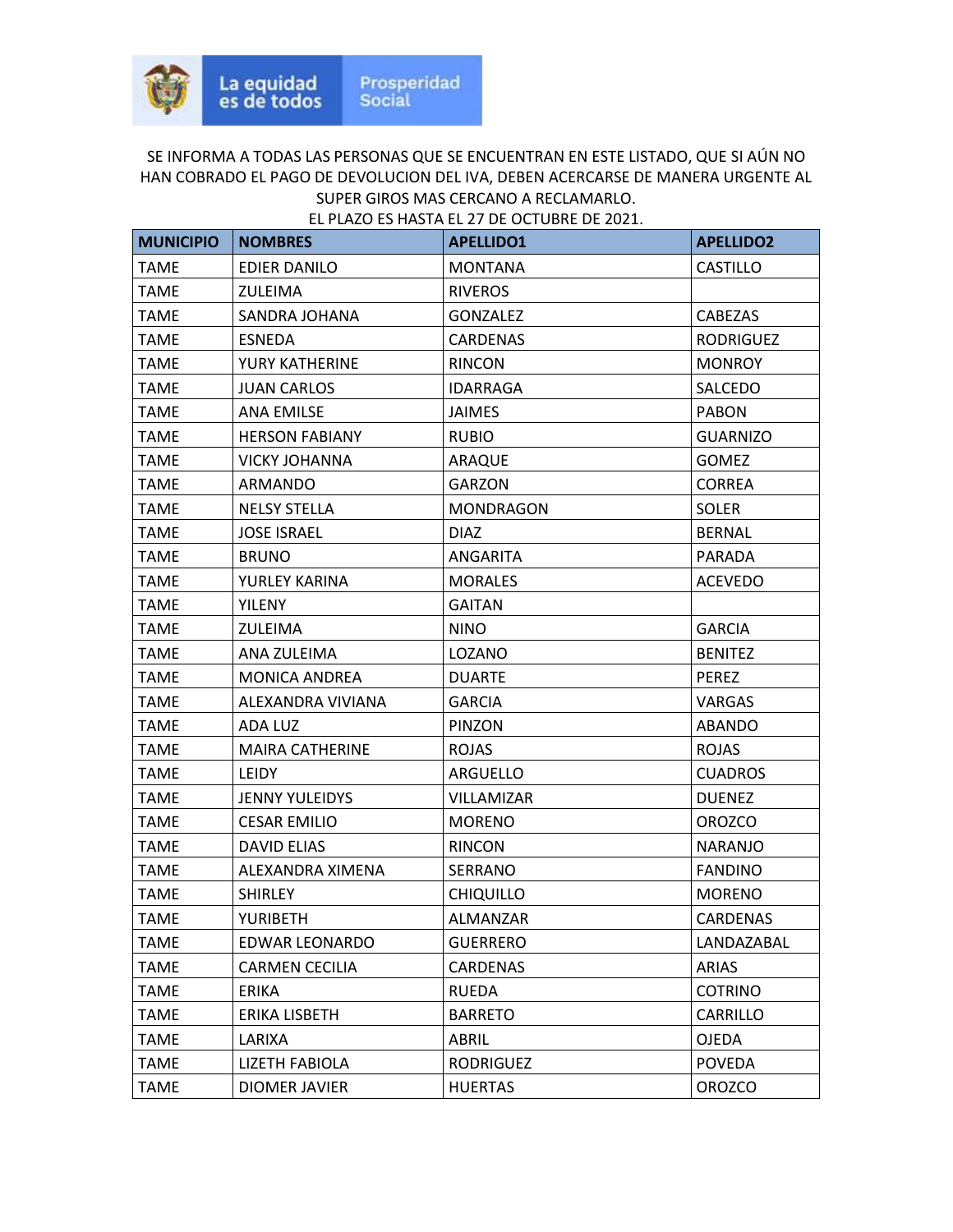| <b>MUNICIPIO</b> | <b>NOMBRES</b>        | <b>APELLIDO1</b> | <b>APELLIDO2</b>   |
|------------------|-----------------------|------------------|--------------------|
| <b>TAME</b>      | <b>NUBIA ROCIO</b>    | <b>MARTINEZ</b>  | CALDERON           |
| <b>TAME</b>      | <b>OMAR ARVEY</b>     | ALBARRACIN       | <b>RODRIGUEZ</b>   |
| TAME             | MAYERLY               | <b>SILVA</b>     | <b>GARCIA</b>      |
| <b>TAME</b>      | YULIBETH              | <b>MOLINA</b>    | PEREZ              |
| <b>TAME</b>      | YONAIRA               | <b>IBANEZ</b>    | <b>JUNCO</b>       |
| <b>TAME</b>      | <b>ZULEY CARINA</b>   | <b>MARTINEZ</b>  | <b>JUEZ</b>        |
| <b>TAME</b>      | <b>GABRIELA</b>       | <b>ARDILA</b>    | <b>CORREA</b>      |
| <b>TAME</b>      | <b>HEIDI MILENA</b>   | <b>ROJAS</b>     | <b>ROJAS</b>       |
| TAME             | ELVINIA LIZETH        | <b>MARTINEZ</b>  | <b>MORENO</b>      |
| TAME             | KATHERINE ALEJANDRA   | <b>MARTINEZ</b>  | VILLAMIZAR         |
| <b>TAME</b>      | <b>JOSE ALEXANDER</b> | <b>ROBAYO</b>    | <b>NEIVA</b>       |
| <b>TAME</b>      | <b>VICTOR MANUEL</b>  | <b>PARALES</b>   | <b>ROMERO</b>      |
| <b>TAME</b>      | CINDY JASBLEIDY       | <b>GUARNIZO</b>  | <b>SICULABA</b>    |
| <b>TAME</b>      | SARA EDISLEDIS        | <b>GOMEZ</b>     | <b>PENA</b>        |
| <b>TAME</b>      | LUZ ANGELA            | <b>BARRIOS</b>   | <b>BECERRA</b>     |
| <b>TAME</b>      | CLAUDIA MARIA         | ORTIZ            | <b>ALFONSO</b>     |
| <b>TAME</b>      | <b>ANDRES ENRIQUE</b> | <b>BENITEZ</b>   | ARENAS             |
| <b>TAME</b>      | <b>JAMPIR STEEVEN</b> | <b>CAICA</b>     | <b>ACEVEDO</b>     |
| <b>TAME</b>      | <b>YURIBETH</b>       | <b>CAMACHO</b>   | CASTIBLANCO        |
| <b>TAME</b>      | LINA JOHANNA          | <b>TORRES</b>    | <b>ESTEPA</b>      |
| TAME             | <b>JHON JEIDER</b>    | <b>TAPIERO</b>   | <b>RESTREPO</b>    |
| TAME             | NURIS JELITZA         | <b>GALINDO</b>   | <b>GOMEZ</b>       |
| <b>TAME</b>      | <b>NEYDER ARLEY</b>   | <b>HUERTAS</b>   | <b>MECHE</b>       |
| TAME             | DEINE PAOLA           | <b>MERCHAN</b>   | GALAN              |
| <b>TAME</b>      | <b>KARLY ROSA</b>     | <b>SARMIENTO</b> | SANCHEZ            |
| <b>TAME</b>      | <b>KARIME ELOISA</b>  | PARAMIJA         | <b>BALLESTEROS</b> |
| TAME             | MAGDA GISELLA         | CRUZ             | <b>BARRERA</b>     |
| <b>TAME</b>      | <b>ANGIE LORENA</b>   | ZORRO            | CARABALI           |
| <b>TAME</b>      | <b>KARLY</b>          | <b>CRUZ</b>      | <b>FLOREZ</b>      |
| <b>TAME</b>      | <b>CARLOS ENRIQUE</b> | VILLAMIZAR       | <b>DUARTE</b>      |
| <b>TAME</b>      | SONIA MILEIDY         | <b>BECERRA</b>   | VELAZCO            |
| <b>TAME</b>      | ERIKA PAOLA           | <b>REINOSO</b>   | RAMIREZ            |
| <b>TAME</b>      | DIANA CAROLINA        | <b>MURCIA</b>    | PAPAMIJA           |
| <b>TAME</b>      | <b>INAUDY ANTONIO</b> | <b>FUENTES</b>   | SARMIENTO          |
| <b>TAME</b>      | <b>FRANK JEFERSON</b> | TARAZONA         | <b>MATEUS</b>      |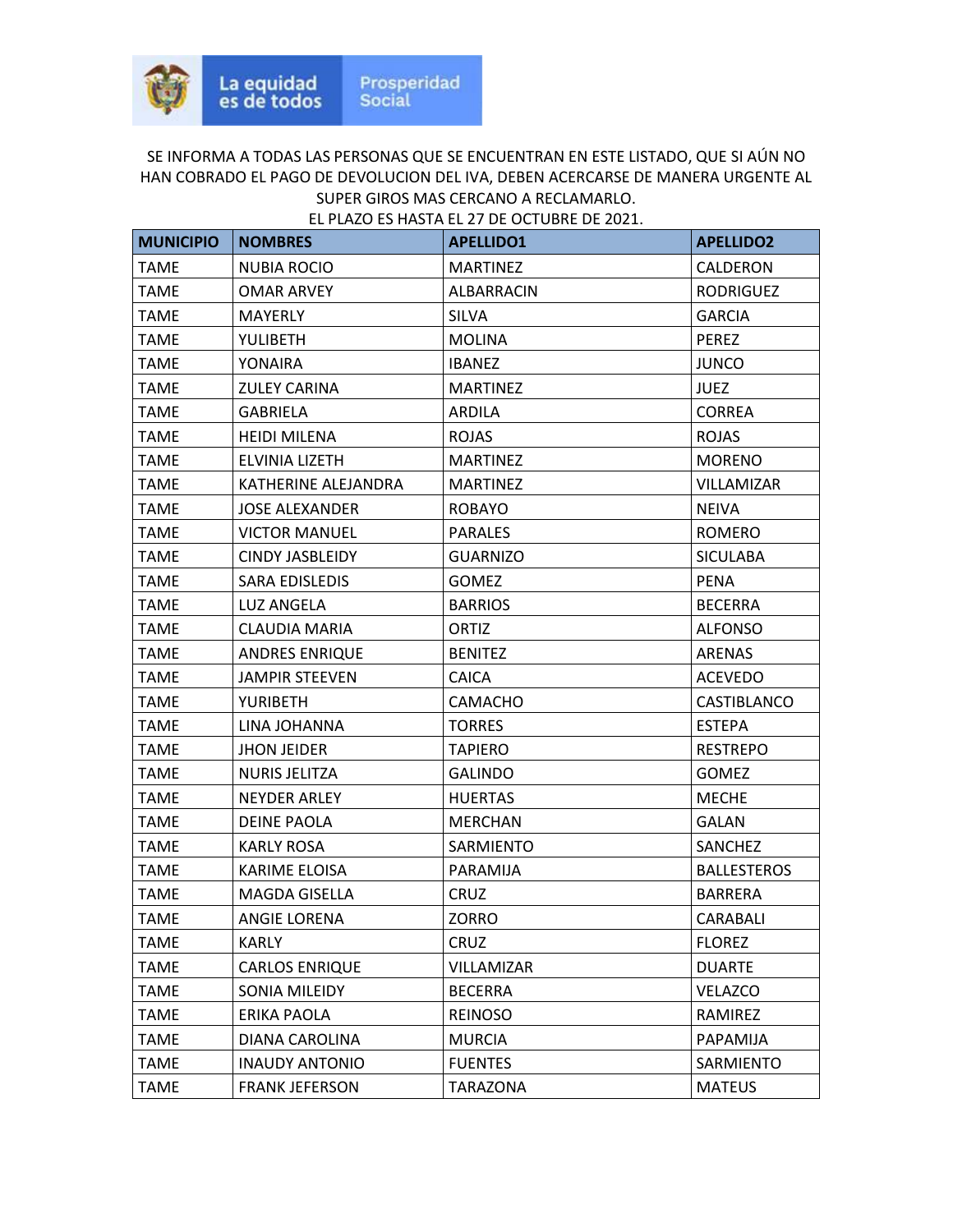| <b>MUNICIPIO</b> | <b>NOMBRES</b>           | <b>APELLIDO1</b> | <b>APELLIDO2</b> |
|------------------|--------------------------|------------------|------------------|
| <b>TAME</b>      | <b>EDWARD JESUS</b>      | <b>NINO</b>      | <b>CUEVAS</b>    |
| <b>TAME</b>      | <b>LILIBETH</b>          | <b>SANCHEZ</b>   | <b>TRONCOSO</b>  |
| <b>TAME</b>      | <b>EDILIA GENITH</b>     | <b>BENITEZ</b>   | <b>INOCENCIO</b> |
| TAME             | <b>VIVIAN MARITZA</b>    | MENDOZA          | <b>SIERRA</b>    |
| TAME             | <b>MAILER YURANI</b>     | <b>PINEDA</b>    | <b>BALLEN</b>    |
| <b>TAME</b>      | <b>MIREYA</b>            | <b>RODRIGUEZ</b> |                  |
| TAME             | YOSELIN PAMELA           | <b>GOYENECHE</b> | <b>RUEDA</b>     |
| <b>TAME</b>      | <b>FAYZULLY PATRICIA</b> | <b>ACEVEDO</b>   | <b>GONZALEZ</b>  |
| TAME             | <b>ESTERLINA</b>         | <b>AVILA</b>     |                  |
| TAME             | YURY LIZETH              | RAMIREZ          | <b>BOGOTA</b>    |
| <b>TAME</b>      | <b>ZUMMY ESTEFANY</b>    | <b>SUAREZ</b>    | HERNANDEZ        |
| <b>TAME</b>      | <b>WILSON ELIECER</b>    | <b>SILVA</b>     | <b>ROMERO</b>    |
| <b>TAME</b>      | KATERIN ESTEFANIA        | QUENZA           | ABRIL            |
| <b>TAME</b>      | <b>LEIDY LEONOR</b>      | <b>TARIFA</b>    | <b>TULIBILA</b>  |
| TAME             | MAIRA ALEJANDRA          | CRUZ             | VEGA             |
| TAME             | DANIEL ALEJANDRO         | <b>GARCIA</b>    | <b>FUENTES</b>   |
| <b>TAME</b>      | <b>NURY MARLEY</b>       | <b>MARTINEZ</b>  | <b>USECHE</b>    |
| <b>TAME</b>      | <b>MARIA JOSE</b>        | <b>GUTIERREZ</b> | ORTIZ            |
| <b>TAME</b>      | YASMIN ALEJANDRA         | SALAZAR          | SANCHEZ          |
| <b>TAME</b>      | ERIKA PAOLA              | RANGEL           | <b>CEBALLOS</b>  |
| TAME             | FEIBER SAMIR             | CLAVIJO          | <b>GUERRERO</b>  |
| TAME             | <b>LUIS MIGUEL</b>       | AMAYA            | <b>PENA</b>      |
| <b>TAME</b>      | <b>JASLEIDY JOHANA</b>   | <b>GAMBOA</b>    | <b>ECHEVERRY</b> |
| <b>TAME</b>      | ERIKA JULIETH            | PEDRAZA          | <b>MARTINEZ</b>  |
| <b>TAME</b>      | <b>FERNEY</b>            | <b>DURAN</b>     | <b>DURAN</b>     |
| <b>TAME</b>      | <b>ZAIDA RUBIELA</b>     | <b>ARIAS</b>     | SANTANDER        |
| <b>TAME</b>      | <b>JACKSONSTIVEN</b>     | <b>ROBAYO</b>    | AREVALO          |
| <b>TAME</b>      | ANGEL RICARDO            | <b>RUBIO</b>     | <b>BELISARIO</b> |
| <b>TAME</b>      | LAURA KARINA             | <b>GARCIA</b>    | <b>MANRIQUE</b>  |
| <b>TAME</b>      | <b>DOMINGO ELIECER</b>   | LANCACHO         | <b>CANTOR</b>    |
| TAME             | <b>JHONNY KENNEDY</b>    | <b>BLANCO</b>    | <b>CARMONA</b>   |
| <b>TAME</b>      | <b>ANDRY YORGELIS</b>    | <b>GONZALEZ</b>  | <b>OSPINA</b>    |
| <b>TAME</b>      | LUZ DINA                 | <b>TOVAR</b>     | <b>INFANTE</b>   |
| <b>TAME</b>      | YOMAIRA                  | ABRIL            | <b>HINOJOSA</b>  |
| <b>TAME</b>      | LILIANA ISABEL           | <b>VIRACACHA</b> | VALDERRAMA       |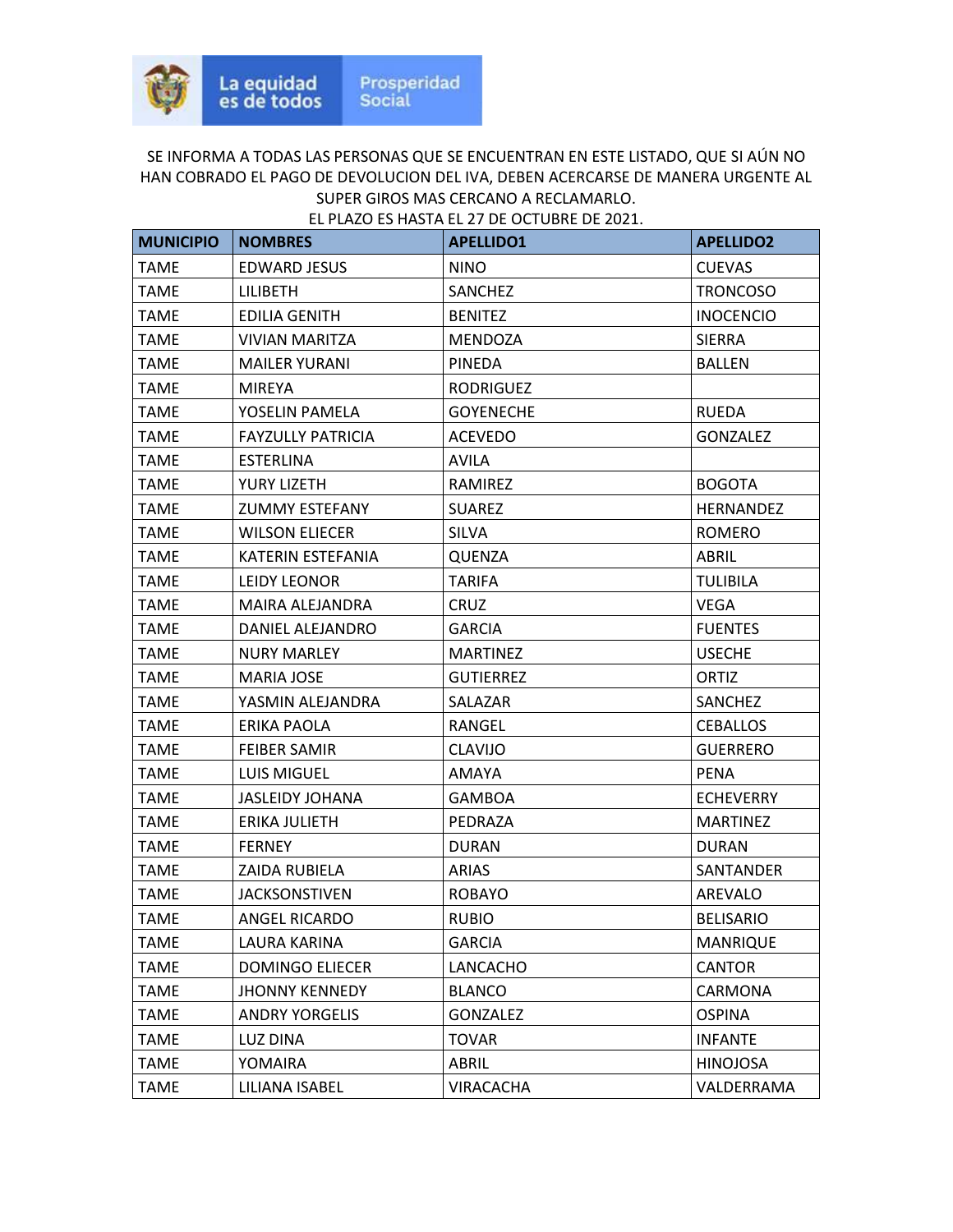| <b>MUNICIPIO</b> | <b>NOMBRES</b>         | <b>APELLIDO1</b>  | <b>APELLIDO2</b> |
|------------------|------------------------|-------------------|------------------|
| <b>TAME</b>      | <b>DORIS YANETH</b>    | AMAYA             | <b>DIAZ</b>      |
| <b>TAME</b>      | <b>DORIS KATHERINE</b> | <b>MARTINEZ</b>   | <b>SANCHEZ</b>   |
| TAME             | <b>MARIA CECILIA</b>   | ANDRADE           | <b>TABARES</b>   |
| <b>TAME</b>      | <b>LEIDY NORETZA</b>   | <b>GOMEZ</b>      | <b>PENA</b>      |
| <b>TAME</b>      | <b>NELLY</b>           | ORTIZ             | <b>RINCON</b>    |
| <b>TAME</b>      | CLARIBEL               | <b>BARRERA</b>    | <b>BENITEZ</b>   |
| <b>TAME</b>      | <b>MARIA ISABEL</b>    | <b>SILVA</b>      | <b>ROMERO</b>    |
| <b>TAME</b>      | CLAUDIA MILENA         | <b>JAIMES</b>     | CAMARGO          |
| <b>TAME</b>      | SANDRA MILENA          | <b>GAITAN</b>     | <b>ARROYO</b>    |
| TAME             | <b>NANCY</b>           | SALCEDO           | SALAZAR          |
| <b>TAME</b>      | <b>KAREN YULIETH</b>   | <b>CARDENAS</b>   | <b>OSORIO</b>    |
| <b>TAME</b>      | LEIDY ADRIANA          | <b>RIAY</b>       | <b>MARTINEZ</b>  |
| <b>TAME</b>      | <b>BERENICE</b>        | <b>GALINDO</b>    | <b>MARTINEZ</b>  |
| <b>TAME</b>      | YERLY ZULEYMA          | CARDONA           | <b>CRIOLLO</b>   |
| TAME             | ROXANA                 | <b>MARTINEZ</b>   | <b>ROZO</b>      |
| <b>TAME</b>      | LISENIA JOJANA         | <b>ARTAHONA</b>   |                  |
| TAME             | JESSIKA ADRIANA        | <b>MEDINA</b>     | RAMIREZ          |
| <b>TAME</b>      | OLGA VIVIANA           | <b>MOJICA</b>     | <b>DURAN</b>     |
| <b>TAME</b>      | <b>DAMARIS</b>         | <b>ALFONSO</b>    | <b>BARRIOS</b>   |
| <b>TAME</b>      | <b>NIXON EFREN</b>     | <b>LOPEZ</b>      | <b>RUIZ</b>      |
| TAME             | <b>MARLEY SORAIDA</b>  | <b>REYES</b>      | SARMIENTO        |
| TAME             | <b>JUAN DIEGO</b>      | <b>FIGUEROA</b>   | <b>CORONADO</b>  |
| <b>TAME</b>      | ANDREA PAOLA           | <b>LEON</b>       | <b>GUEVARA</b>   |
| <b>TAME</b>      | STEFANIA KATHERINE     | <b>MONTERROSA</b> | AVILA            |
| <b>TAME</b>      | LAUDY PAOLA            | <b>ALONSO</b>     | <b>ANTOLINEZ</b> |
| <b>TAME</b>      | <b>LEIDY YURLEY</b>    | CAMUAN            | <b>SUA</b>       |
| TAME             | LIGIA YANETH           | <b>MENDIVELSO</b> | <b>NARANJOS</b>  |
| <b>TAME</b>      | <b>SILVIA ISABEL</b>   | <b>RINCON</b>     | <b>MOLINA</b>    |
| <b>TAME</b>      | <b>ZULEYDE</b>         | <b>RUBIO</b>      | SALAZAR          |
| <b>TAME</b>      | NASLY JOHANA           | CORREA            | <b>GARCIA</b>    |
| <b>TAME</b>      | <b>JENNY MILENA</b>    | <b>SIERRA</b>     | <b>ESPINEL</b>   |
| <b>TAME</b>      | DAVID AREBALO          | <b>PENA</b>       | VILLAMIZAR       |
| <b>TAME</b>      | ALBA MILENA            | <b>MARTINEZ</b>   | <b>MORA</b>      |
| <b>TAME</b>      | LELYS NUBIA            | MAHECHA           | <b>RIANO</b>     |
| <b>TAME</b>      | <b>MARIA VITORIA</b>   | <b>CASTRO</b>     | <b>GUTIERREZ</b> |